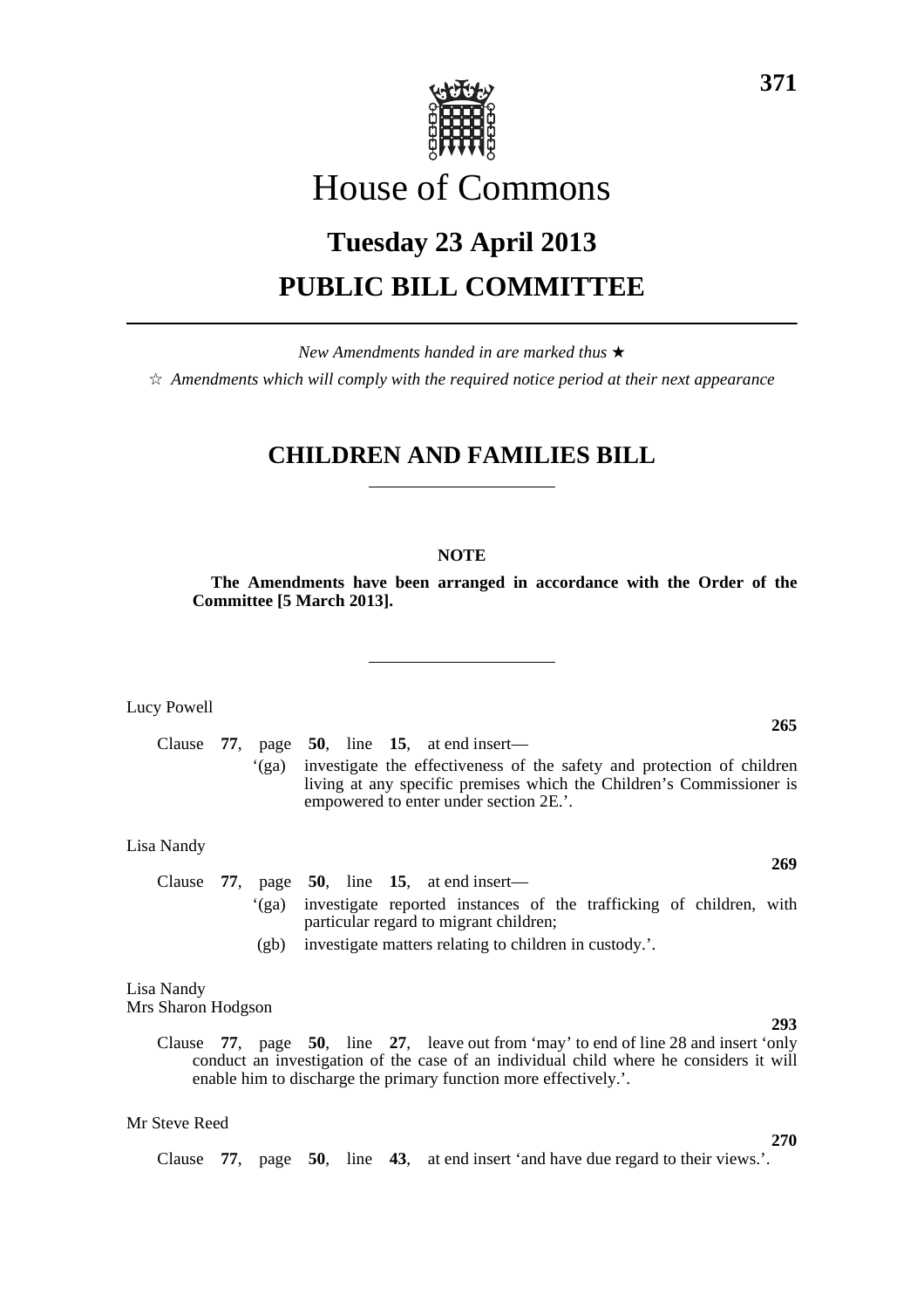| Lucy Powell<br>266                                                                                                                                                                                                                                                                |
|-----------------------------------------------------------------------------------------------------------------------------------------------------------------------------------------------------------------------------------------------------------------------------------|
| Clause $77$ , page $51$ , line 3, at end insert—<br>consult, so far as possible, all children living at any premises that the<br>$\degree$ (c)<br>Commissioner is investigating under section $2(3)(ga)$ .                                                                        |
| Mr Steve Reed                                                                                                                                                                                                                                                                     |
| 271<br>Clause 77, page 51, line 8, at end insert 'and have due regard to their views.'.                                                                                                                                                                                           |
| Lucy Powell<br>267                                                                                                                                                                                                                                                                |
| Clause $77$ , page $51$ , line $20$ , at end add—                                                                                                                                                                                                                                 |
| $(4)$ For investigations under section 2(3)(ga), where a report contains<br>recommendations, the Commissioner must require that the person towards whom<br>those recommendations are directed implement them, or otherwise to state in<br>writing why they are unable to do so.'. |
| Lucy Powell<br>268                                                                                                                                                                                                                                                                |
| Clause 79, page 51, line 40, after 'child', insert 'or children'.                                                                                                                                                                                                                 |
| Mr Steve Reed                                                                                                                                                                                                                                                                     |
| 272<br>Clause 82, page 53, line 5, at end insert 'and have due regard to their views.'.                                                                                                                                                                                           |
| Mr Steve Reed                                                                                                                                                                                                                                                                     |
| 273                                                                                                                                                                                                                                                                               |
| Clause 83, page 53, line 32, at end insert 'and the extent to which the<br>Commissioner has had due regard to their views.'.                                                                                                                                                      |

Mr Steve Reed

Clause **84**, page **54**, line **16**, at end insert—

- '(5A) A child is within this subsection if he or she is detained in pursuance of—
	- (a) an order made by a court, or
	- (b) an order of recall made by the Secretary of State.
- (5B) A child is within this subsection if he or she has been identified by a professional as a potential victim of trafficking.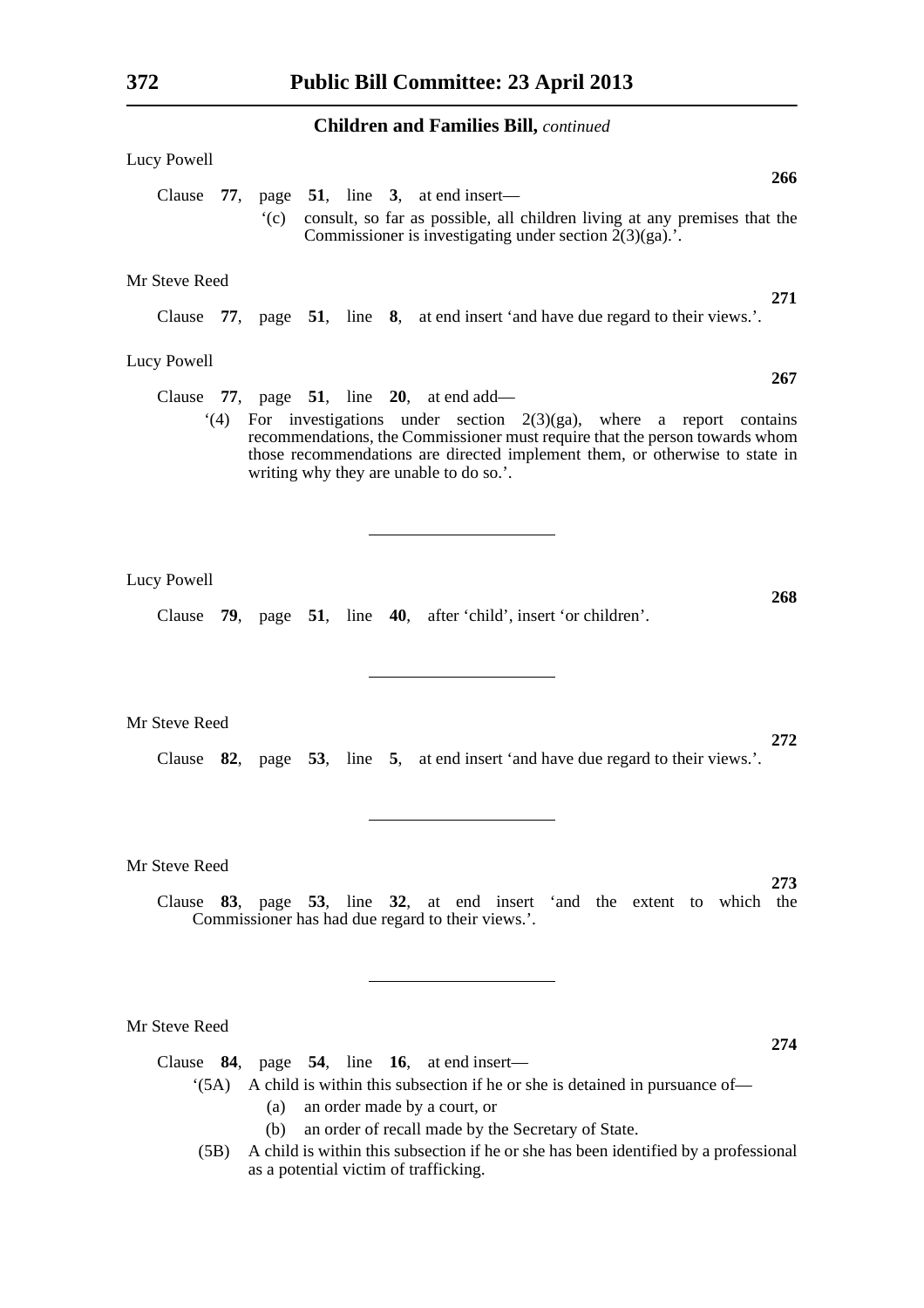(5C) A child is within this subsection if he or she is a separated migrant child.'.

| Lisa Nandy<br>Mrs Sharon Hodgson                                                                                                                      |
|-------------------------------------------------------------------------------------------------------------------------------------------------------|
| 294<br>Schedule 5, page $168$ , line 9, at end insert—                                                                                                |
| In sub-paragraph (1), after "Secretary of State" insert "with the<br>$\mathbf{f}(z)$<br>consent of the Education Committee of the House of Commons"   |
| Lisa Nandy<br>Mrs Sharon Hodgson                                                                                                                      |
| 296                                                                                                                                                   |
| Schedule 5, page $168$ , line 11, at end insert—<br>after sub-paragraph (2) insert—<br>(aa)                                                           |
| "(2A) In appointing the Children's Commissioner the Secretary<br>of State shall-                                                                      |
| have due regard to the views of—<br>(a)                                                                                                               |
| any parliamentary committee which has<br>(i)<br>published a view on the proposed<br>appointment;                                                      |
| children involved in the appointment of<br>(ii)<br>the Children's Commissioner, and                                                                   |
| the advice of any selection panel,<br>(iii)<br>established for the purpose of interviewing<br>candidates, as to their suitability for<br>appointment; |
| appoint an individual only if the Secretary of State<br>(b)<br>reasonably considers the individual-                                                   |
| has experience and knowledge relating to<br>(i)<br>children's rights;                                                                                 |
| is able and willing to act independently of<br>(ii)<br>government;                                                                                    |
| enjoys the trust and confidence of the<br>(iii)<br>public (including children); and                                                                   |
| is capable of effectively fulfilling the<br>(iv)<br>Children's Commissioner's primary<br>function.".'.                                                |
| Lisa Nandy<br>Mrs Sharon Hodgson                                                                                                                      |
| 295<br>Schedule 5, page 168, line 14, at end insert—                                                                                                  |

'(d) after sub-paragraph (7) add—

 "(8) The Secretary of State may only use his power under subparagraph (7) with the consent of the Education Committee of the House of Commons".'.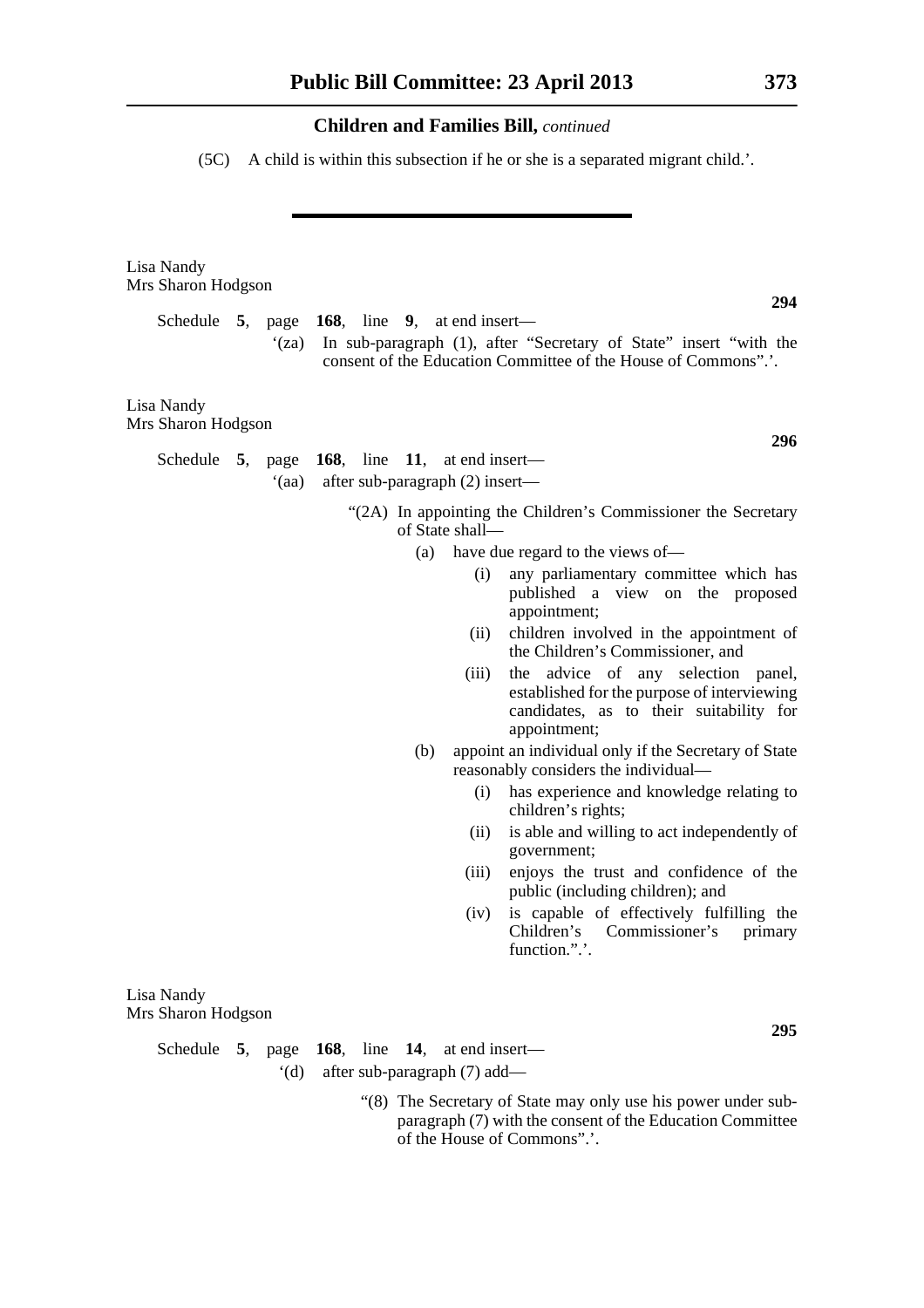| Mr Edward Timpson<br>263                                                                                                                                                                                                                                                                                                      |  |  |  |  |  |  |
|-------------------------------------------------------------------------------------------------------------------------------------------------------------------------------------------------------------------------------------------------------------------------------------------------------------------------------|--|--|--|--|--|--|
| Schedule 5, page 169, line 11, leave out paragraph (b).                                                                                                                                                                                                                                                                       |  |  |  |  |  |  |
| Mr Edward Timpson<br>226<br>Clause $86$ , page $54$ , line $40$ , leave out subsection (3).                                                                                                                                                                                                                                   |  |  |  |  |  |  |
|                                                                                                                                                                                                                                                                                                                               |  |  |  |  |  |  |
| Lucy Powell<br>325<br>Clause 87, page 55, leave out line 12.                                                                                                                                                                                                                                                                  |  |  |  |  |  |  |
| Lucy Powell<br>326<br>Clause $87$ , page $56$ , leave out line 3.                                                                                                                                                                                                                                                             |  |  |  |  |  |  |
| Lisa Nandy<br>Mrs Sharon Hodgson                                                                                                                                                                                                                                                                                              |  |  |  |  |  |  |
| 338<br>87, page $56$ , line 37, at end insert—<br>Clause<br>Entitlements provided by regulations made under this section may be transferred<br>(7)<br>to another family member or other related party in the following exceptional<br>circumstances—                                                                          |  |  |  |  |  |  |
| where a mother is incapacitated;<br>(a)<br>where a medical practitioner prescribes that the mother is unable to look<br>(b)<br>after the child; or<br>where the mother dies in childbirth.'.<br>(c)                                                                                                                           |  |  |  |  |  |  |
| Jo Swinson<br>275<br>Clause 87, page 57, line 15, leave out 'made by the Secretary of State' and insert<br>'under section 75E'.                                                                                                                                                                                               |  |  |  |  |  |  |
| Lisa Nandy<br>Mrs Sharon Hodgson                                                                                                                                                                                                                                                                                              |  |  |  |  |  |  |
| <b>331</b><br>Clause $87$ , page $57$ , leave out lines 35 and 36 and insert—<br>Regulations under section 75E may provide for the taking of leave under section<br>(8)<br>75E in a single period, in non-conclusive periods, or in periods shorter than the<br>period which constitutes, for the employee, a week's leave.'. |  |  |  |  |  |  |
| Lucy Powell                                                                                                                                                                                                                                                                                                                   |  |  |  |  |  |  |

**327**

Clause **87**, page **59**, leave out line 11.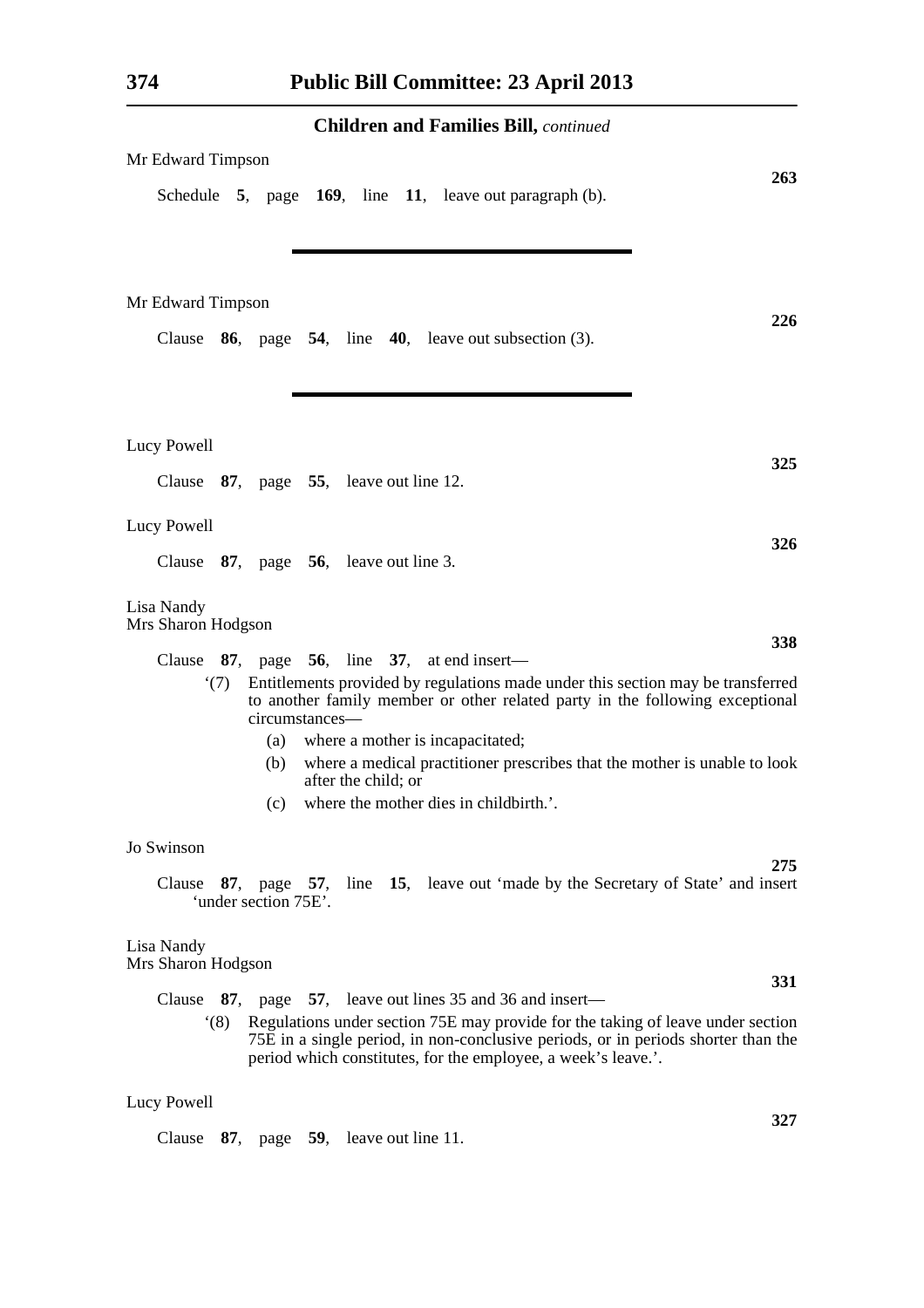| <b>Children and Families Bill, continued</b> |  |                      |  |  |  |                                                                                    |     |
|----------------------------------------------|--|----------------------|--|--|--|------------------------------------------------------------------------------------|-----|
| Lucy Powell                                  |  |                      |  |  |  |                                                                                    |     |
| Clause 87, page 59, leave out line 46.       |  |                      |  |  |  |                                                                                    | 328 |
| Jo Swinson                                   |  |                      |  |  |  |                                                                                    |     |
|                                              |  | 'under section 75G'. |  |  |  | Clause 87, page 61, line 24, leave out 'made by the Secretary of State' and insert | 276 |
| Lisa Nandy<br>Mrs Sharon Hodgson             |  |                      |  |  |  |                                                                                    | 329 |
|                                              |  |                      |  |  |  | Clause 87, page 64, line 17, leave out 'may' and insert 'shall'.                   |     |
| Lisa Nandy<br>Mrs Sharon Hodgson             |  |                      |  |  |  |                                                                                    |     |
|                                              |  |                      |  |  |  | Clause 87, page 64, line 21, leave out 'may' and insert 'shall'.                   | 330 |
| Jo Swinson                                   |  |                      |  |  |  |                                                                                    | 277 |
|                                              |  |                      |  |  |  | Clause 87, page 65, line 20, leave out '75F(3) or $(16)$ ' and insert '75F(16)'.   |     |
| Jo Swinson                                   |  |                      |  |  |  |                                                                                    | 278 |
|                                              |  |                      |  |  |  | Clause 87, page 65, line 20, leave out '75H(3), (16)' and insert '75H(16)'.        |     |
|                                              |  |                      |  |  |  |                                                                                    |     |
| Lucy Powell                                  |  |                      |  |  |  |                                                                                    | 332 |
|                                              |  |                      |  |  |  |                                                                                    |     |

Clause **88**, page **65**, line **23**, at end insert— '(za) in subsection (2) at the end there is inserted "for each child born as a result of the pregnancy in addition to her entitlement to additional maternity leave under section 73;"'.

Lucy Powell

Clause **91**, page **83**, line **44**, at end insert—

- '(d) becoming a special guardian under section 14A of the Children Act 1989,
- (e) becoming a family and friends (kinship) carer in prescribed circumstances.
- (1B) In section 75B of the Employment Rights Act 1996 (additional adoption leave), after subsection (1) there is inserted—
	- "(1A) The conditions that may be prescribed under subsection (1) include conditions as to—
		- (a) becoming a special guardian under section 14A of the Children Act 1989,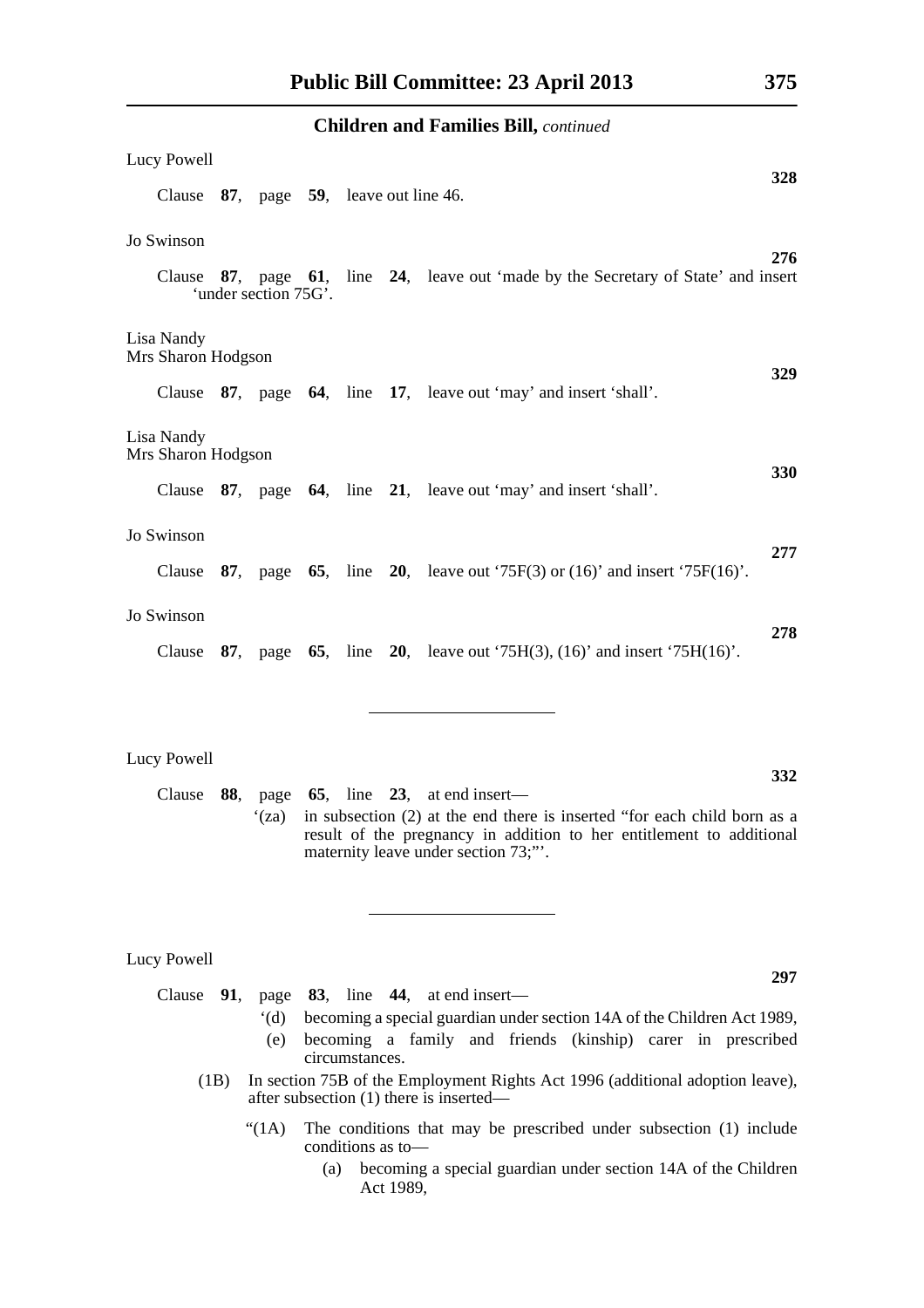(b) becoming a family and friends carer in prescribed circumstances.".'.

#### Lucy Powell

Clause **91**, page **84**, line **14**, at end insert 'for whom a special guardian has been appointed under section 14A of the Children Act 1989 or placed in a family and friends (kinship) care arrangement in prescribed circumstances.'.

#### Lucy Powell

Clause **91**, page **84**, line **20**, at end insert ': or to being placed with a special guardian under section 14A of the Children Act 1989 or to being placed in a family and friends (kinship) care arrangement in prescribed circumstances;'.

#### Lucy Powell

Clause **91**, page **84**, line **22**, leave out 'with such a person' and insert 'or section 14A with such a person or to placement with a family and friends (kinship) carer in prescribed circumstances;'.

#### Lucy Powell

Clause **91**, page **84**, line **30**, after 'adopter', insert 'or placed with a special guardian under section 14A of the Children Act 1989 or placed in a family and friends (kinship) care arrangement in prescribed circumstances'.

#### Lucy Powell

Clause **91**, page **84**, line **34**, at end insert 'or to being placed with a special guardian under section 14A or to being placed in a family and friends (kinship) care arrangement in prescribed circumstances;'.

#### Lucy Powell

Clause **91**, page **84**, line **40**, at end insert 'or the week the special guardian is expected to be appointed or the week the child is expected to be placed in a family and friends (kinship) care arrangement in prescribed circumstances;'.

#### Lucy Powell

Clause **91**, page **84**, line **42**, at end insert 'or section 14A or to placement with a family and friends carer in prescribed circumstances'.

#### Lucy Powell

Clause **91**, page **84**, line **44**, at end insert 'or "special guardian" or "family and friends (kinship) carer in prescribed circumstances"'.

#### Lucy Powell

Clause **91**, page **84**, line **47**, after 'section' insert '14A or'.

**300**

### **302**

### **303**

### **304**

# **306**

**299**

**298**

**301**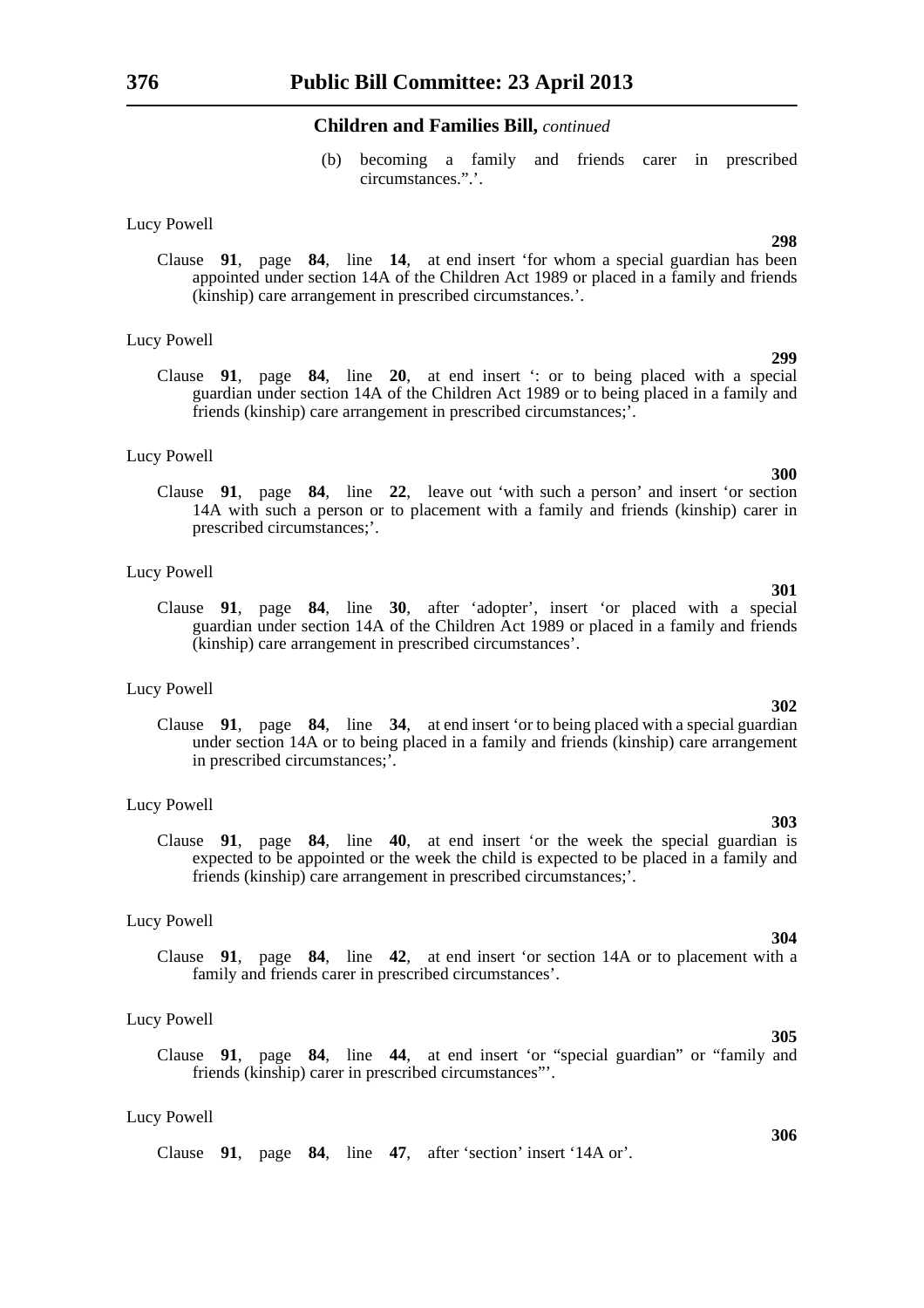#### Lucy Powell

Clause **91**, page **84**, line **47**, after '1989', insert 'or placement with a family and friends carer in prescribed circumstances'.

#### Lucy Powell

Clause **91**, page **85**, line **6**, after 'section', insert '14A or'.

#### Lucy Powell

Clause **91**, page **85**, line **7**, at end insert 'or placement with a family and friends (kinship) carer in prescribed circumstances;'.

#### Lucy Powell

Clause **91**, page **85**, line **9**, leave out '22C' and insert '14A or 22C or to being placed with a family and friends carer (kinship) in prescribed circumstances'.

#### Lucy Powell

Clause **91**, page **85**, line **15**, after 'adopter' insert 'or placed with a special guardian under section 14A of the Children Act 1989 or placed in a family and friends (kinship) care arrangement in prescribed circumstances'.

#### Lucy Powell

Clause **91**, page **85**, line **19**, at end insert 'or to being placed with a special guardian under section 14A or to being placed in a family and friends (kinship) care arrangment in prescribed circumstances;'.

#### Lucy Powell

Clause **91**, page **85**, line **24**, at end insert 'or, the week the special guardian is expected to be appointed or the week the child is expected to be placed in a family and friends (kinship) care arrangement in prescribed circumstances;'.

#### Lucy Powell

Clause **91**, page **85**, line **26**, leave out '22C' and insert '14A or 22C or placement with a family and friends (kinship) carer in prescribed circumstances.'.

#### Lucy Powell

Clause **91**, page **85**, line **29**, leave out '22C' and insert '14A or 22C or placement with a family and friends (kinship) carer in prescribed circumstances.'

#### Lucy Powell

Clause **91**, page **85**, line **32**, after 'section', insert '14A or'.

### **314**

**313**

**310**

**309**

**312**

#### **315**

**316**

**311**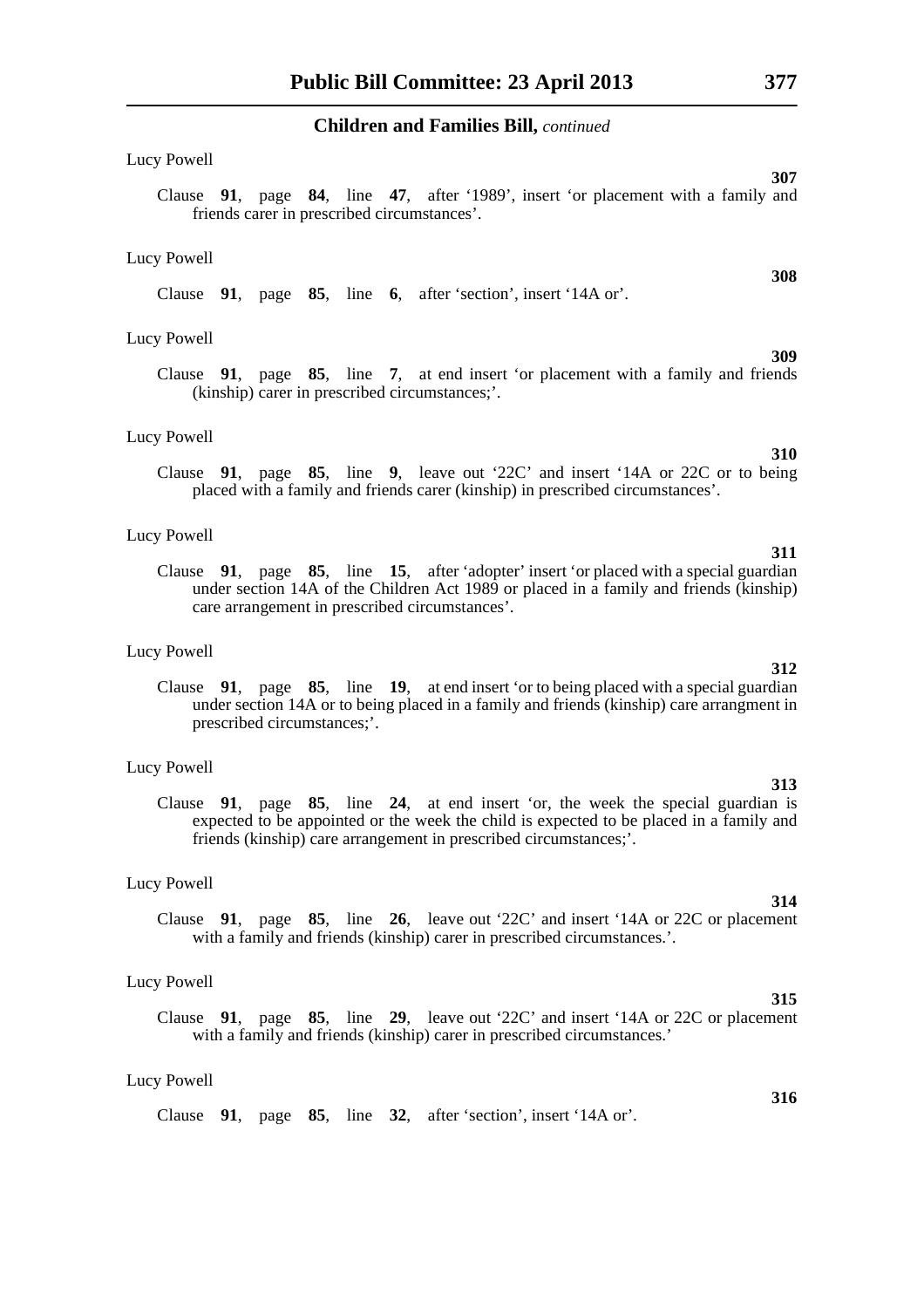Lucy Powell

Clause **91**, page **85**, line **32**, after '1989', insert 'or placement with a family and friends (kinship) carer in prescribed circumstances'.

#### Lucy Powell

Clause **91**, page **85**, line **43**, at end insert 'or the week the special guardian is expected to be appointed or the week the child is expected to be placed in a family and friends (kinship) care arrangement in prescribed circumstances.'.

Jo Swinson

- Schedule **7**, page **171**, line **22**, leave out paragraph (a) and insert—
	- '( ) in paragraph (a), after " $(6)$ ,  $(7)$ " there is inserted ",  $(7A)$  or  $(7B)$ ";
	- ( ) in paragraph (a), the words "or (8)" are repealed.'.

#### Jo Swinson

Schedule **7**, page **171**, line **28**, at end insert— '( ) After sub-paragraph (7) there is inserted—

"(7A) This sub-paragraph applies if—

- (a) the member's absence from work is due to the placement or expected placement of a child under section 22C of the Children Act 1989, and
- (b) in relation to that child, the member satisfies the conditions prescribed under section  $171ZB(2)(a)(i)$  and (ii) of the Social Security Contributions and Benefits Act 1992, as modified by section 171ZB(8) of that Act (cases involving the placing of a child by a local authority in England with a local authority foster parent who has been approved as a prospective adopter).
- (7B) This sub-paragraph applies if—
	- (a) the member's absence from work is due to the birth or expected birth of a child, and
	- (b) in relation to that child, the member satisfies the conditions prescribed under section  $171ZB(2)(a)(i)$  and (ii) of the Social Security Contributions and Benefits Act 1992, as applied by virtue of section 171ZK(2) of that Act (cases involving applicants for parental orders under section 54 of the Human Fertilisation and Embryology Act 2008)." '.

#### Jo Swinson

Schedule **7**, page **171**, line **31**, at end insert—

- '2A (1) Paragraph 5B (schemes that contain unfair adoption leave provisions) is amended as follows.
	- (2) In sub-paragraph (4) (definitions), in the definition of "period of paid adoption leave", in paragraph (a), for "or  $(6)$ " there is substituted ",  $(6)$ ,  $(7)$  or  $(8)$ ".

**280**

**317**

**318**

**281**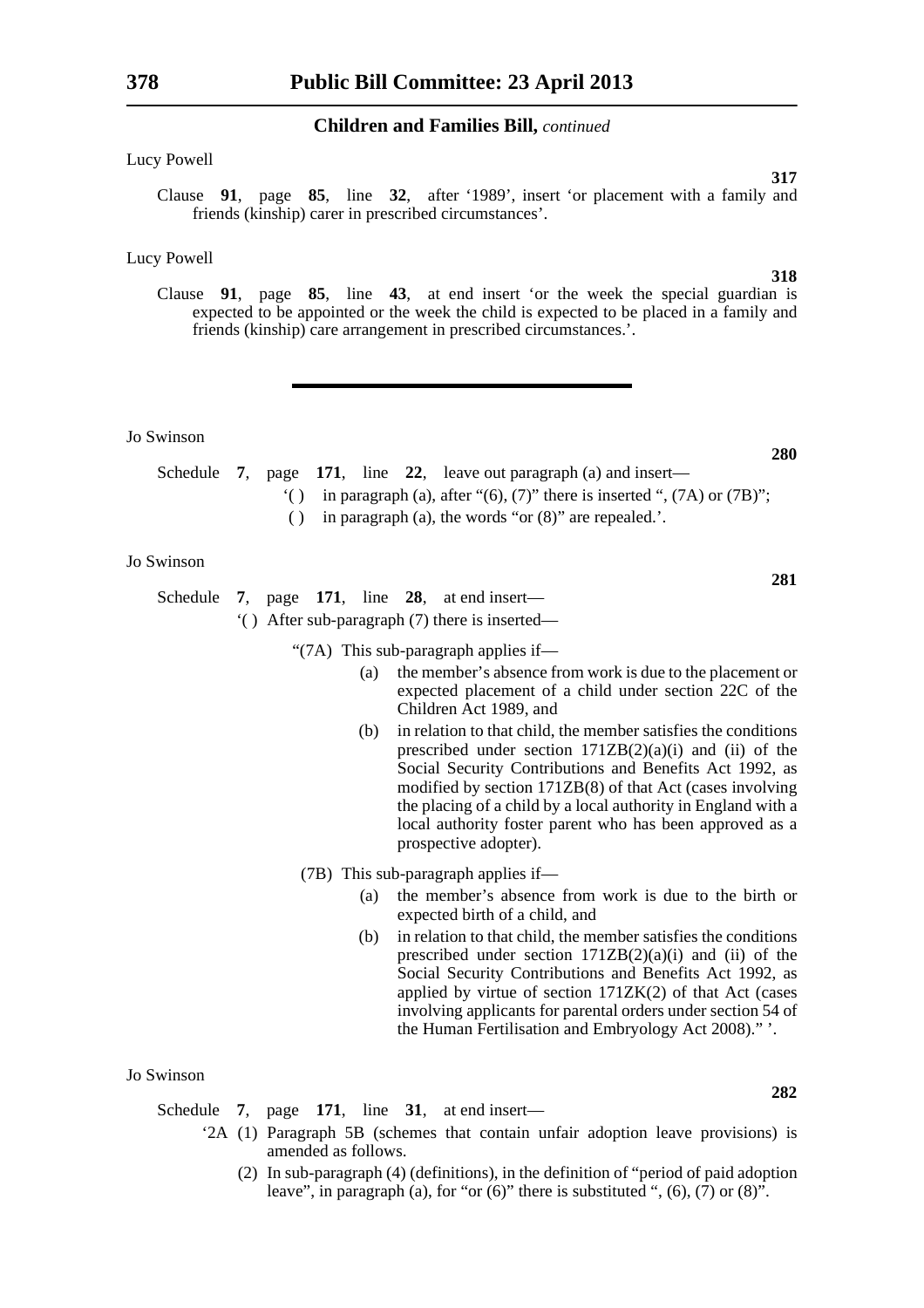- (3) After sub-paragraph (6) there is inserted—
	- "(7) This sub-paragraph applies if—
		- (a) the member's absence from work is due to the placement or expected placement of a child under section 22C of the Children Act 1989, and
		- (b) in relation to that child, the member satisfies the condition in section 171ZL(2)(a) of the Social Security Contributions and Benefits Act 1992, as modified by section 171ZL(9) of that Act (cases involving the placing of a child by a local authority in England with a local authority foster parent who has been approved as a prospective adopter).
	- (8) This sub-paragraph applies if—
		- (a) the member's absence from work is due to the birth or expected birth of a child, and
		- (b) in relation to that child, the member satisfies the condition in section 171ZL(2)(a) of the Social Security Contributions and Benefits Act 1992, as applied by virtue of section 171ZT(2) of that Act (cases involving applicants for parental orders under section 54 of the Human Fertilisation and Embryology Act 2008)." '.

#### Jo Swinson

Schedule **7**, page **171**, line **31**, at end insert— '2B After paragraph 5B there is inserted—

*"Unfair shared parental leave provisions*

- 5C (1) Where an employment-related benefit scheme includes any unfair shared parental leave provisions (irrespective of any differences on the basis of sex in the treatment accorded to members under those provisions), then—
	- (a) the scheme shall be regarded to that extent as not complying with the principle of equal treatment; and
	- (b) subject to sub-paragraph (3), this Schedule shall apply accordingly.
	- (2) In this paragraph "unfair shared parental leave provisions", in relation to an employment-related benefit scheme, means any provision—
		- (a) which relates to continuing membership of, or the accrual of rights under, the scheme during any period of paid shared parental leave in the case of any member who is (or who, immediately before the commencement of such a period, was) an employed earner and which treats such a member otherwise than in accordance with the normal employment requirement; or
		- (b) which requires the amount of any benefit payable under the scheme to or in respect of any such member, to the extent that it falls to be determined by reference to earnings during a period which included a period of paid shared parental leave, to be determined otherwise than in accordance with the normal employment requirement.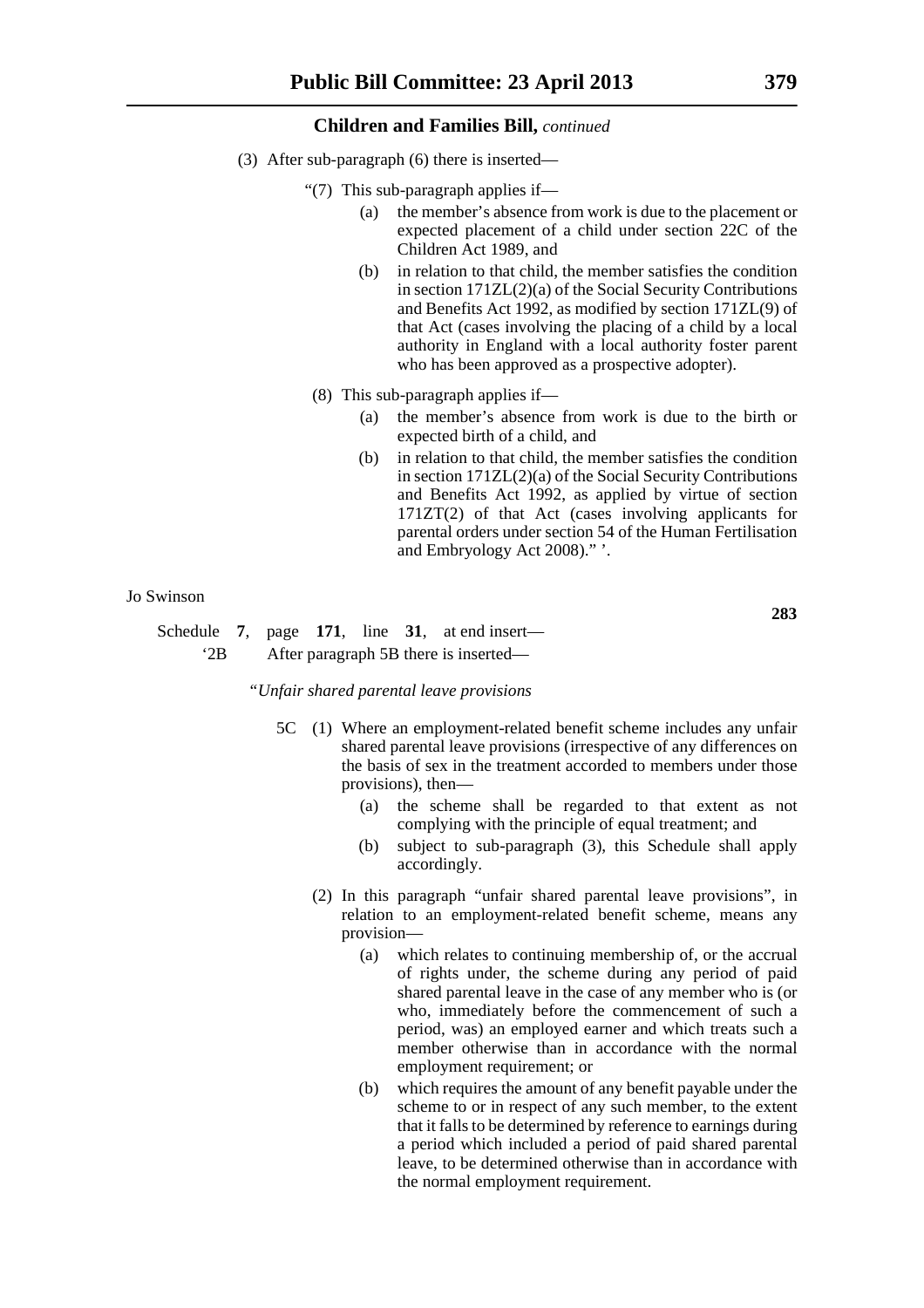- (3) In the case of any unfair shared parental leave provision—
	- (a) the more favourable treatment required by paragraph 3(1) is treatment no less favourable than would be accorded to the member in accordance with the normal employment requirement; and
	- (b) paragraph 3(2) does not authorise the making of any such election as is there mentioned;

but, in respect of any period of paid shared parental leave, a member shall only be required to pay contributions on the amount of contractual remuneration or statutory shared parental pay actually paid to or for the member in respect of that period.

- (4) In this paragraph—
	- "the normal employment requirement" is the requirement that any period of paid shared parental leave shall be treated as if it were a period throughout which the member in question works normally and receives the remuneration likely to be paid for doing so;
	- "period of paid adoption leave" has the same meaning as in paragraph 5B;
	- "period of paid paternity leave" has the same meaning as in paragraph 5A;
	- "period of paid shared parental leave", in the case of a member, means a period—
	- (a) throughout which the member is absent from work in circumstances where sub-paragraph  $(5)$ ,  $(6)$ ,  $(7)$ ,  $(8)$ ,  $(9)$  or  $(10)$ applies, and
	- (b) for which the employer (or if the member is no longer in that person's employment, his former employer) pays the member any contractual remuneration or statutory shared parental pay.
- (5) This sub-paragraph applies if—
	- (a) the member's absence from work is due to the birth of a child,
	- (b) the member is the mother of the child, and
	- (c) the absence from work is not absence on maternity leave (within the meaning of the Equality Act 2010).
- (6) This sub-paragraph applies if—
	- (a) the member's absence from work is due to the birth of a child,
	- (b) the member is a person who satisfies the conditions prescribed under section  $171ZU(4)(b)(i)$  or (ii) of the Social Security Contributions and Benefits Act 1992 in relation to the child, and
	- (c) the member's absence from work is not absence during a period of paid paternity leave.
- (7) This sub-paragraph applies if—
	- (a) the member's absence from work is due to the placement of a child for adoption under the law of any part of the United Kingdom,
	- (b) the member is—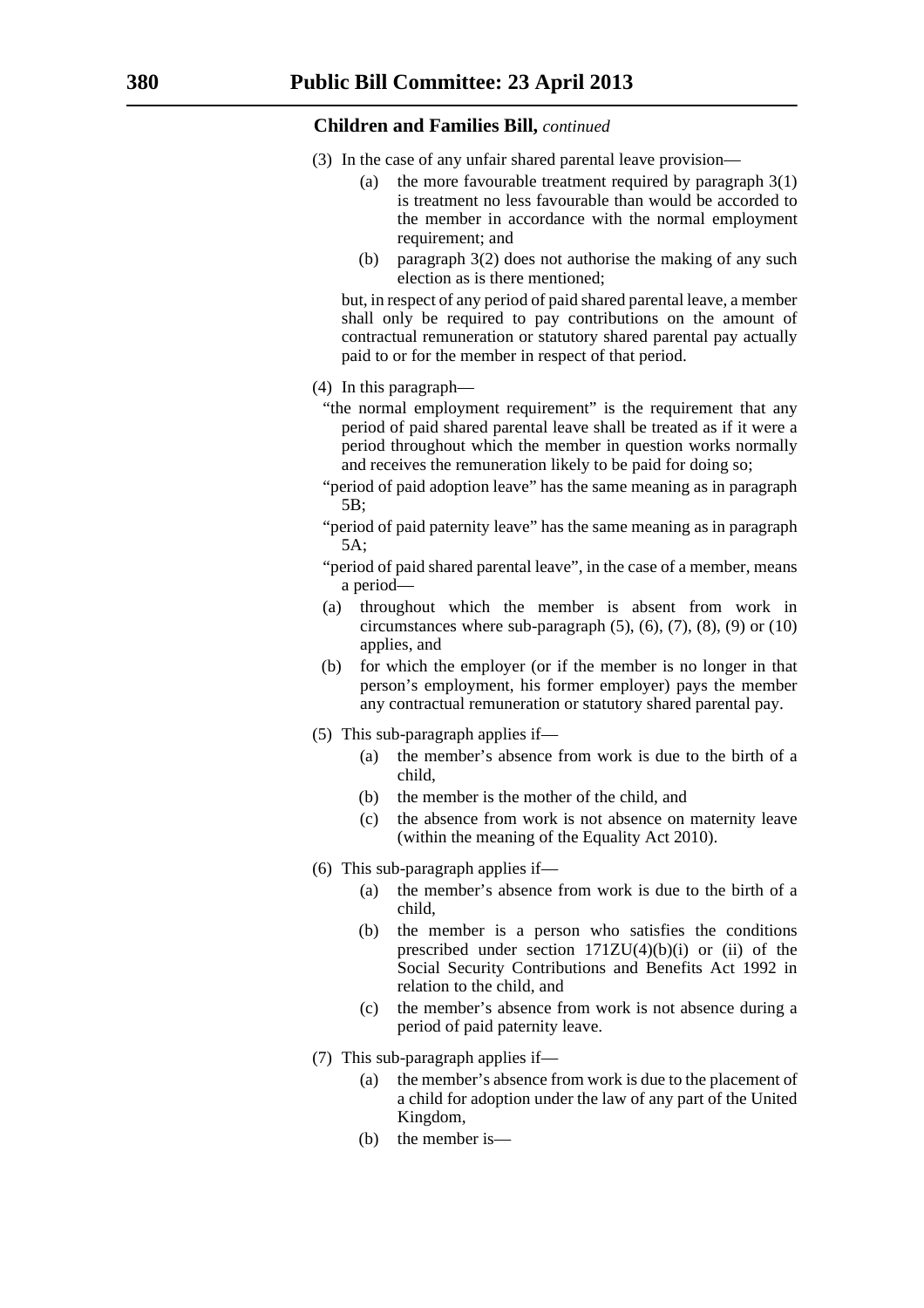- a person with whom a child is placed for adoption under the law of any part of the United Kingdom, or
- (ii) a person who satisfies the conditions prescribed under section  $171ZV(4)(b)(i)$  or (ii) of the Social Security Contributions and Benefits Act 1992 in relation to the child, and
- (c) the member's absence from work is not absence during—
	- (i) a period of paid paternity leave, or
	- (ii) a period of paid adoption leave.
- (8) This sub-paragraph applies if—
	- (a) the member's absence from work is due to the placement of a child under section 22C of the Children Act 1989 by a local authority in England with a local authority foster parent who has been approved as a prospective adopter,
	- (b) the member is—
		- (i) the local authority foster parent with whom the child in question is placed under section 22C of the Children Act 1989, or
		- (ii) a person who satisfies the conditions prescribed under section  $171ZV(4)(b)(i)$  or (ii) of the Social Security Contributions and Benefits Act 1992, as modified by section 171ZV(18) of that Act (cases involving the placing of a child by a local authority in England with a local authority foster parent who has been approved as a prospective adopter), in relation to the child, and
	- (c) the member's absence from work is not absence during—
		- (i) a period of paid paternity leave, or
		- (ii) a period of paid adoption leave.
- (9) This sub-paragraph applies if—
	- (a) the member's absence from work is due to the adoption or expected adoption of a child who has entered the United Kingdom in connection with or for the purposes of adoption which does not involve placement of the child for adoption under the law of any part of the United Kingdom,
	- (b) the member is—
		- (i) the person who has adopted or expects to adopt the child in question, or
		- (ii) a person who satisfies the conditions prescribed under section  $171ZV(4)(b)(i)$  or (ii) of the Social Security Contributions and Benefits Act 1992, as applied by virtue of section 171ZZ5(1) of that Act (adoption cases not involving placement under the law of the United Kingdom), in relation to the child, and
	- (c) the member's absence from work is not absence during—
		- (i) a period of paid paternity leave, or
		- (ii) a period of paid adoption leave.
- (10) This sub-paragraph applies if—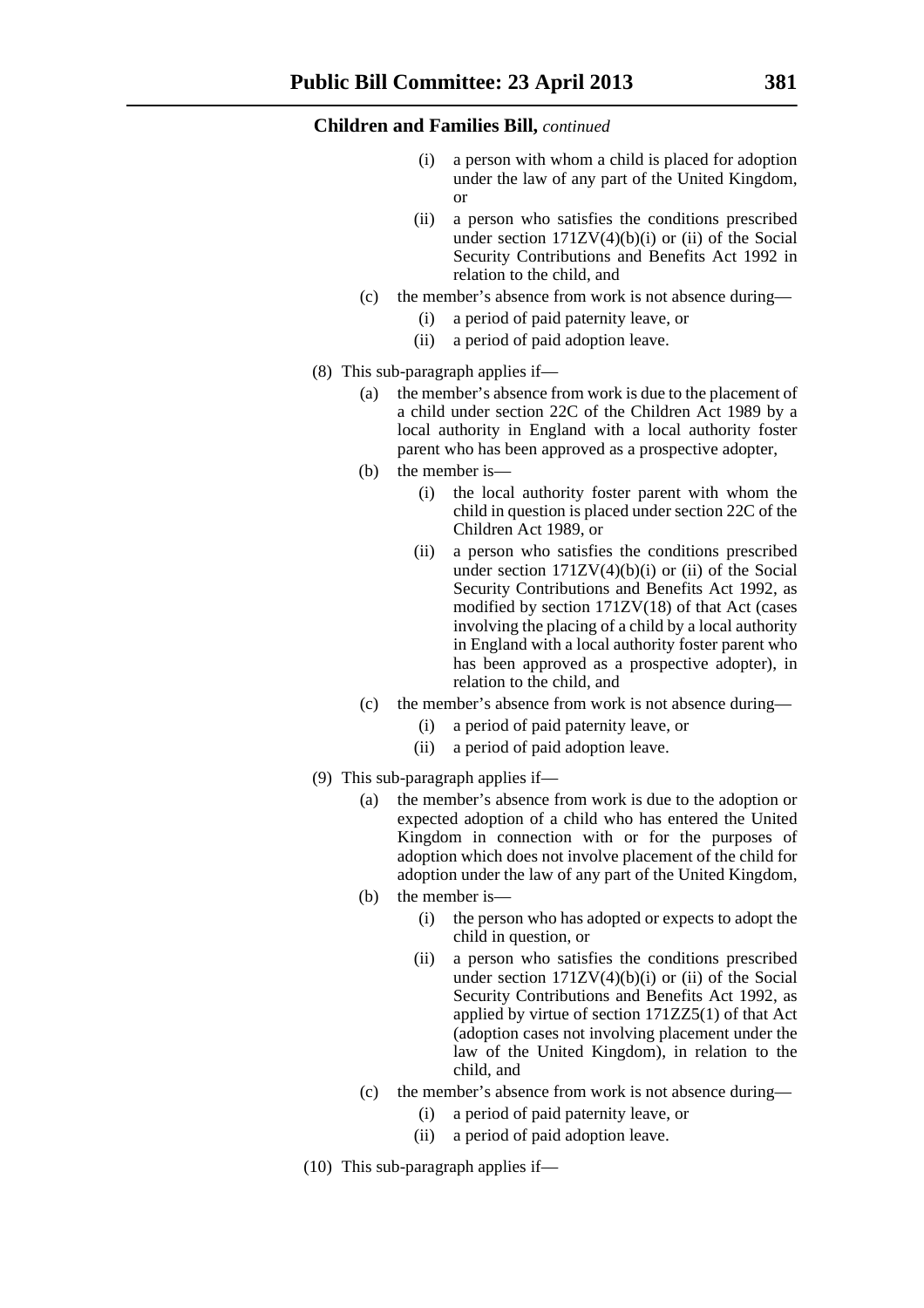- (a) the member's absence from work is due to the birth of a child,
- (b) the member is a person who has applied, or intends to apply, for a parental order under section 54 of the Human Fertilisation and Embryology Act 2008 in relation to the child, and
- (c) the member's absence from work is not absence during—
	- (i) a period of paid paternity leave, or
	- (ii) a period of paid adoption leave." '.

| Lisa Nandy<br>Sharon Hodgson |  |  |                                                                                                                                                                                                                                                                                                                                        |     |
|------------------------------|--|--|----------------------------------------------------------------------------------------------------------------------------------------------------------------------------------------------------------------------------------------------------------------------------------------------------------------------------------------|-----|
|                              |  |  | Clause 97, page 89, line 26, after 'take', insert 'reasonable'.                                                                                                                                                                                                                                                                        | 321 |
| Lisa Nandy<br>Sharon Hodgson |  |  |                                                                                                                                                                                                                                                                                                                                        | 323 |
|                              |  |  | Clause 97, page 89, leave out lines 29 to 31.                                                                                                                                                                                                                                                                                          |     |
| Lisa Nandy<br>Sharon Hodgson |  |  |                                                                                                                                                                                                                                                                                                                                        |     |
|                              |  |  | Clause 97, page 89, leave out lines 29 to 33.                                                                                                                                                                                                                                                                                          | 319 |
| Lisa Nandy<br>Sharon Hodgson |  |  |                                                                                                                                                                                                                                                                                                                                        | 322 |
|                              |  |  | Clause 97, page 92, line 21, after 'take', insert 'reasonable'.                                                                                                                                                                                                                                                                        |     |
| Lisa Nandy<br>Sharon Hodgson |  |  |                                                                                                                                                                                                                                                                                                                                        |     |
| Clause                       |  |  | 97, page 92, leave out lines 25 to 27 and insert—                                                                                                                                                                                                                                                                                      | 324 |
| (2)                          |  |  | In relation to a singleton pregnancy, an employee is not entitled to take time off<br>for the purpose specified in subsection $(1)$ on more than two occasions and in<br>relation to a multiple pregnancy, an employee is not entitled to take time off for<br>the purpose specified in subsection $(1)$ on more than six occasions.'. |     |
| Lisa Nandy<br>Sharon Hodgson |  |  |                                                                                                                                                                                                                                                                                                                                        |     |
| Clause                       |  |  | 97, page 92, leave out lines $25$ to $29$ .                                                                                                                                                                                                                                                                                            | 320 |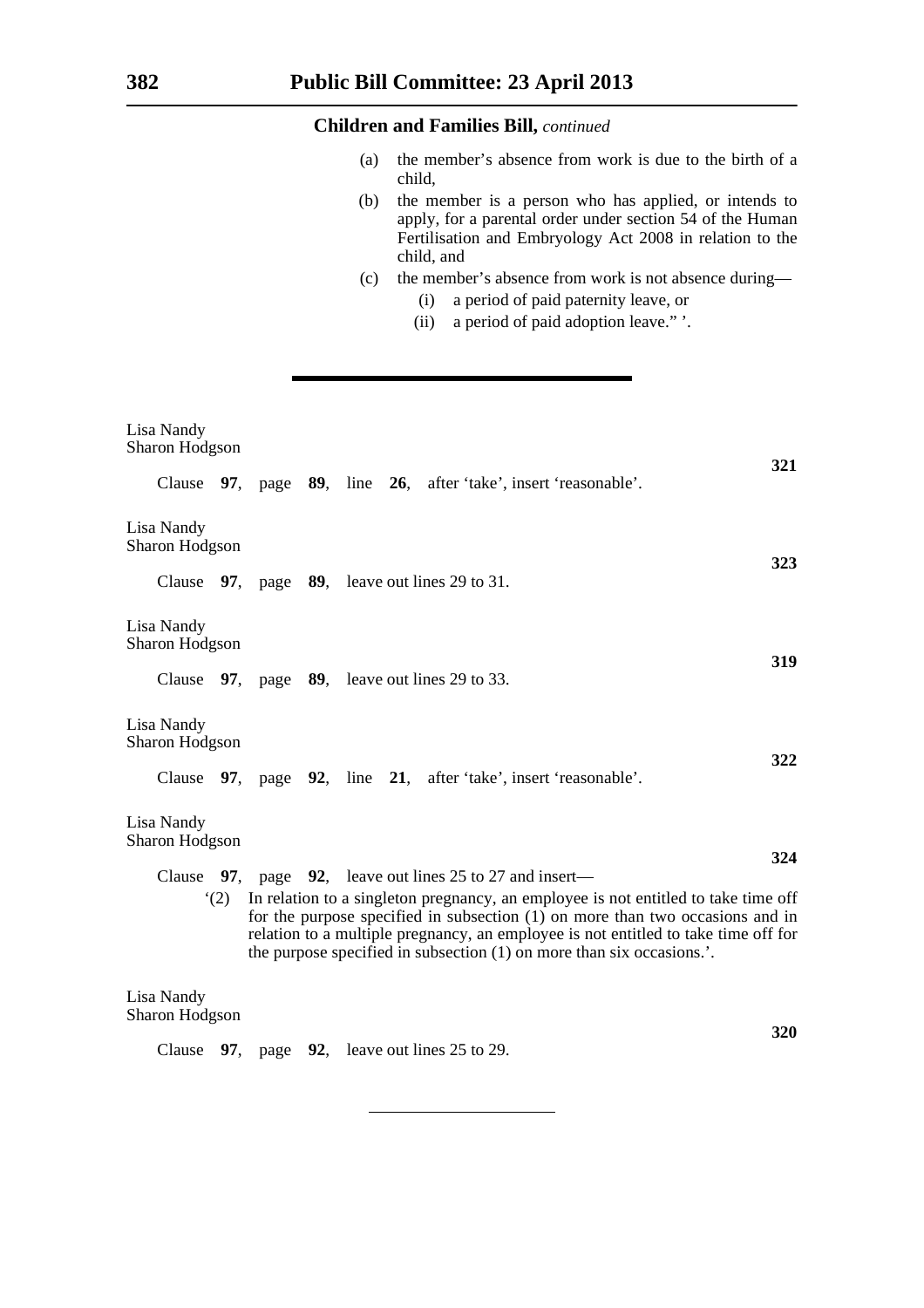# Lucy Powell

Clause **101**, page **108**, line **41**, at end insert— '(ca) subsection (8) is repealed.'.

Lisa Nandy Mrs Sharon Hodgson

Page **109**, line **1**, leave out Clause 102.

Lisa Nandy Mrs Sharon Hodgson

> Clause **102**, page **109**, line **10**, leave out 'If an employer allows an employee to appeal' and insert 'Where an employee appeals'.

Lisa Nandy Mrs Sharon Hodgson

> Clause **102**, page **109**, line **34**, leave out 'where the employer allow the employee to appeal' and insert 'where an employee appeals'.

Lisa Nandy Mrs Sharon Hodgson

> Clause **103**, page **110**, line **10**, at end insert 'or (d) that the grounds for the employer's refusal under  $80G(1)(b)$  was not applicable.'.

### *NEW CLAUSES*

*Amendments to the Health Act 2006*

Alex Cunningham Bill Esterson Mr Steve Reed Pat Glass

To move the following Clause:—

- '(1) The Health Act 2006 is amended as follows.
- (2) After section 8, insert—

**NC1**

**333**

**334**

**336**

**335**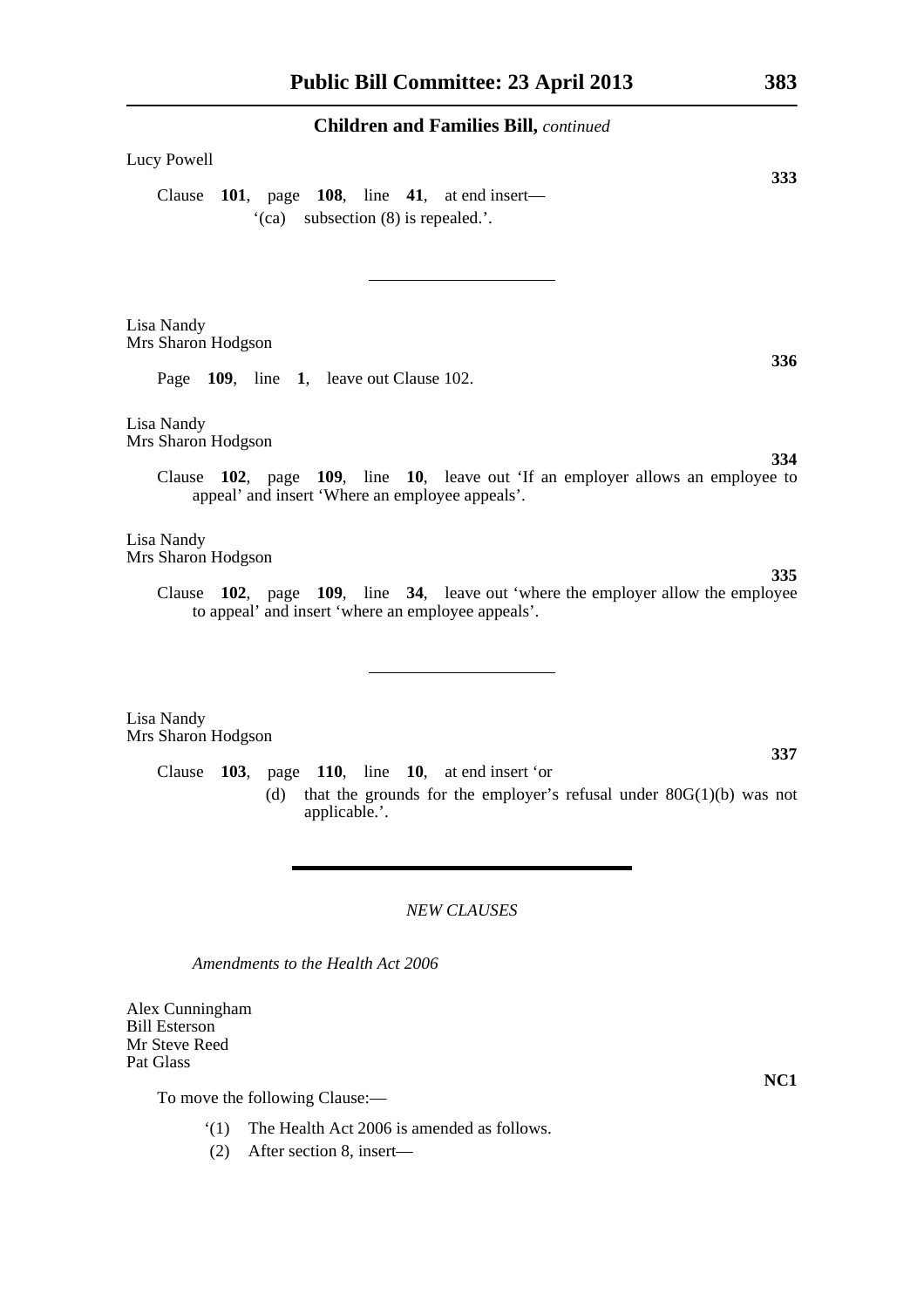#### **"8A Offence of failing to prevent smoking in a private vehicle when children are present**

- (1) It is the duty of any person who drives a private vehicle to ensure that that vehicle is smoke-free whenever a child or children under the age of 18 are in such vehicle or part of such vehicle.
- (2) A person who fails to comply with the duty in subsection (1) commits an offence.
- (3) A person convicted of an offence under this section who has not previously been convicted of such an offence shall have the option of attending a smoke-free driving awareness course in place of paying a fine under subsection (4).
- (4) A person who does not wish to attend an awareness course or who has previously been convicted of an offence under this section is liable on summary conviction to a fine of £60.
- (5) The Secretary of State may introduce regulations to alter the level of penalty payable under subsection (4).
- (6) The Secretary of State shall update all relevant regulations regarding the offence created under subsection (2) within six months of this section coming into force.
- (7) The Secretary of State shall introduce regulations within six months of this section coming into force to prescribe the format of the awareness course in subsection (3).".
- (3) In section 79(4)(a), leave out "or  $8(7)$ " and insert ",  $8(7)$ , or  $8A(5)$ .".

*Information sharing*

Bill Esterson Ann Coffey

To move the following Clause:—

'Before the end of one year beginning with the day on which this Act receives Royal Assent, the Secretary of State must—

- (a) carry out a review of the benefits and risks to children, young people and their families of increased information sharing between front-line practitioners who provide services to them; and
- (b) publish a report of the conclusions of the review.'.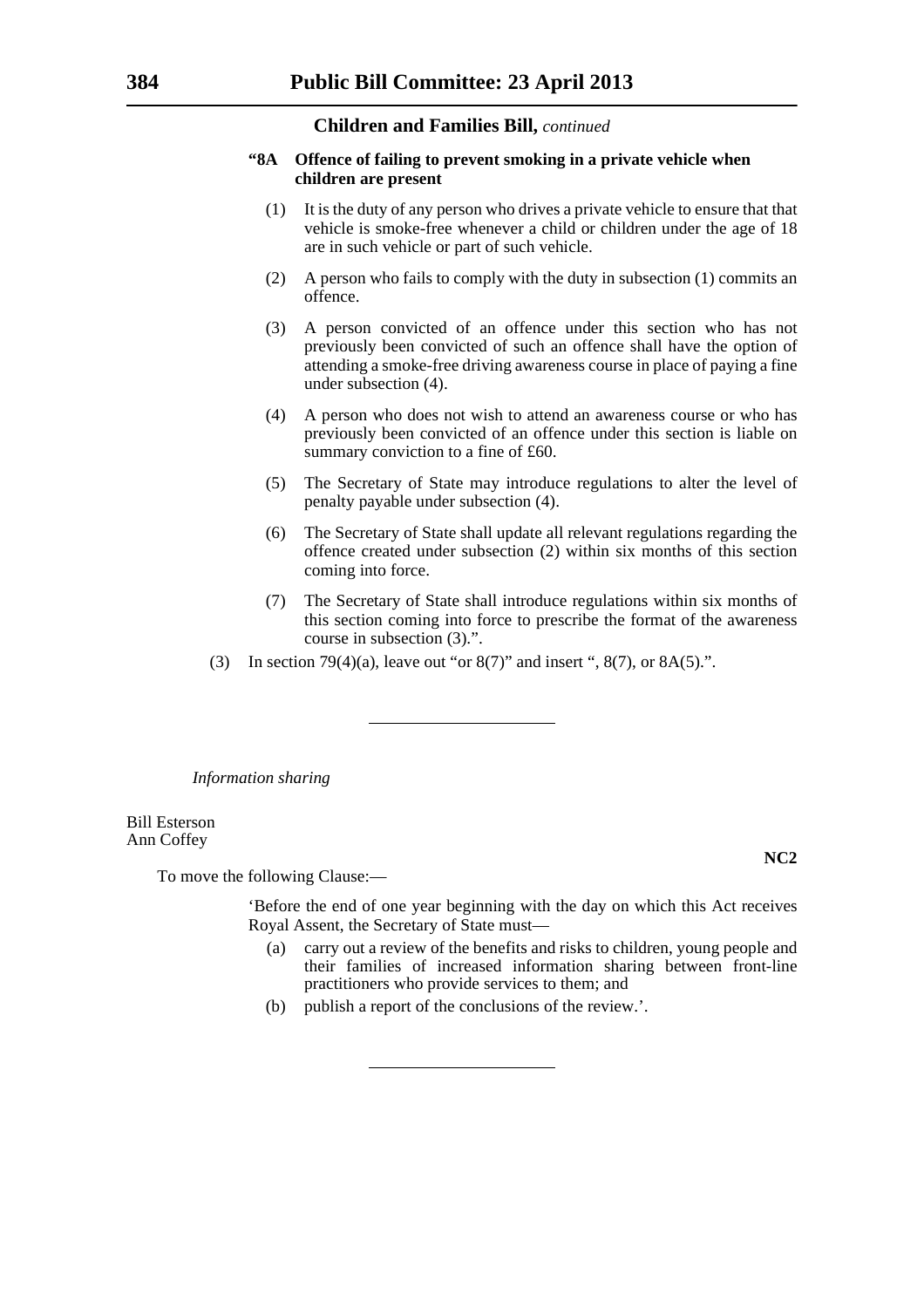*Assessment and provision of adoption support services*

#### Bill Esterson Ann Coffey

To move the following Clause:—

- '(1) Part 1 of the Adoption and Children Act 2002 is amended as follows.
- (2) In section 4, leave out subsection (1) and insert the following new subsections—
	- "(1) Subject to subsection  $(1A)$ , a local authority must in each year offer an assessment of those persons' needs for adoption support services to—
		- (a) any of the persons mentioned in paragraphs (a) to (c) of section 3(1), or
		- (b) any other person who falls within a description prescribed by regulations (subject to subsection (7)(a)).
	- (1A) Any requirement for an annual assessment under subsection (1) can be postponed for one or more years with the agreement of the persons concerned.
	- (1B) Following any assessment under subsection (1) the local authority must—
		- (a) provide the persons concerned with the findings of the assessment;
		- (b) specify in writing what services will be provided to meet these needs;
		- (c) explain in writing where the local authority is unable to provide services to meet identified needs; and
		- (d) keep a record of all unmet needs and the reasons for them.".'.

*Continuity in the arrangements for the people with whom a child is to live*

#### Bill Esterson

To move the following Clause:—

- $(1)$  In section 1 of the Children Act 1989, insert the following after subsection  $(2A)$ 
	- "(2B) In any family proceedings, unless the contrary is shown, a court is to presume that continuity in the arrangements relating to the person or people with whom a child is to live will further the child's welfare.".
- (2) In section 22 of the Children Act 1989, insert the following after subsection (3)—
	- "(3ZA) A local authority is to presume, unless the contrary is shown, that continuity in the arrangements relating to the person or people with whom a child looked after by that local authority is to live will help to fulfil its duty under subsection (3)(a) to safeguard and promote the welfare of that child.".'.

**NC3**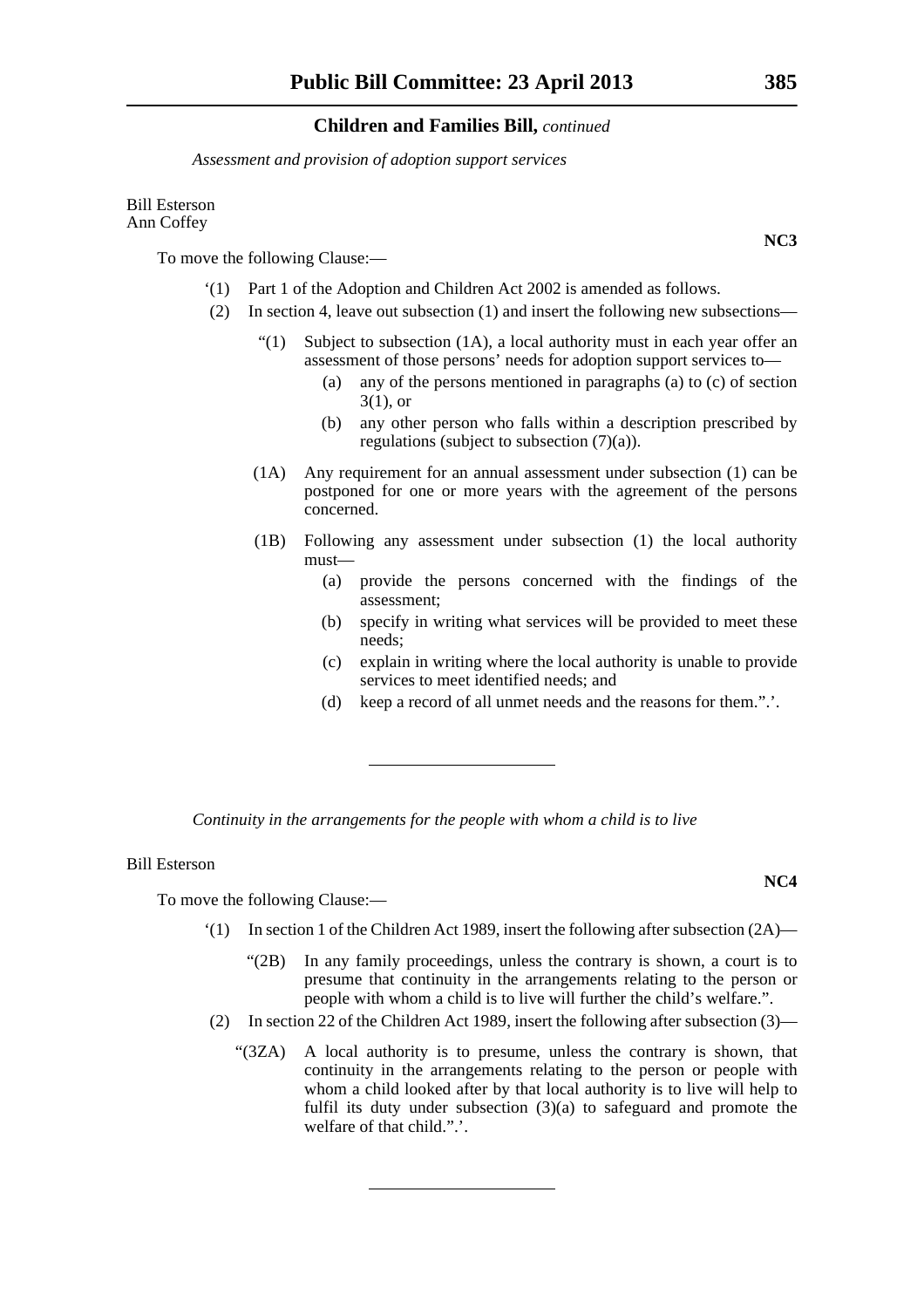*Long-term post-adoption and fostering support*

Bill Esterson Ann Coffey

To move the following Clause:—

'A local authority must ensure that its adoption support services, special guardianship support services and fostering support services are provided in a way which is in the long-term interests of those for whom they are provided.'.

*Status, rights and remuneration of non-biological parents*

Bill Esterson Ann Coffey

To move the following Clause:—

- '(1) Before the end of one year beginning with the day on which this Act receives Royal Assent, the Secretary of State must—
	- (a) carry out a review of—
		- (i) options for the professional recognition of carers who look after children who are not their biological children, to include foster parents, residential social workers and adoptive parents;
		- (ii) the status and rights of these carers; and
		- (iii) arrangements for the remuneration of these carers; and
	- (b) publish a report of the conclusions of the review.'.

*Minimum four-day week requirement for special educational provision at further education institutions*

Dr Julian Lewis Caroline Nokes

To move the following Clause:—

'Where an institution within the further education sector in England admits a young person aged under 19 for whom an EHC plan is maintained, it must deliver the special educational provision required by that young person on at least four days in every week in which that provision is delivered.'.

**NC5**

**NC6**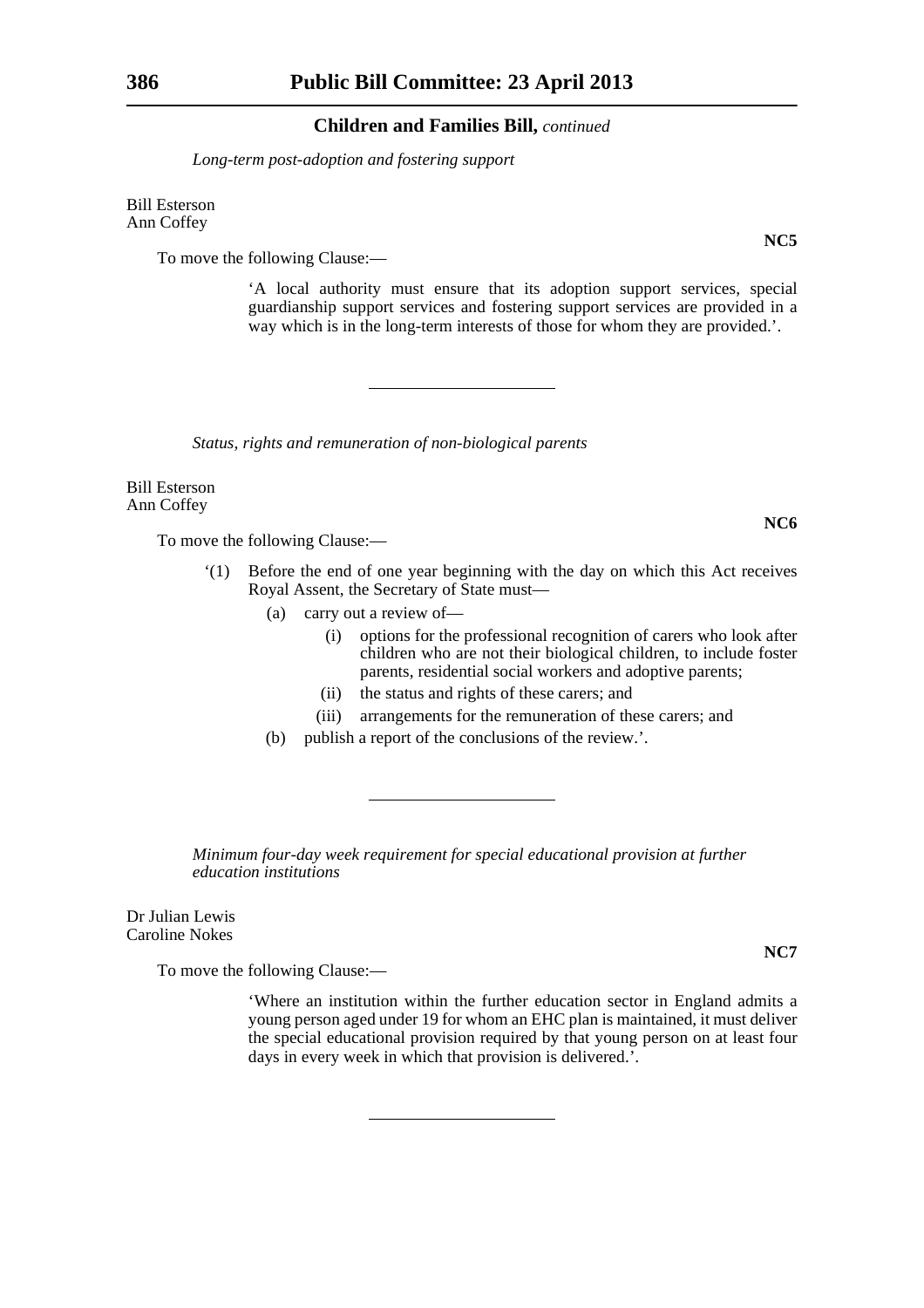*Special guardianship support services: personal budgets*

#### Lucy Powell

To move the following Clause:—

'In Part 2 of the Children Act 1989, after section 14F (Special guardianship support services), insert—

#### **"14G Special guardianship support services: personal budgets**

- (1) This section applies where—
	- (a) after carrying out an assessment under section 14F, a local authority in England decides to provide any special guardianship support services to a person ("the recipient"), and
	- (b) the recipient is a child being cared for by a special guardian or a special guardian.
- (2) The local authority must prepare a personal budget for the recipient if asked to do so by the recipient or (in prescribed circumstances) a person of a prescribed description.
- (3) The authority prepares a "personal budget" for the recipient if they identify an amount as available to secure the special guardianship support services that they have decided to provide, with a view to the recipient being involved in securing those services.
- (4) Regulations may make provision about personal budgets, in particular—
	- (a) about requests for personal budgets;
	- (b) about the amount of a personal budget;
	- (c) about the sources of the funds making up a person budget;
	- (d) for payments ("direct payments") representing all or part of a personal budget to be made to the recipient, or (in prescribed circumstances) a person of a prescribed description, in order to secure any special guardianship support services to which the budget relates;
	- (e) about the description of special guardianship support services to which personal budgets and direct payments may (and may not) relate;
	- (f) for a personal budget or direct payment to cover the agreed cost of the special guardianship support services to which the budget or payment relates;
	- (g) about when, how, to whom and on what conditions direct payments may (and may not) be made;
	- (h) about when direct payments may be required to be repaid and the recovery of unpaid sums;
	- (i) about conditions with which a person or body making direct payments must comply before, after or at the time of making a direct payment;
	- (j) about arrangements for providing information, advice or support in connection with personal budgets and direct payments.
- (5) If the regulations include provision authorising direct payments, they must—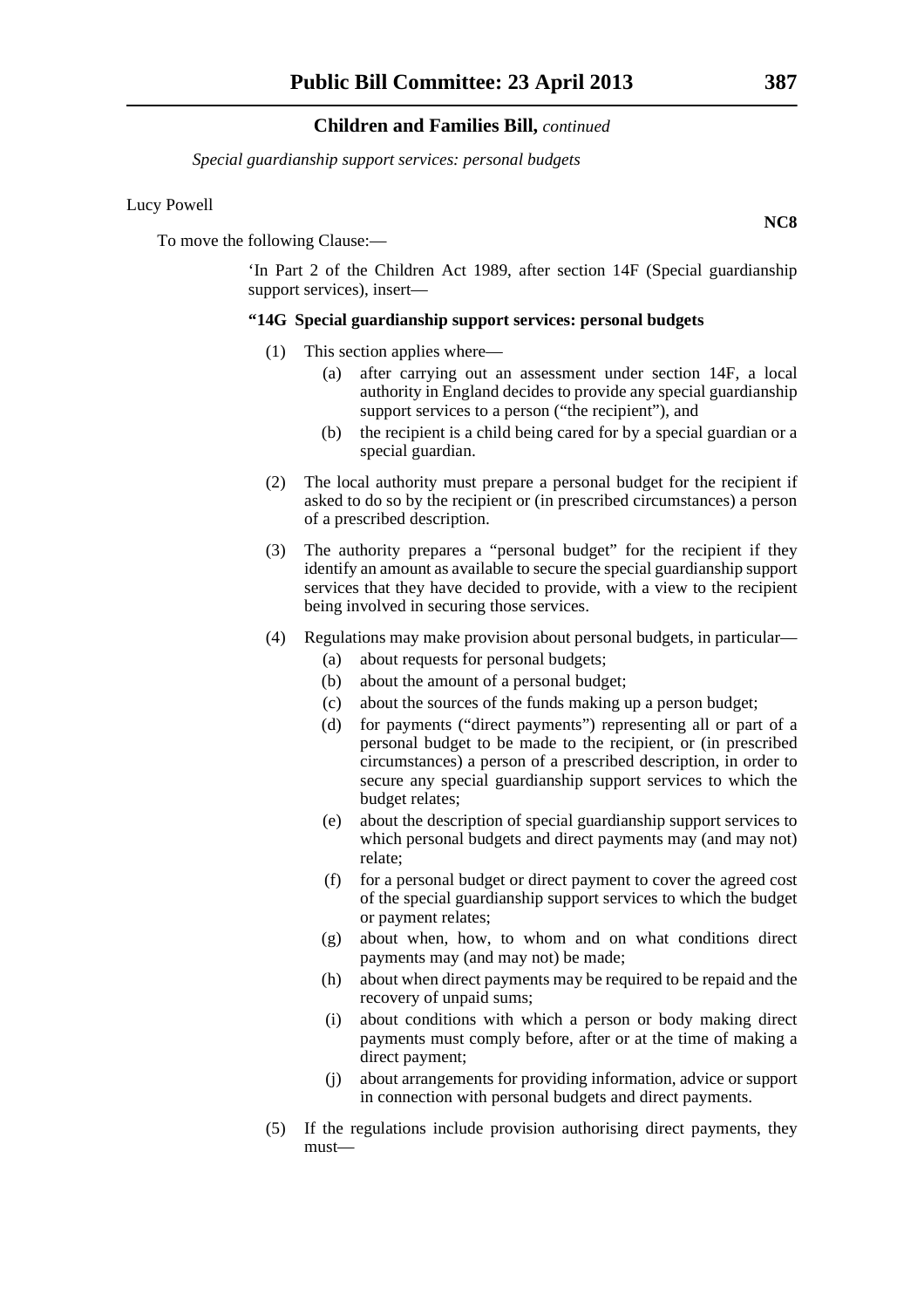- (a) require the consent of the recipient, or (in prescribed circumstances) a person of a prescribed description, to be obtained before direct payments are made;
- (b) require the authority to stop making direct payments where the required consent is withdrawn.
- (6) Any special guardianship support services secured by means of direct payments made by a local authority are to be treated as special guardianship support services provided by the authority for all purposes, subject to any prescribed conditions or exceptions.
- (7) In this section "prescribed" means prescribed by regulations.'.

*Special guardianship support services: duty to provide information*

#### Lucy Powell

To move the following Clause:—

'In Part 2 of the Children Act 1989, after section 14G (Special guardianship support services: personal budgets), insert—

#### **"14H Special guardianship support services: duty to provide information**

- (1) Except in circumstances prescribed by regulations, a local authority in England must provide the information specified in subsection (2) to—
	- (a) any person who has contacted the authority to request information about special guardianship support,
	- (b) any person within the authority's area who the authority are aware is a special guardian for a child, and
	- (c) any person within the authority's area who is a special guardian and has contacted the authority to request any of the information specified in subsection (2).
- (2) The information is—
	- (a) information about the special guardianship support services available to people in the authority's area;
	- (b) information about the right to request an assessment under section 14F (assessments etc for special guardianship support services), and the authority's duties under that section and regulations made under it;
	- (c) information about the authority's duties under section 14G (special guardianship support services: personal budgets) and the regulations made under it;
	- (d) any other information prescribed by regulations.'.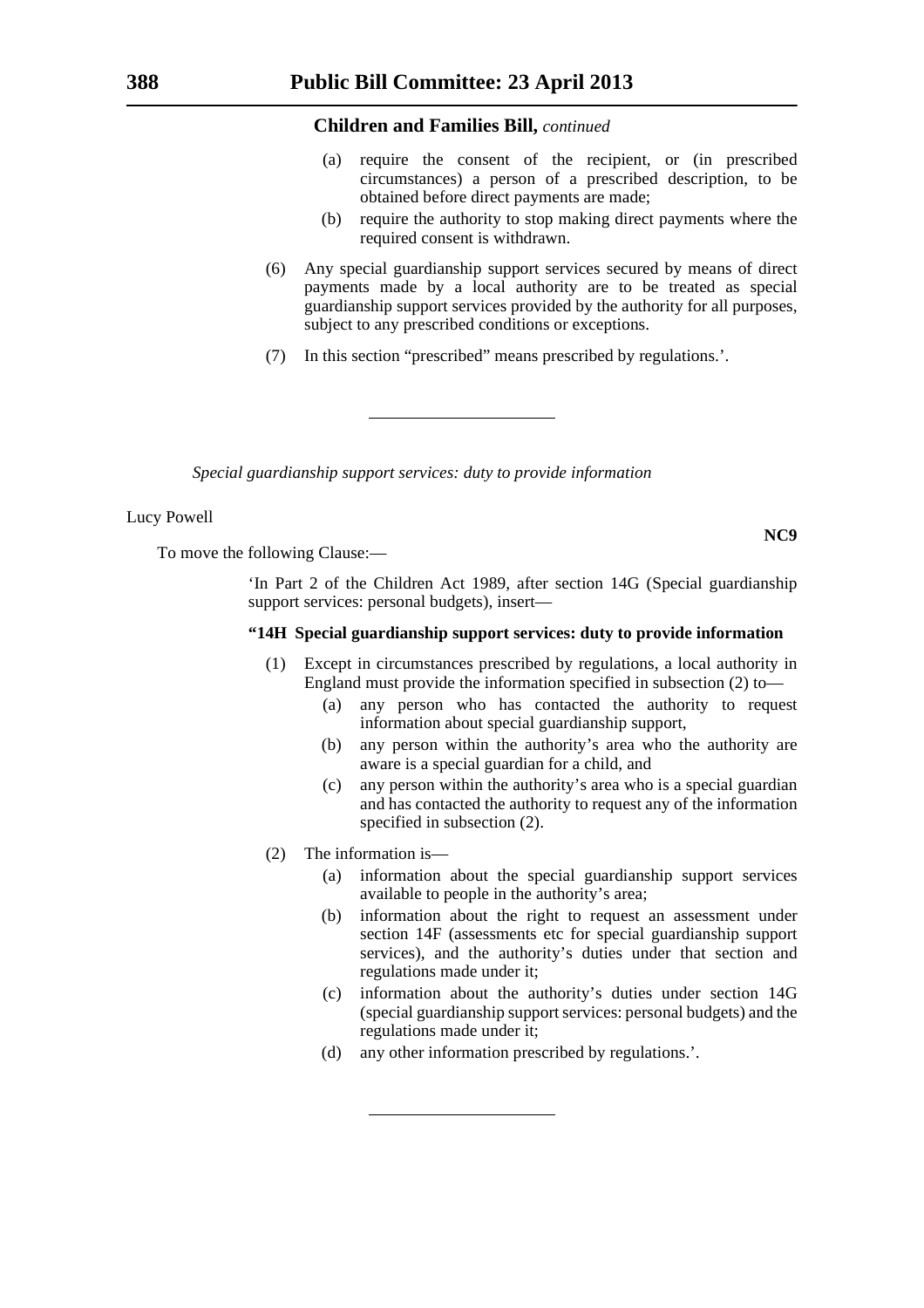*Review of impact of under-occupancy penalty on prospective adopters, prospective special guardians and foster parents*

Lisa Nandy Mrs Sharon Hodgson Bill Esterson

To move the following Clause:—

'Before the end of one year beginning with the day on which this Act receives Royal Assent, the Secretary of State must—

- (a) carry out a review of the impact of the housing under-occupancy penalty on prospective adopters, prospective special guardians and foster parents, and
- (b) publish a report of the conclusions of the review.'.

*Pre-proceedings work with families*

Lisa Nandy Mrs Sharon Hodgson

To move the following Clause:—

- '(1) Section 47 of the Children Act 1989 (Local authority's duty to investigate) is amended as follows—
- (2) After subsection (12) insert—
	- "(13) Where, as a result of complying with this section, a local authority concludes that a child may need to become looked after in order to safeguard and promote the child's welfare, the local authority must, unless emergency action is required,—
		- (a) identify, and consider the willingness and suitability of any relative, friend or other person connected with the child, to care for them as an alternative to them becoming looked after by unrelated carers;
		- (b) offer the child's parents or other person with parental responsibility a family group conference to develop a plan which will safeguard and promote the child's welfare.".'.

*Provision of health services for children looked after by local authorities*

Annette Brooke

To move the following Clause:—

'(1) Following a medical assessment at the time of a child being taken into care, the clinical commissioning group has a duty to health services, where appropriate.

**NC10**

**NC11**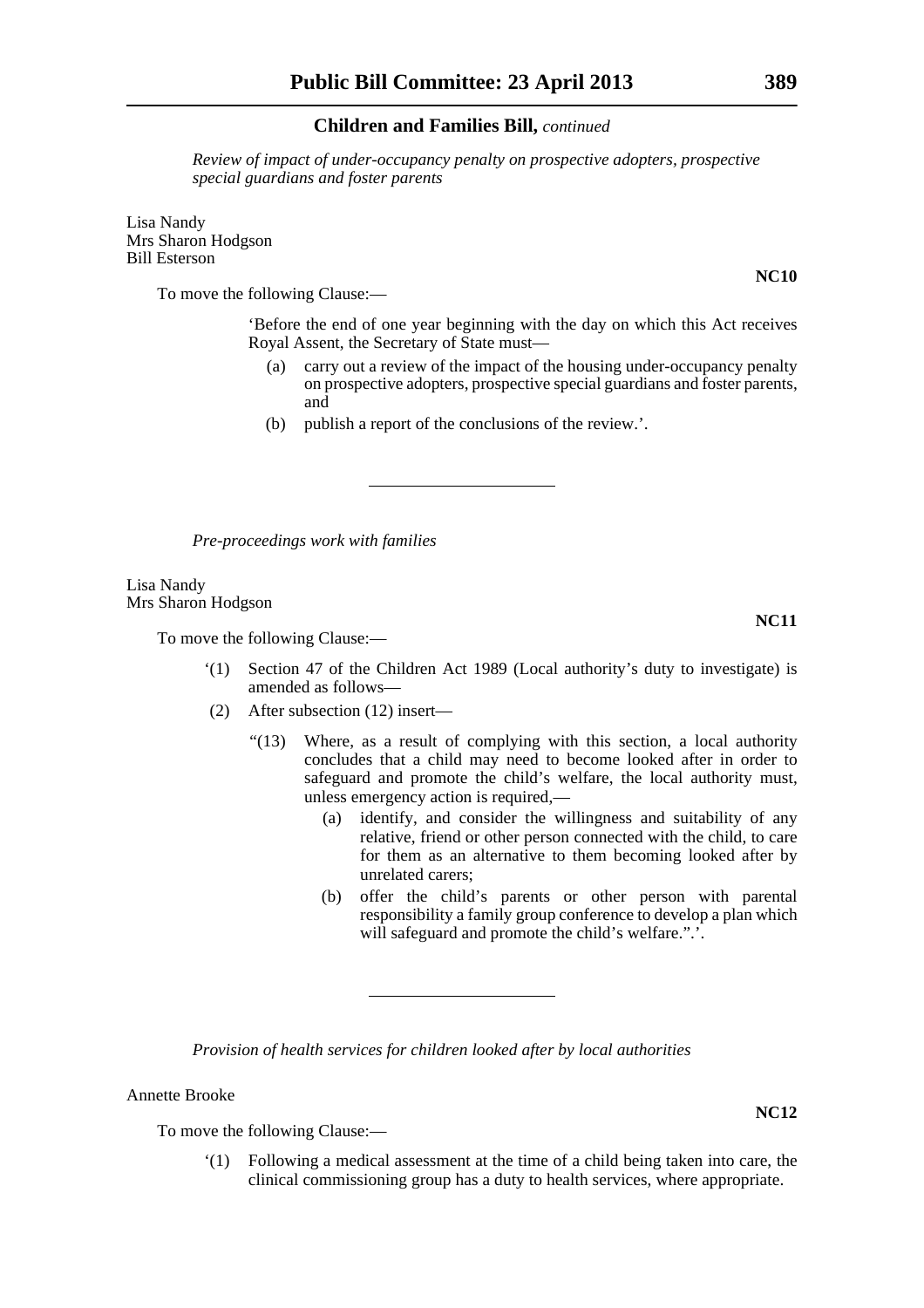(2) Health services includes, but is not limited to, therapeutic counselling and other mental health services.'.

*Welfare of the child - quality of parental relationship*

Lisa Nandy Mrs Sharon Hodgson

To move the following Clause:—

'Section 1 of the Children Act 1989 (welfare of the child) is amended by the addition at the end of subsection (3) of the following paragraph:

> "(h) the quality of the relationship that the child has with each of his parents, both currently and in the foreseeable future.".'.

*Arrangements for the provision of evidence by staff of a local authority or of an authorised applicant in children proceedings*

Lisa Nandy Mrs Sharon Hodgson

To move the following Clause:—

- '(1) The Secretary of State must make arrangements to support a person who is instructed to provide evidence for use in children proceedings if they are a member of the staff of a local authority or of an authorised applicant under section  $13(8)(a)(i)$ .
- (2) The arrangements described in subsection (1) may include—
	- (a) training prior to the proceedings,
	- (b) coaching whilst at court,
	- (c) designated facilities at court to enable preparation for the proceedings, and
	- (d) any other arrangements the Secretary of State believes will enable members of the staff of a local authority or of an authorised applicant to provide evidence in the proceedings.'.

**NC14**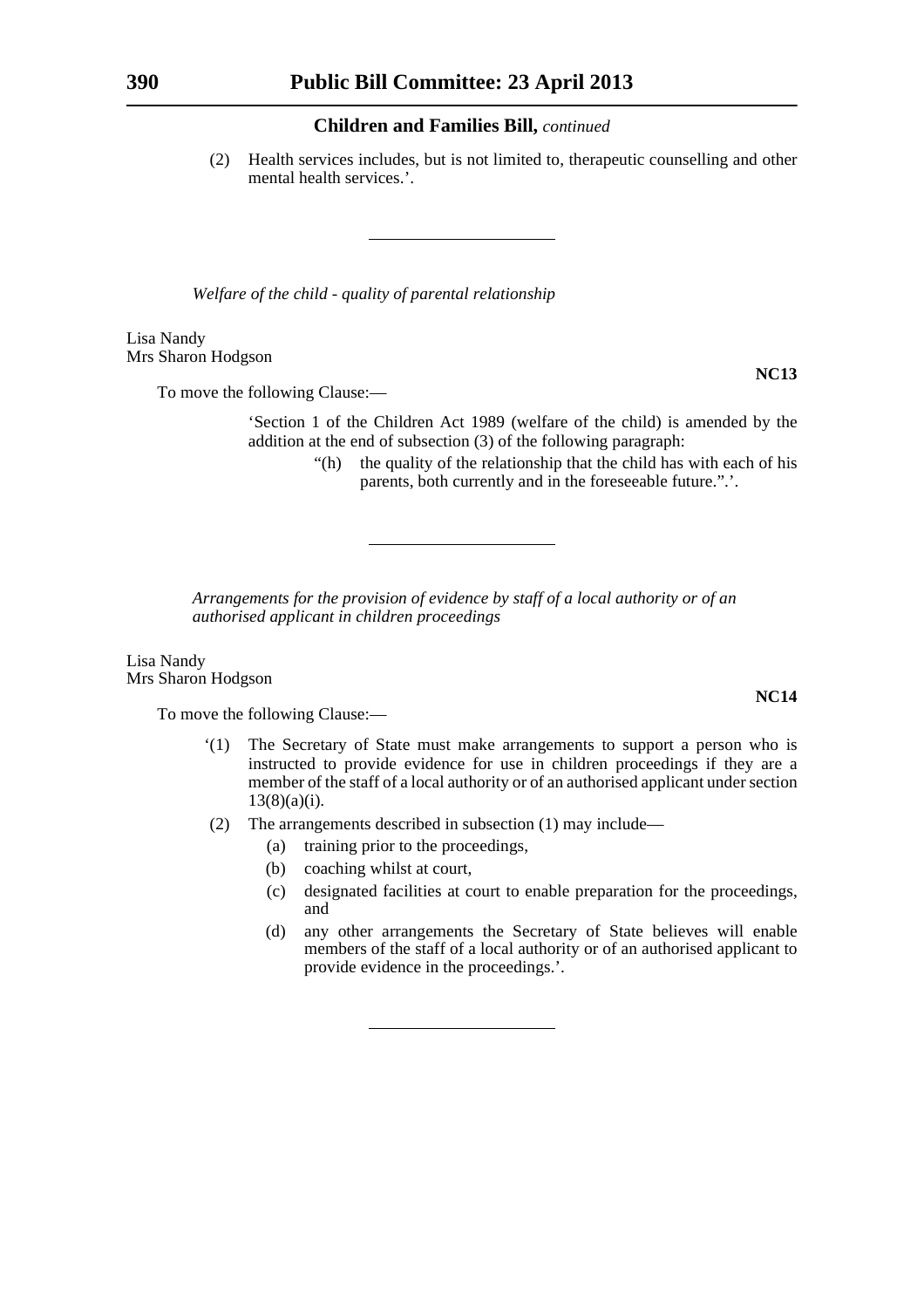*Duty to secure social care provision in accordance with EHC Plan*

#### Mr Robert Buckland

To move the following Clause:—

'( ) A local authority that maintains an EHC plan for a child or young person must secure the social care provision identified through an assessment under section 17 of the Children Act 1989 specified in the plan.'.

*Continuity of special educational provision when a child or young person moves residence*

Caroline Nokes

To move the following Clause:—

- '(1) This section applies where—
	- (a) a local authority (the "sending authority") maintains an education, health and care plan for a child or young person, and
	- (b) another local authority (the "receiving authority") is notified by the child's parent or the young person that they intend to move residence to the receiving authority's area.
- (2) Where the sending authority is notified by the child's parent or the young person that they intend to move residence it must provide the receiving authority with a copy of the education, health and care plan.
- (3) The receiving authority must—
	- (a) review the child or young person's education health and care plan having regard to the need for continuity of provision, and the outcomes specified in the plan; and
	- (b) provide the child's parent or the young person with such information as it considers appropriate.'.

*Information sharing about live births*

#### Mrs Sharon Hodgson Lisa Nandy

To move the following Clause:—

- '(1) NHS trusts should make arrangements to share with local authorities records of live births to parents resident in their area, to be used by the local authority for the purposes of identifying and contacting new families through children's centres and any other early years outreach services it may operate.
- (2) The Secretary of State must, within a period of six months of Royal Assent to this Act, bring forward regulations placing consequential requirements on trusts and

5

**NC17**

**NC18**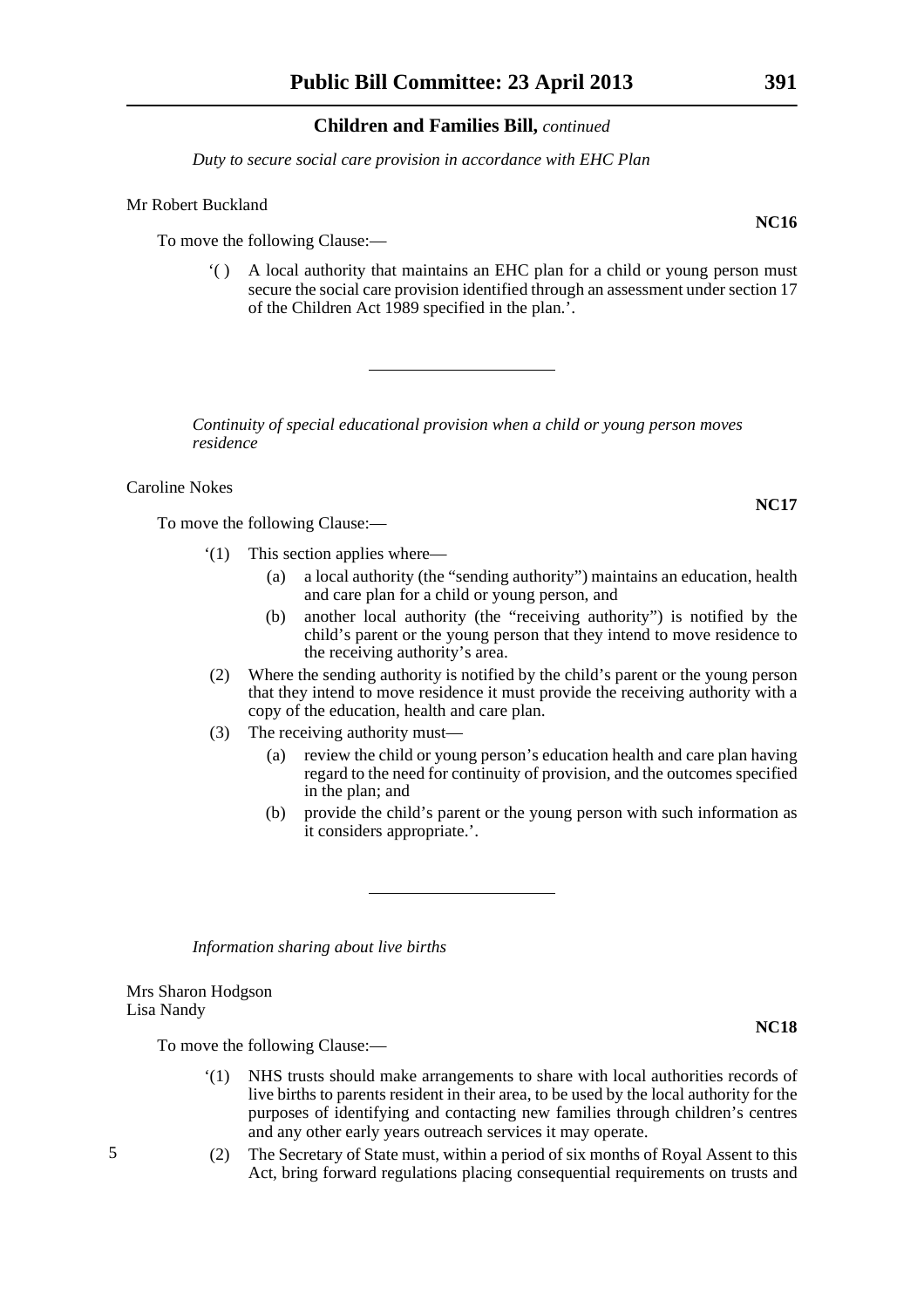local authorities in exercising their duty under subsection (1), including, but not limited to—

- (a) the format of arrangements made;
- (b) the safeguarding of information;
- (c) the circumstances in which it would not be appropriate for a trust to provide information to local authorities;
- (d) the regularity of data transfers;
- (e) timescales within which a local authority must contact new families made known to it; and
- (f) any further requirements the Secretary of State deems necessary.'.

As an Amendment to Mrs Sharon Hodgson's proposed New Clause *(Information sharing about live births)* (NC18):—

Andrea Leadsom Mr Frank Field

Line **16**, at end add—

- '(3) Local authorities must establish a pilot scheme to trial the registration of births within children's centres, and evaluate the effectiveness of the scheme to—
	- (a) identify and contact new families; and
	- (b) enable children's centres to reach more families, in particular those with children under the age of two, or who the local authority consider—
		- (i) hard to reach, or
		- (ii) vulnerable.'.

*Children and young people in mainstream schools with specified health conditions, without special educational needs*

Mrs Sharon Hodgson Lisa Nandy

To move the following Clause:—

- '(1) The governing body of a mainstream school has a duty to produce and implement a medical conditions policy that defines how it plans to support the needs of children with specified health conditions.
- (2) The medical conditions policy must include provision about—
	- (a) the means by which records of the specified health conditions of children at the school are to be recorded and maintained; and
	- (b) the preparation of an individual healthcare plan for each child with a specified health condition which sets out the needs of that child arising from that condition.
- (3) The medical conditions policy must include requirements relating to the provision of appropriate training for school staff to support the implementation of individual healthcare plans.
- (4) In preparing an individual healthcare plan the governing body must—

10

15

**(a)**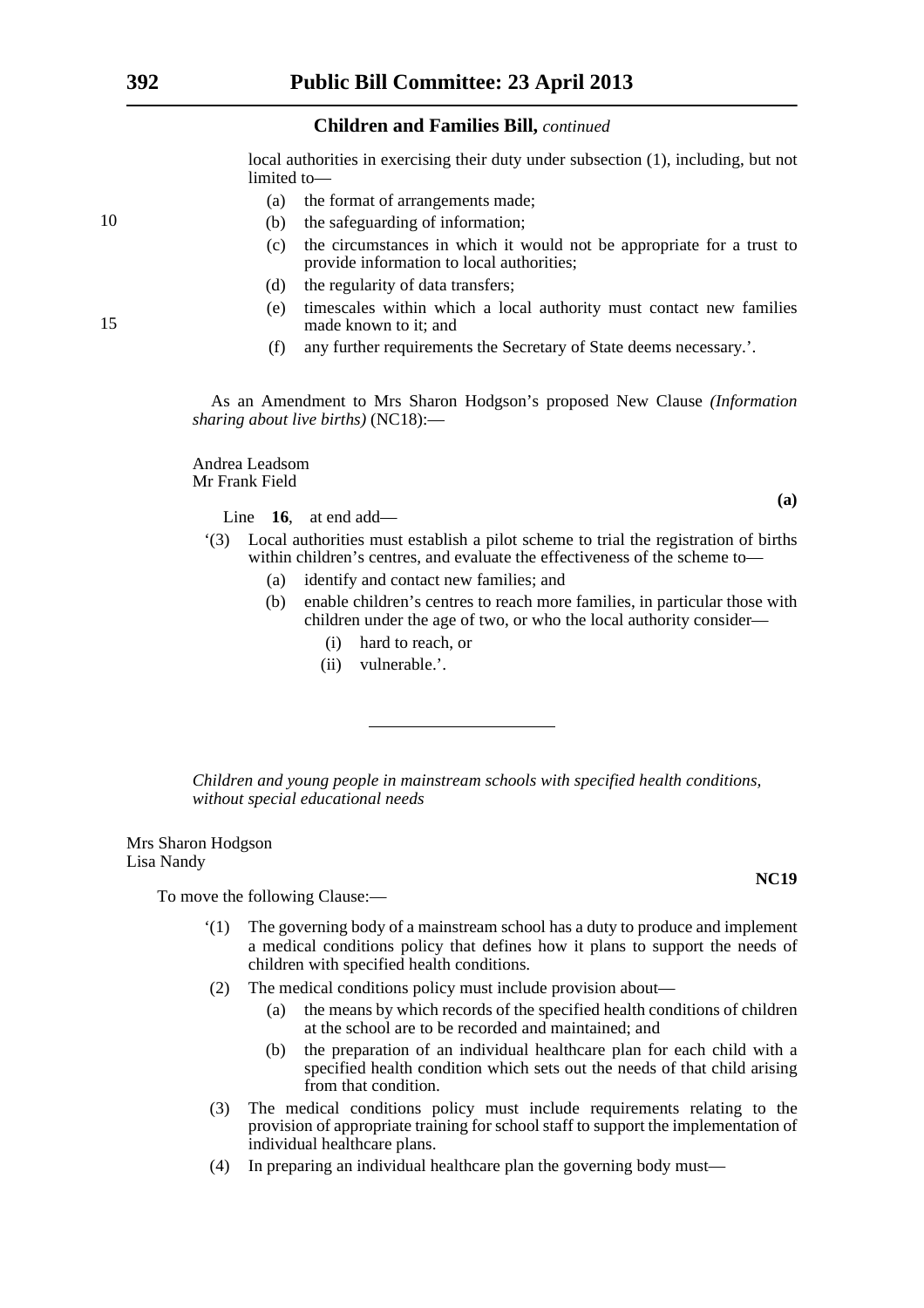- (a) consult the parents of the child concerned and, where appropriate, the child about the contents of the plan; and
- (b) there shall be a duty on NHS bodies to co-operate with the governing body in its preparation and implementation of individual healthcare plans.
- (5) Local authorities and clinical commissioning groups must co-operate with governing bodies in fulfilling their functions under this Act.
- (6) The Secretary of State may by regulations define 'specified health conditions' for the purposes of this section.
- (7) For the purposes of this section 'NHS bodies' has the same meaning as in the Health and Social Care Act 2012.'.

*Tribunal service: information on cases related to special educational needs*

Mrs Sharon Hodgson Lisa Nandy

To move the following Clause:—

- The Secretary of State must collect information on all cases related to special educational needs which are considered by the Tribunal Service, including—
	- (a) the local authority involved;
	- (b) the cost to the Tribunal Service;
	- (c) the amount spent by the local authority on fighting each case;
	- (d) the nature of each case; and
	- (e) the outcome of each case.
- (2) The Secretary of State must collate and publish information collected in the exercise of his functions under subsection (1) once a year.
- (3) The following bodies must make arrangements to provide such information to the Secretary of State as is necessary to enable him to perform his functions under this section—
	- (a) the Tribunal Service;
	- (b) local authorities.'.

*Early years area SEN co-ordinators*

Mrs Sharon Hodgson Lisa Nandy

To move the following Clause:—

'(1) Local authorities must appoint sufficient full-time equivalent members of staff (to be known as Early Years Area SEN Co-ordinators) to have responsibility for coordinating provision for children in Ofsted-registered early years settings other than maintained nursery schools.

**NC20**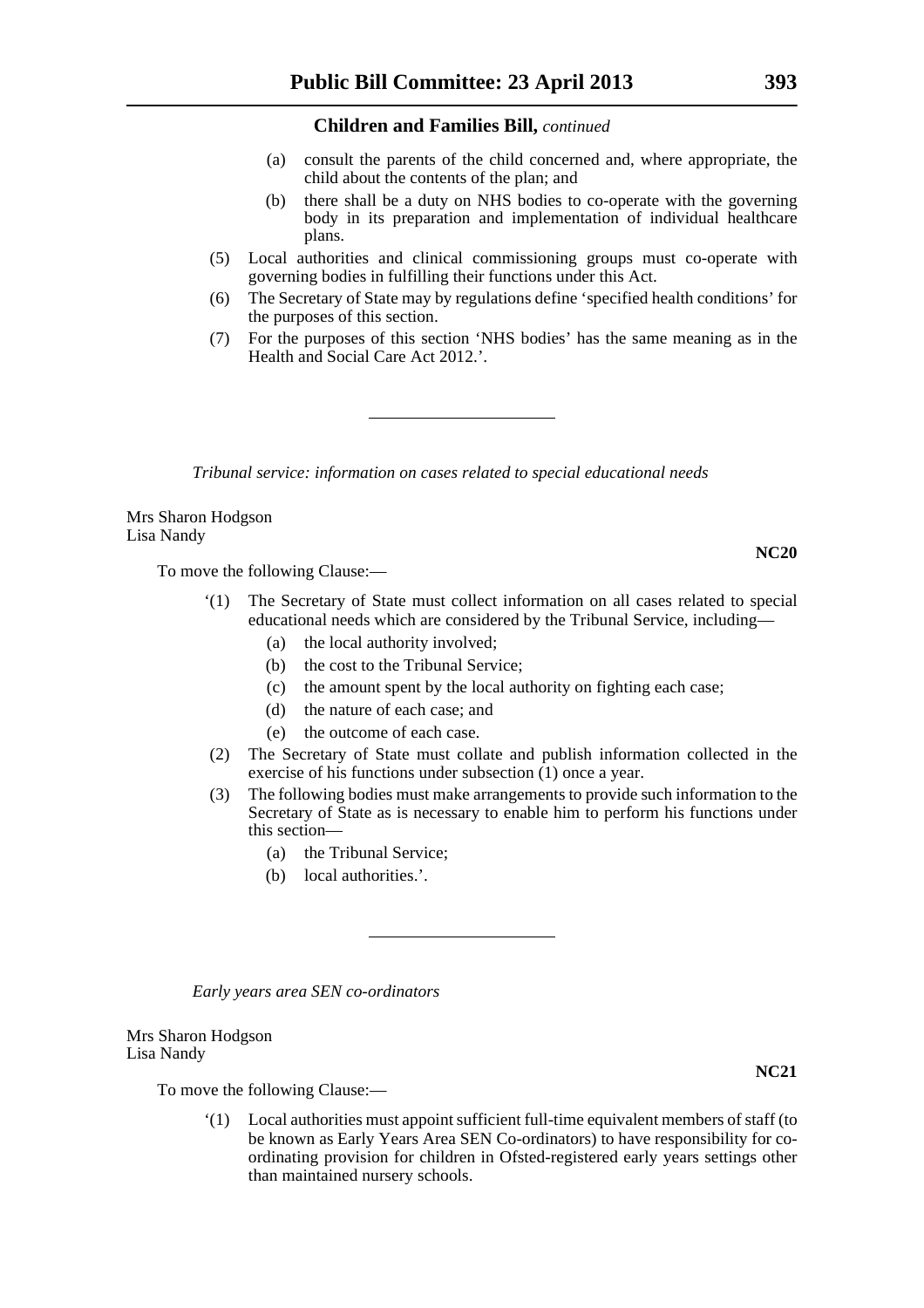- (2) In assessing sufficiency of staffing levels under subsection (1) the local authority must have regard to—
	- (a) the number of children with special educational needs in its area registered with early years settings to which subsection (1) applies;
	- (b) the number and geographical location of early years settings to which subsection (1) applies.
- (3) Regulations may provide for—
	- (a) further considerations to be made by local authorities in exercising their duties under subsection (1);
	- (b) the specific responsibilities of Early Years Area SEN Co-ordinators.
- (4) The Secretary of State shall publish guidance to local authorities to assist in exercising their functions under subsection (1).
- (5) Local authorities must publish information on the provision of Early Years Area SEN Co-ordinators as part of exercising their duties under section 30 of this Act (local offer for children and young people with special educational needs).'.

*Application of Part 3 to detained children and young people*

Mrs Sharon Hodgson Lisa Nandy

To move the following Clause:—

- '(1) This section applies to children and young people detained in custody in pursuance of—
	- (a) an order made by a court, or
	- (b) an order of recall made by the Secretary of State.
- (2) Where a child or young person under the age of 18 to whom subsection (1) applies has an EHC plan immediately prior to commencing his or her custodial sentence, the local authority responsible for that child or young person must determine which elements of provision described in the said plan may be delivered during that sentence.
- (3) Where a child or young person under the age of 18 to whom subsection (1) applies has an EHC plan immediately prior to commencing his or her custodial sentence—
	- (a) if that sentence is greater than 13 weeks in minimum length, the responsible local authority may cease the plan;
	- (b) if the sentence is not more than 13 weeks in minimum length, the responsible local authority may consider whether it would be advantageous to continue to deliver any parts of the child or young person's EHC plan during his or her detention.
- (4) In the course of their considerations under subsections (2) and (3), the responsible local authority must consult—
	- (a) the child or young person concerned, and their family;
	- (b) the institution in which the child or young person will be detained;
	- (c) any organisations delivering education or training within or on behalf of the institution in which the child or young person will be detained, and;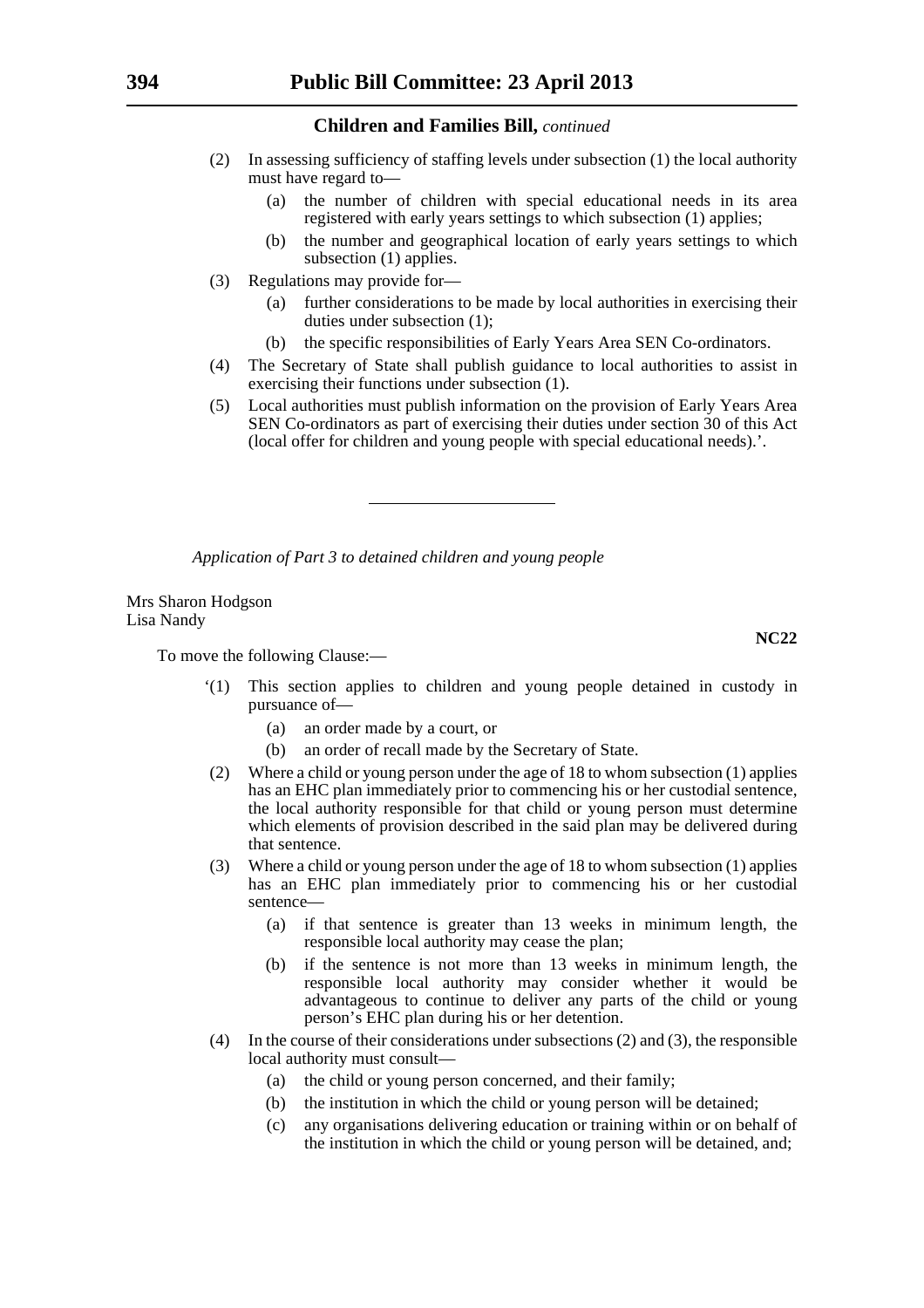- (d) any professionals or agencies other than the local authority which currently provide services under the terms of the child or young person's EHC plan.
- (5) In the course of their considerations under subsections (2) and (3), the responsible local authority must have regard to—
	- (a) the nature of the crime for which the child or young person has been detained;
	- (b) the age of the child or young person;
	- (c) the previous educational outcomes of the child or young person;
	- (d) the views of those consulted by virtue of subsection (4), and;
	- (e) the level and appropriateness of education or training delivered within or on behalf of the institution in which the child or young person will be detained.'.

*Inclusion within mainstream schools and post-16 institutions*

Mrs Sharon Hodgson Lisa Nandy

To move the following Clause:—

- '(1) This section applies where a child or young person with special educational needs attends a mainstream school or post-16 institution.
- (2) The relevant authority should use its best endeavours to ensure that—
	- (a) the child or young person is able to access mainstream courses and qualifications within that institution;
	- (b) all staff working at the school who may have contact with the child or young person are aware of the needs of that child or young person;
	- (c) all web-based content provided by it or on its behalf meets British Standard 8878:2010; and
	- (d) all students in attendance at the institution are able to play an active role in school life.
- (3) The relevant authority should produce and publish a document explaining how it meets its duties under this section.
- (4) The Secretary of State should, within one year of the commencement of this Act, produce guidance for schools and post-16 institutions to assist them in fulfilling their duties under this section.'.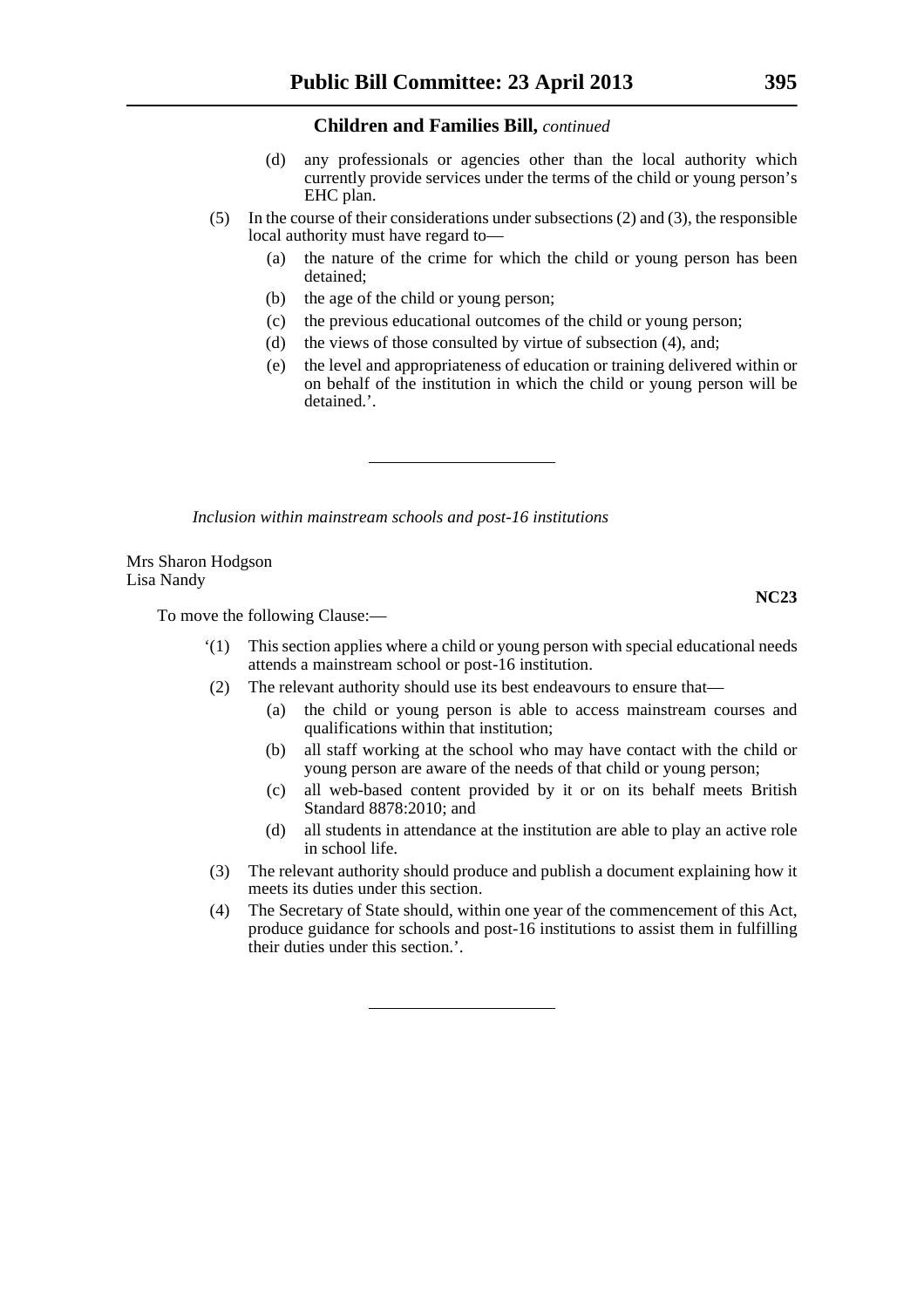*Inclusion: apprenticeships*

Mrs Sharon Hodgson Lisa Nandy

To move the following Clause:—

- '(1) The Apprenticeships, Skills, Children and Learning Act 2009 is amended as follows:
- (2) After section 12(2) insert new subsection—
	- "(2A) The requirements specified should not adversely affect the participation of young people with special educational needs or disabilities in apprenticeship schemes, if they are able to perform at the prescribed occupational standard required by the apprenticeship framework.".'.

*Children and young people temporarily unable to attend mainstream school*

Mrs Sharon Hodgson Lisa Nandy

To move the following Clause:—

- '(1) This section applies where a child or young person of compulsory school age is unable to attend school for a period of between one and twenty four months.
- (2) The local authority responsible for a child or young person for whom subsection (1) applies must ensure that appropriate educational provision is available and provided to the child or young person concerned, and that any identified health or social care needs are provided for.
- (3) Regulations may specify acceptable reasons for which subsection (1) may apply, including, but not limited to—
	- (a) the placement of the child or young person in a certain school under section 39 of this Act is the subject of dispute;
	- (b) the child or young person has been withdrawn from school while an EHC Plan is being prepared;
	- (c) the child or young person has been withdrawn from school as a result of a diagnosed medical condition;
	- (d) the child or young person has been withdrawn from school, whether by the school, their parents or themselves, as a result of bullying or fear of bullying;
	- (e) the child or young person has been withdrawn from school as a result of a diagnosed mental condition or temporary mental instability, including phobia or trauma.
- (4) In discharging their duties under this section, a local authority must—
	- (a) consult with the child or young person and their family;
	- (b) consult with the school at which the child or young person is currently enrolled, or was last enrolled at;
	- (c) consult with professionals from any other agency known to be in contact with the child or young person and their family in relation to the reason

**NC24**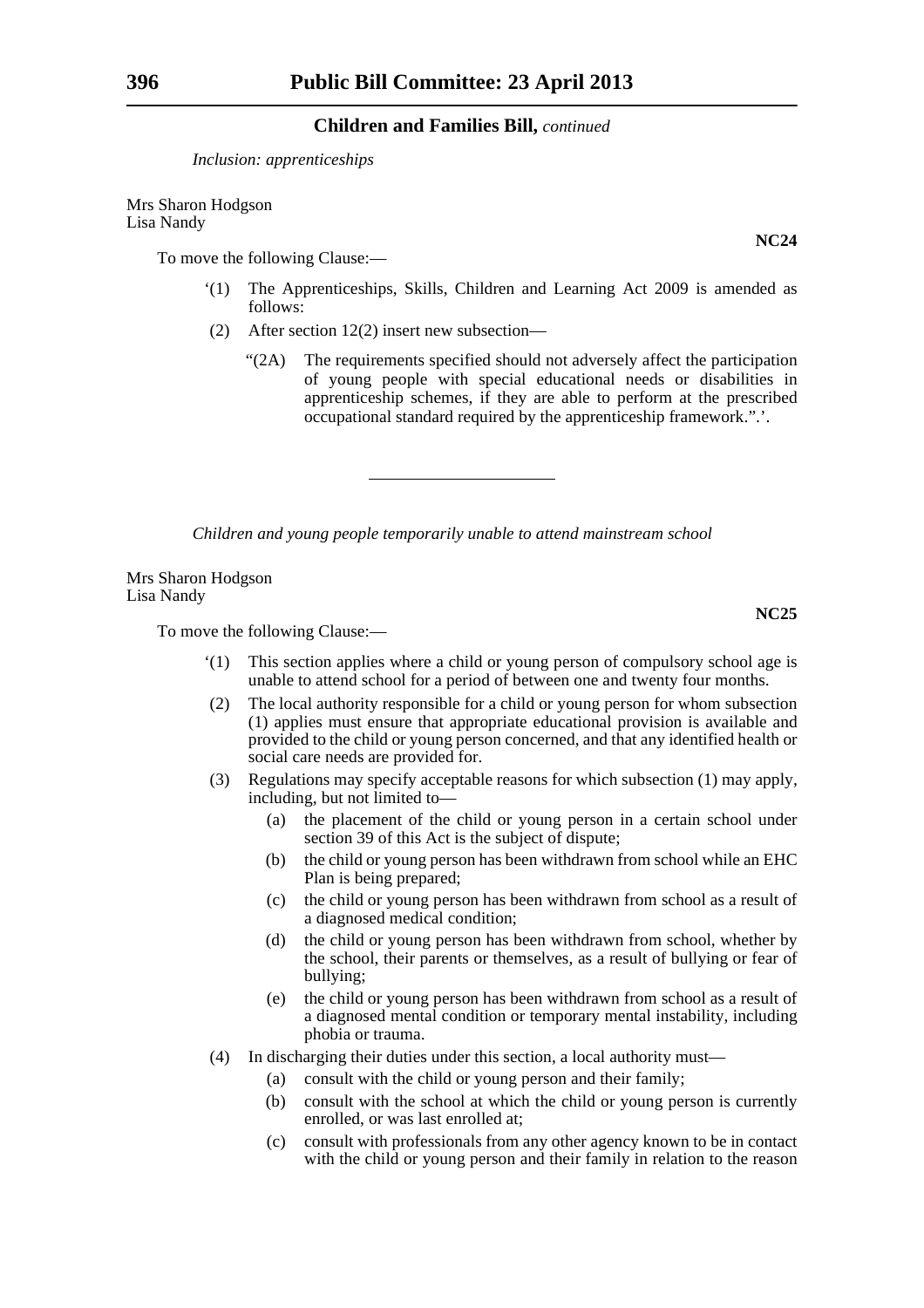for which the child or young person concerned has been withdrawn from school;

- (d) continue to monitor the development of the child or young person concerned;
- (e) have regard to the age and prior educational outcomes of the child or young person when determining provision, and
- (f) consider the suitability of internet-based educational provision.'.

*Reporting on implementation of Part 3*

Mrs Sharon Hodgson Lisa Nandy

To move the following Clause:—

'Within the period of one year beginning with the commencement of this Part, and every year thereafter, the Secretary of State must lay before Parliament a report about the effect of this Part.'.

*Access to therapeutic support*

#### Annette Brooke

To move the following Clause:—

- '(1) Where a child has been abused or harmed, or a child has been placed at risk of abuse or harm, the local authority or clinical commissioning group has a duty to provide health services, where appropriate.
- (2) In this section—
	- "health services" includes, but is not limited to, therapeutic counselling and other mental health services;

"local authority" has the meaning given by subsection 13(9);

"clinical commissioning group" has the meaning given by section 10 of the Health and Social Care Act 2012.'.

### **NC27**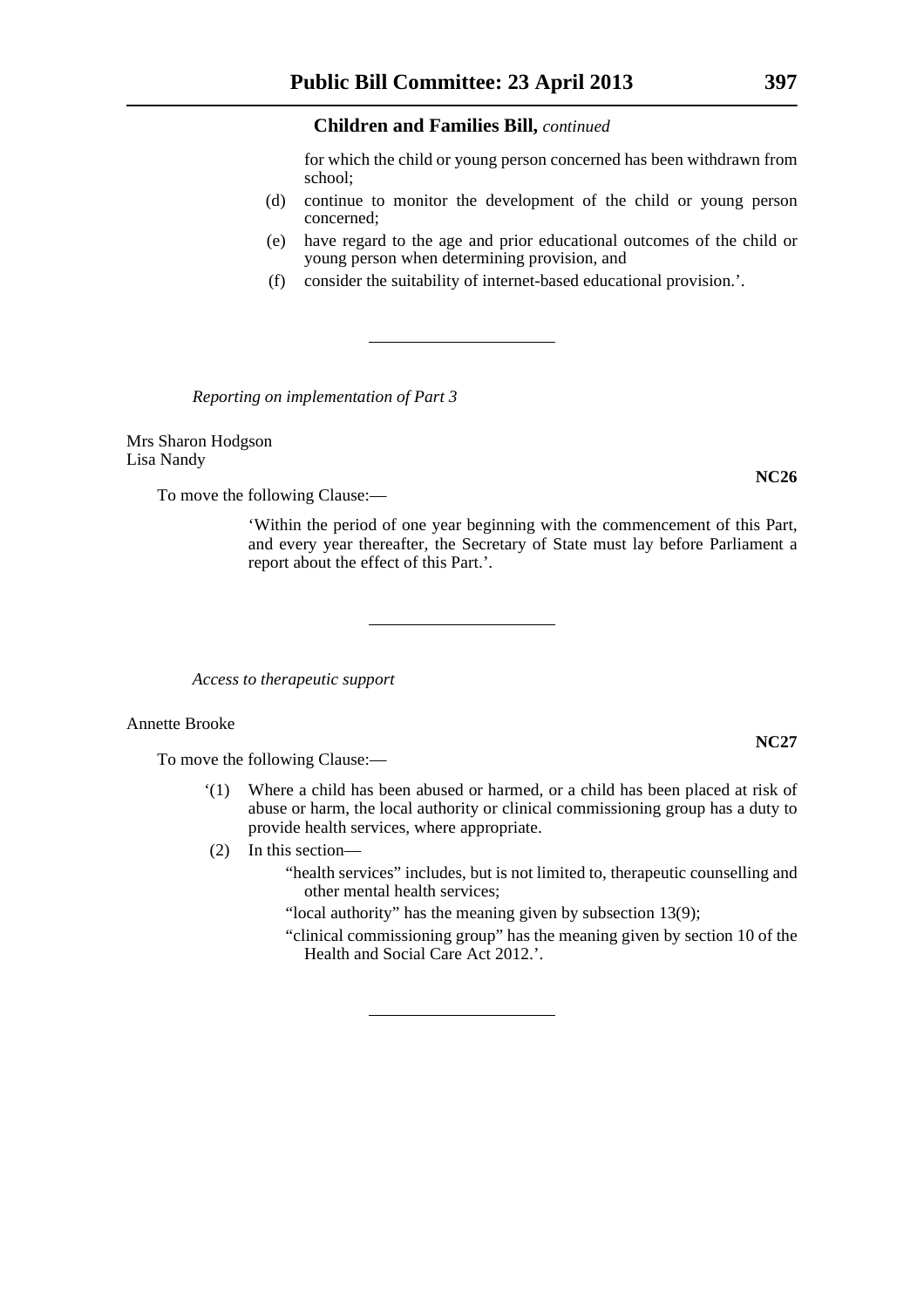*Duty to promote the mental health and emotional wellbeing of looked after children*

#### Annette Brooke

To move the following Clause:—

'In section 22 of the Children Act 1989 [General duty of local authority in relation to children looked after by them] after subsection (3A) insert the following new subsections—

- " $(3B)$  The duty of a local authority under subsection  $(3)(a)$  to safeguard and promote the welfare of a child looked after by them includes in particular a duty to promote the child's mental health and emotional wellbeing.
- (3C) A local authority in England must appoint at least one person for the purposes of discharging the duties imposed by virtue of subsection (3B).
- (3D) A person appointed by a local authority under subsection (3C) must be an officer or the local authority, another local authority or a health body in England".'.

*Maintaining a register of sight impaired and severely sight impaired children and young people*

Annette Brooke

To move the following Clause:—

'A local authority in England must establish and maintain a register of sight impaired and severely sight impaired children and young people who are ordinarily resident in its area.'.

*Duty to assess and meet young carers' needs for care and support*

Mr Robert Buckland Annette Brooke Lucy Powell

To move the following Clause:—

- Where it appears to a local authority that a child within their area may provide or be about to provide care to an adult or a child who is disabled, the authority must—
	- (a) assess whether the child has needs for support relating to their caring role (or is likely to have such needs in the future), and
	- (b) if the child is found to have such needs, set out what those needs are (or are likely to be in the future).

**NC28**

**NC29**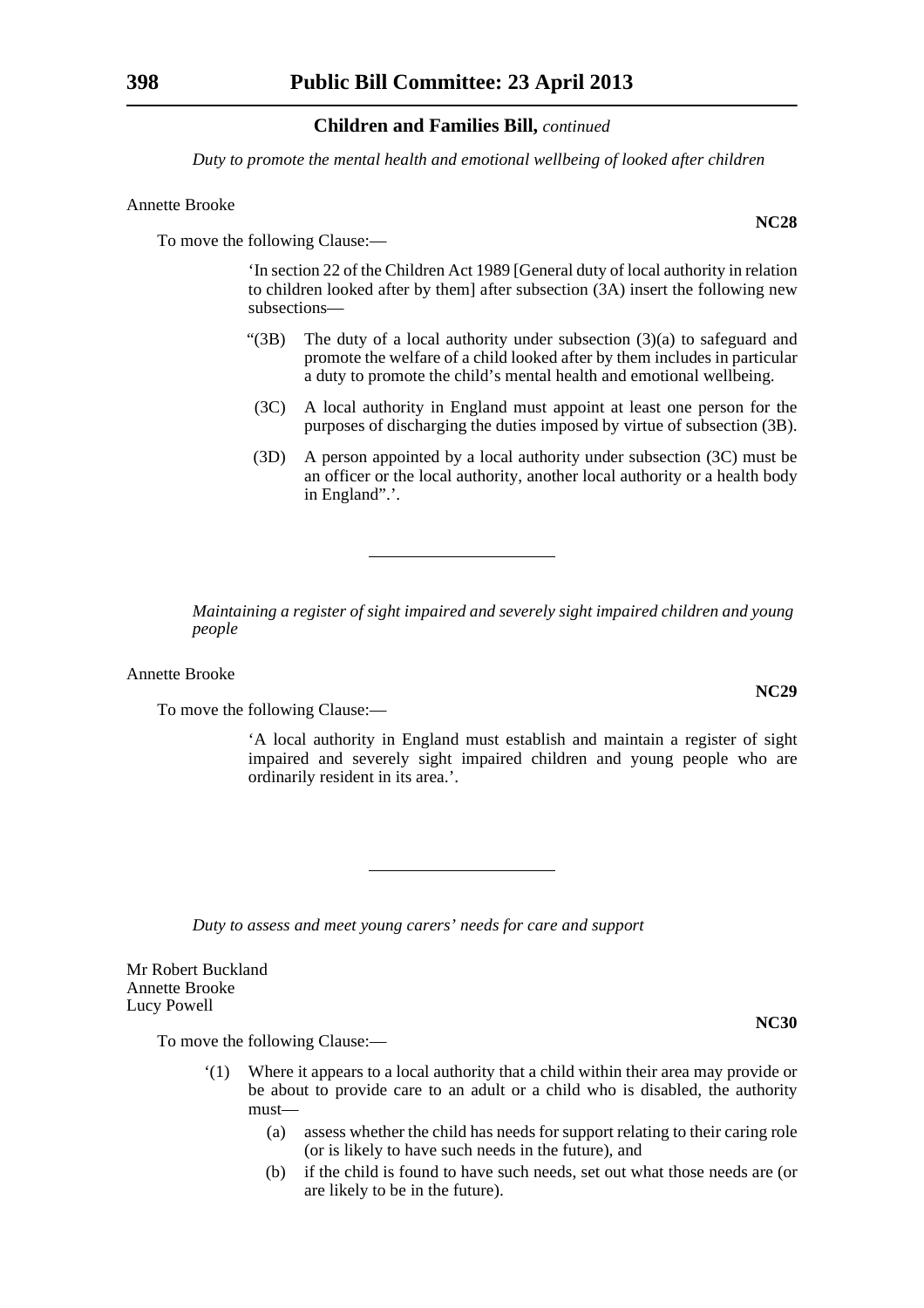- (2) Having carried out an assessment under subsection (1), a local authority must meet those needs for support which it considers to be necessary to meet in order to safeguard and promote the child's welfare.
- (3) Having carried out an assessment under subsection (1), a local authority must also consider whether the adult is or may be eligible for assessment under the Care and Support Act 2013, and if so must ensure such an assessment is carried out unless that adult objects.
- (4) Having carried out an assessment under subsection (1), a local authority must consider whether, in the case of a child who is caring for a disabled child, the child being cared for requires an assessment under the Children Act 1989 and if so shall carry out that assessment unless the person with parental responsibility for that child objects.
- (5) The Secretary of State shall issue guidance in relation to the duties set out above having consulted with persons whom the Secretary of State considers to be appropriate, the said guidance to be issued under section 7 of the Local Authority Social Services Act 1970.
- (6) Any service provided by an authority in the exercise of functions conferred on them under this section may be provided for the family or for any member of the child's family, and may include—
	- (a) services to the adult the child is providing care for to meet the adult's needs for care and support; and
	- (b) services to the adult to enhance their parenting capacity.

If such services are provided with a view to safeguarding and promoting the child's welfare.'.

*Inspection and review of local authorities in England*

#### Mr Robert Buckland

To move the following Clause:—

- '(1) Section 135 of the Education and Inspections Act 2006 is amended as follows.
- (2) After section  $135(1)(e)$ , insert—
	- "(ea) the functions conferred on the authority under Part 3 of the Children and Families Act 2013.".
- (3) After section 136(4), insert—
	- "(5) The Chief Inspector must inspect the performance by an authority in supporting children and young people with special educational needs.".'.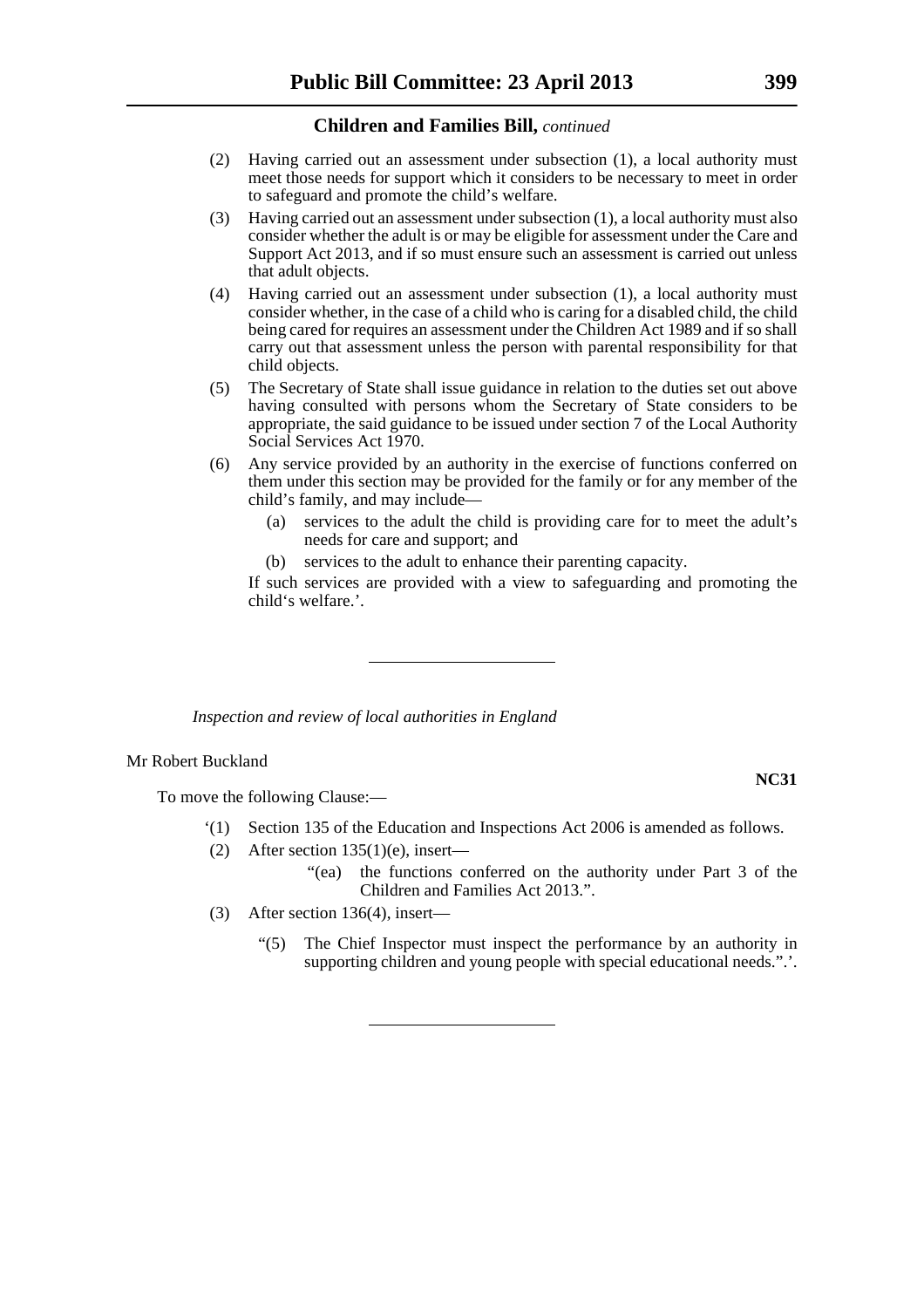*Registration of births within children's centres: pilot scheme*

Andrea Leadsom Mrs Sharon Hodgson Mr Frank Field

To move the following Clause:—

- '(1) The Secretary of State must, by regulations, establish a pilot scheme to trial the registration of births within children's centres.
- (2) The pilot scheme established under this section must name no less than six local authorities in which the registration of births within children's centres will be trialled.
- (3) The Secretary of State must make available funding for the pilot schemes established under this section.
- (4) Pilot schemes established under this section should—
	- (a) last not less than 12 months and not more than 24; and
	- (b) be evaluated by an independent body.
- (5) The independent body evaluating the pilot schemes in accordance with paragraph (4)(b) must present a report to the Secretary of State within three months of their conclusion, assessing the effectiveness of the pilot schemes against criteria including—
	- (a) cost effectiveness;
	- (b) the levels of engagement with children's centres by new parents;
	- (c) an analysis of the changes in relationship between the children's centres and families; and
	- (d) the change in health and developmental indicators within their catchment areas.
- (6) Regulations under this section—
	- (a) shall be made by statutory instrument, and
	- (b) may not be made unless a draft has been laid before and approved by resolution of each House of Parliament.
- (7) Before regulations under subsection (6) are laid before Parliament the Secretary of State must consult—
	- (a) local authorities and directors of children's services;
	- (b) organisations other than local authorities involved in the management of children's centres;
	- (c) the Department for Health and health agencies, and
	- (d) any other person or organisation he may deem appropriate.
- (8) In this section "children's centre" has the meaning given by section 5A(4) (Arrangements for provision of children's centres) of the Childcare Act 2006.'.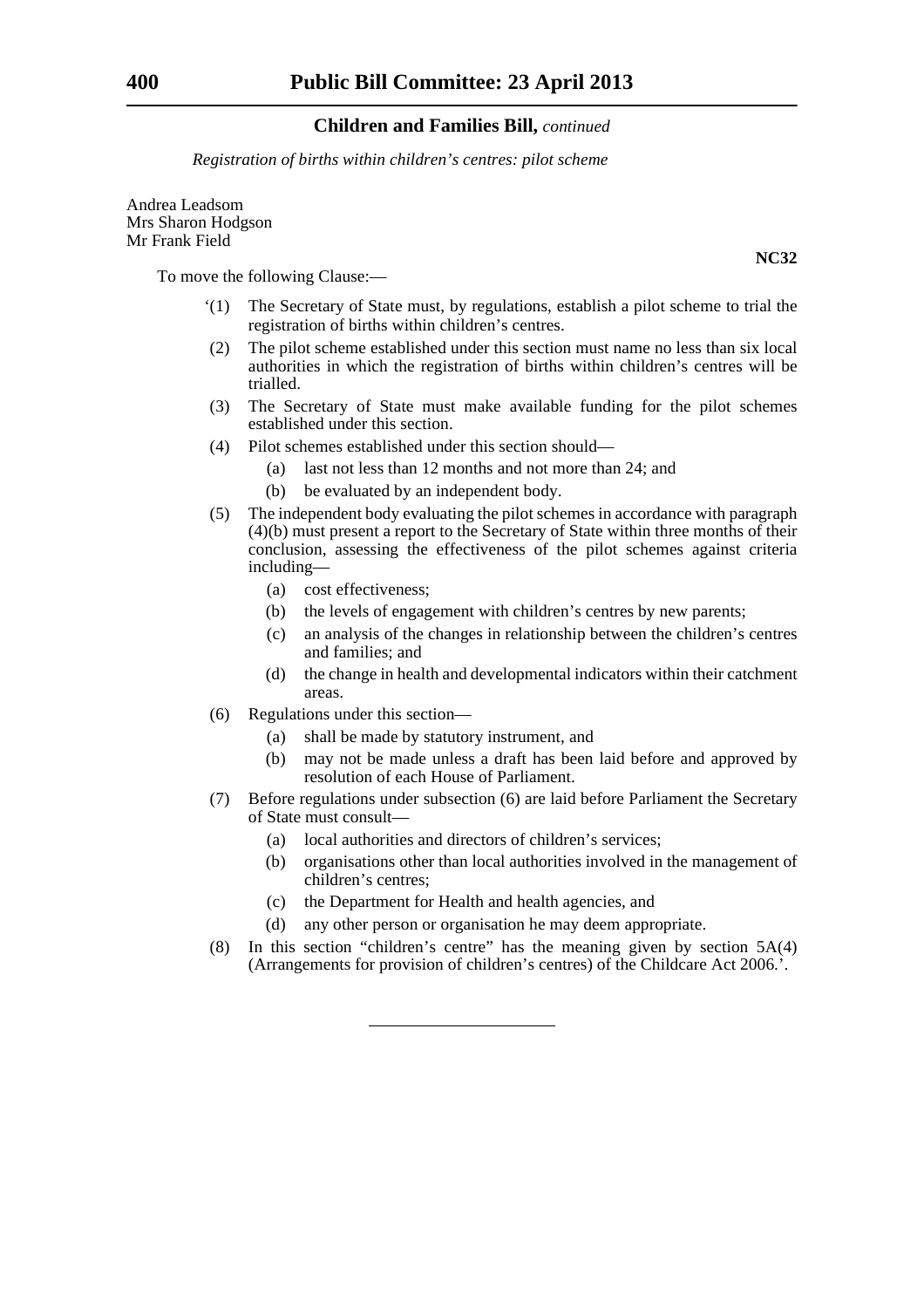*Registration of births to take place only at children's centres*

Andrea Leadsom Mrs Sharon Hodgson Mr Robert Buckland

To move the following Clause:—

- '(1) The Births and Deaths Registration Act 1953 is amended as follows.
- (2) After section 14A (re-registration after declaration of parentage) insert—

### **"14B Registration of births to take place only at children's centres**

Information relating to the birth of every child born in England required to be given under this Part, and any duty under this Part to sign the register of births, may be given or fulfilled only at a children's centre, as defined in section 5A of the Childcare Act 2006 (arrangements for provision of children's centres).".'.

*Report of inspections of home-based child care settings*

Andrea Leadsom Mrs Sharon Hodgson

To move the following Clause:—

'In section 50 of the Childcare Act 2006 (report of inspections) in subsection (1) after paragraph (c) insert—

"(ca) how well home-based child care setting meet the attachment needs of children under two,".'.

*Inclusive and accessible education, health and social care provision*

Mr Robert Buckland

To move the following Clause:—

'In exercising a function under Part 3 of this Act, a local authority and NHS bodies in England must promote and secure inclusive and accessible education, health and social care provision to support children, young people and their families.'.

**NC36**

**NC34**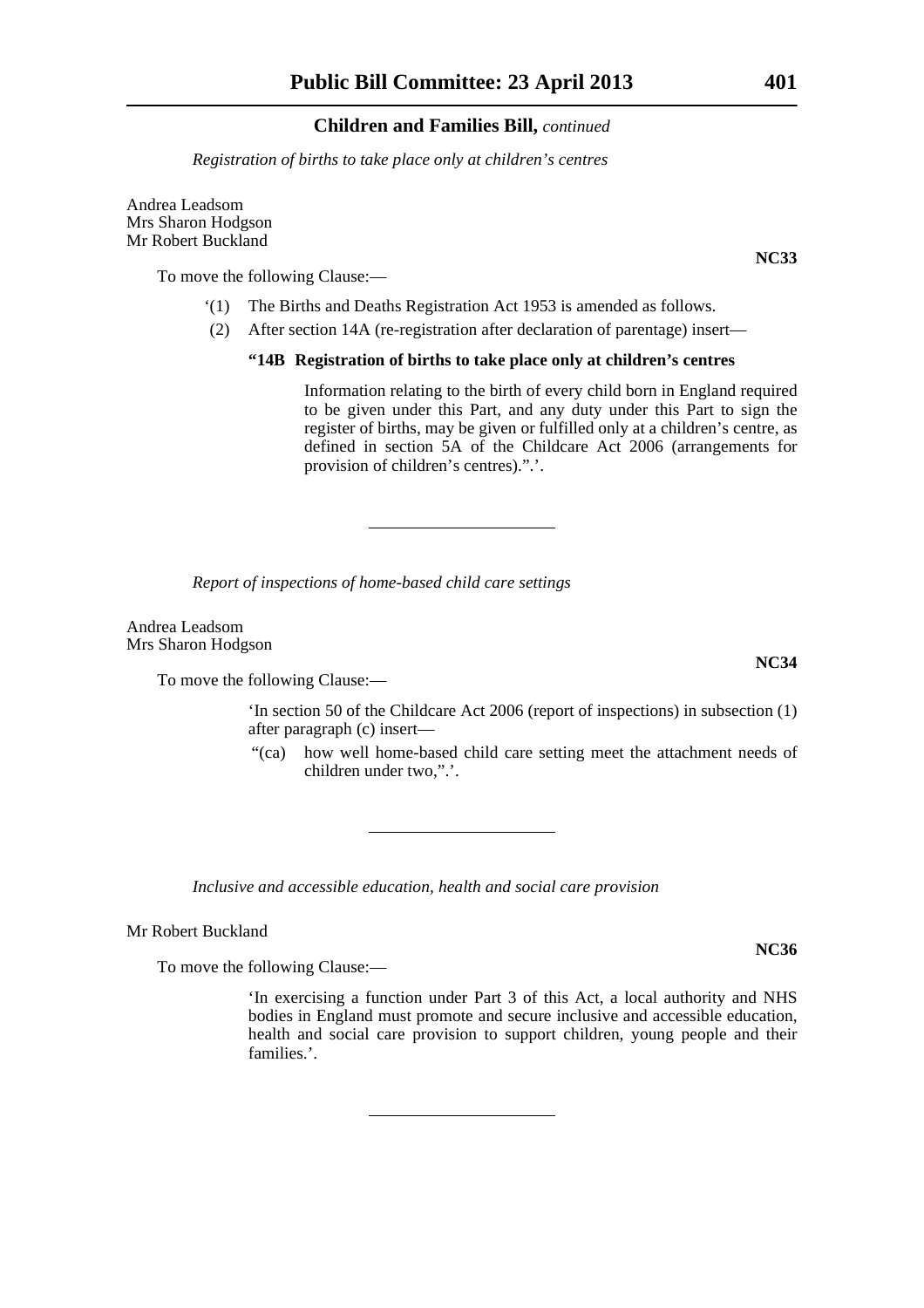*Constraints on Children's Commissioner*

#### Mr Steve Reed

To move the following Clause:—

'In Schedule 1 to the Children Act 2004, in paragraph 1 (status) after subparagraph (2) insert—

- "(3) The Minister shall have due regard to the desirability of ensuring that the Children's Commissioner is under as few constraints as reasonably possible in determining—
	- (a) the Commissioner's activities,
	- (b) the Commissioners's timetables, and
	- (c) the Commissioner's priorities.".'.

*Staff to child ratios: Ofsted-registered childminder settings*

Mrs Sharon Hodgson Lisa Nandy Lucy Powell

To move the following Clause:—

- '(1) This section applies to Ofsted-registered childminder settings.
- (2) The ratio of staff to children under the age of eight must be no less than one to six, where—
	- (a) a maximum of three children may be young children;
	- (b) a maximum of one child is under the age of one.
- (3) Any care provided by childminders for older children must not adversely affect the care of children receiving early years provision.
- (4) If a childminder can demonstrate to parents, carers and inspectors, that the individual needs of all the children are being met, then in addition to the ratio set out in subsection (2), they may also care for—
	- (a) babies who are siblings of the children referred to in subsection (2), or
	- (b) their own baby.
- (5) If children aged between four and five years only attend the childminding setting outside of normal school hours or the normal school term time, they may be cared for at the same time as three other young children, provided that at no time does the ratio of staff to children under the age of eight exceed one to six.
- (6) If a childminder employs an assistant or works with another childminder, each childminder or assistant may care for the number of children permitted by the ratios specified in subsections (2), (4) and (5).
- (7) Children may only be left in the sole care of a childminder's assistant for two hours in a single day.
- (8) Childminders must obtain the permission of a child's parents or carers before that child can be left in the sole care of a childminder's assistant.
- (9) The ratios in subsections (2), (4) and (5) apply to childminders providing overnight care, provided that the children are continuously monitored, which may be through the use of electronic equipment.

**NC37**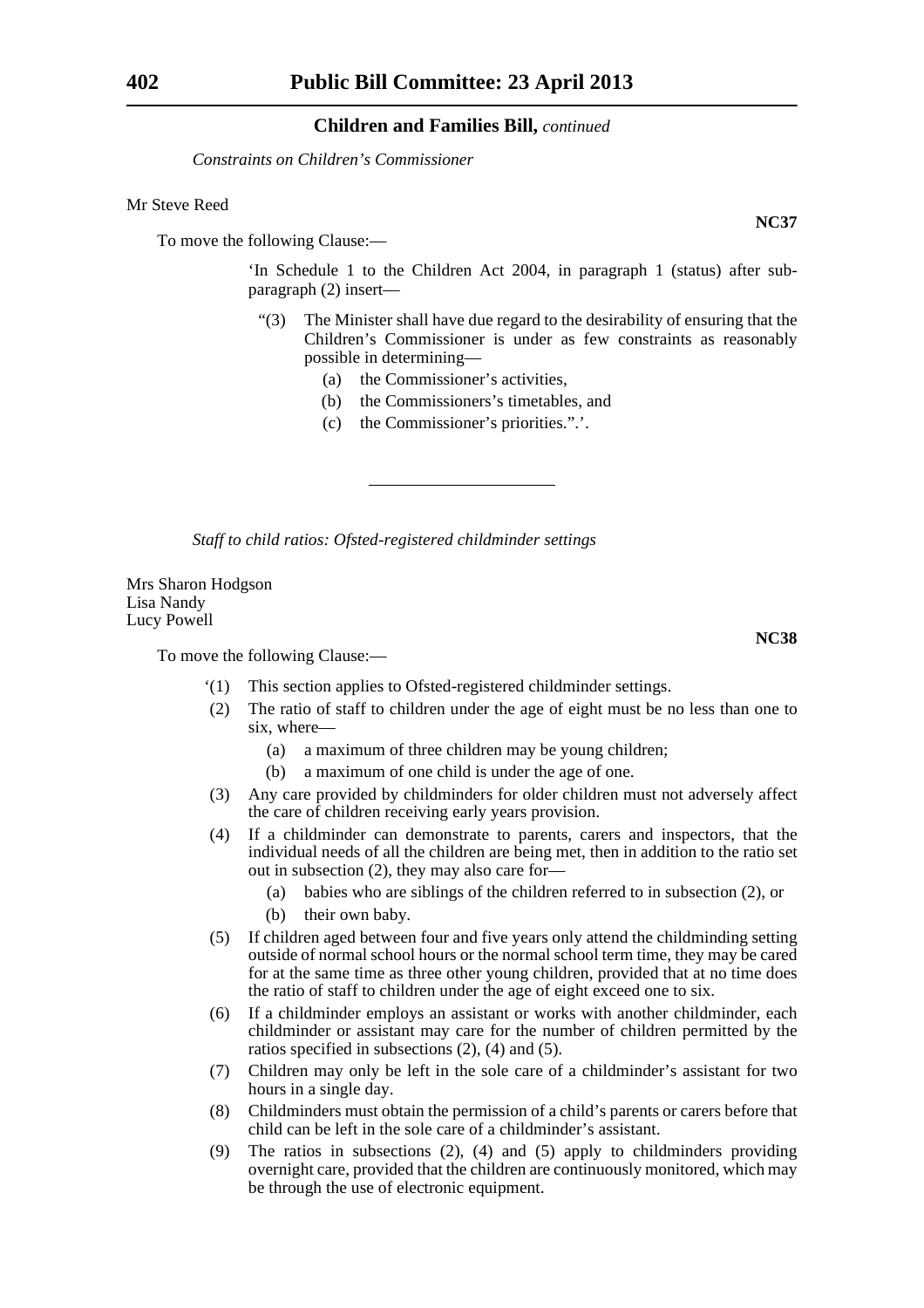- (10) For the purposes of this section a child is—
	- (a) a "young child" up until 1 September following his or her fifth birthday.
	- (b) an "older child" after the 1 September following his or her fifth birthday.'.

*Staff to child ratios: Ofsted-registered non-domestic childminder*

Mrs Sharon Hodgson Lisa Nandy Lucy Powell

To move the following Clause:—

- '(1) This section applies to Ofsted-registered, non-domestic childcare settings.
- (2) For children aged under two—
	- (a) the ratio of staff to children must be no less than one to three;
	- (b) at least one member of staff must hold a full and relevant level 3 qualification, and must be suitably experienced in working with children under two;
	- (c) at least half of all other members of staff must hold a full and relevant level 2 qualification;
	- (d) at least half of all members of staff must have received training in care for babies; and
	- (e) where there is a dedicated area solely for children under two years old, the member of staff in charge of that area must, in the judgement of their employer, have suitable experience of working with children under two years old.
- (3) For children between the ages of two and three—
	- (a) the ratio of staff to children must be no less than one to four;
	- (b) at least one member of staff must hold a full and relevant level 3 qualification; and
	- (c) at least half of all other members of staff must hold a full and relevant level 2 qualification.
- (4) Where there is registered early years provision, which operates between 8 am and 4 pm, and a member of staff with Qualified Teacher Status, Early Years Professional Status or other full and relevant level 6 qualification is working directly with the children, for children aged three and over—
	- (a) the ratio of staff to children must be no less than one to 13; and
	- (b) at least one other member of staff must hold a full and relevant level 3 qualification.
- (5) Where there is registered early years provision, which operates outside the hours of 8 am and 4 pm, and between the hours of 8 am and  $\overline{4}$  pm where a member of staff with Qualified Teacher Status, Early Years Professional Status or other full and relevant level 6 qualification is not working directly with the children, for children aged three and over—
	- (a) the ratio of staff to children must be no less than one to eight;
	- (b) at least one member of staff must hold a full and relevant level 3 qualification; and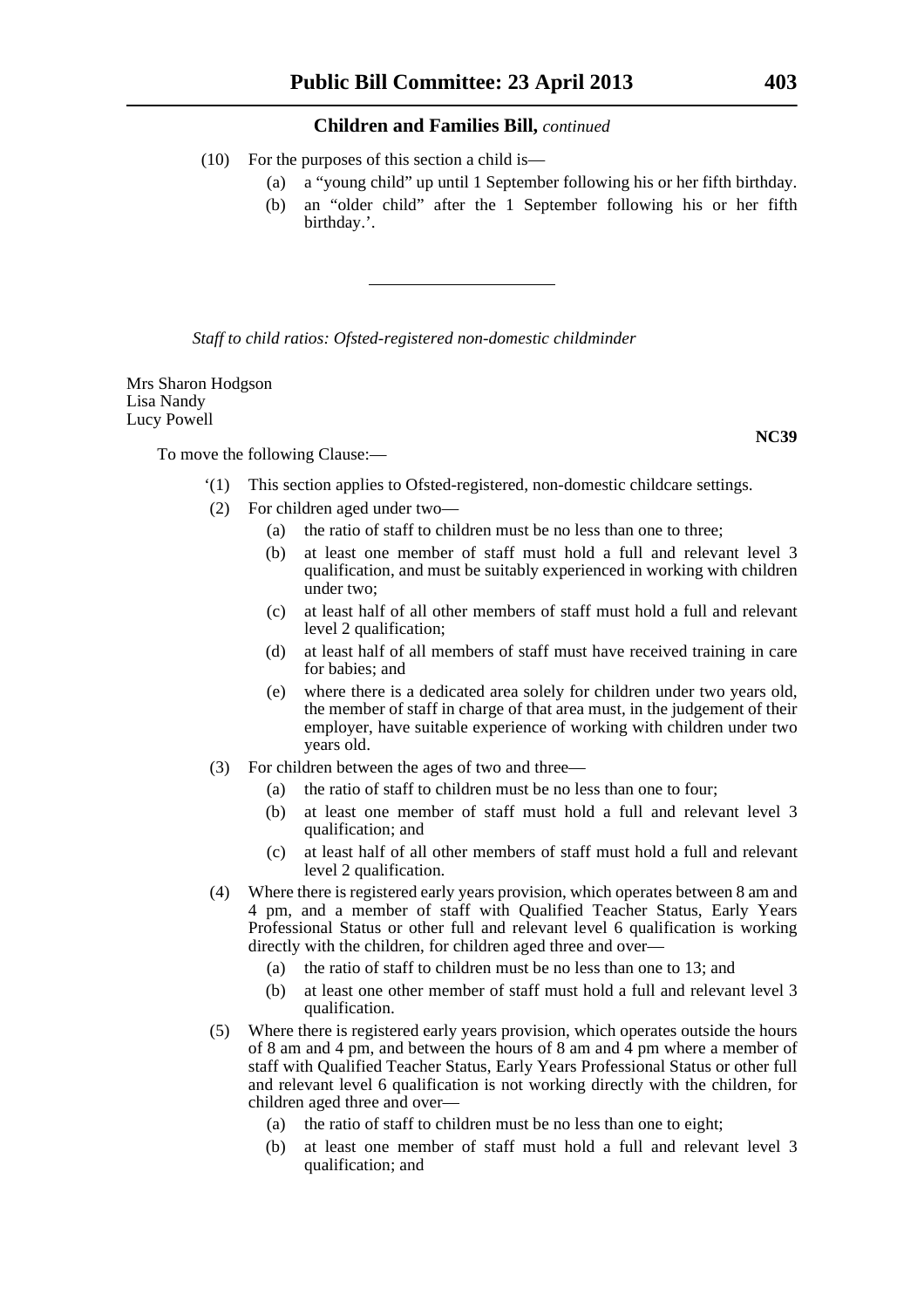- (c) at least half of all other staff must hold a full and relevant level 2 qualification.
- (6) In independent schools where—
	- (a) a member of staff with Qualified Teacher Status, Early Years Professional Status or other full and relevant level 6 qualification;
	- (b) an instructor; or
	- (c) a suitably qualified overseas-trained teacher is working directly with the children, for children aged three and over—
		- (i) for classes where the majority of children will reach the age of five or older within the school year, the ratio of staff to children must be no less than one to 30;
		- (ii) for all other classes the ratio of staff to children must be no less than one to 13; and
		- (iii) at least one other member of staff must hold a full and relevant level 3 qualification.
- (7) In independent schools where there is—
	- (a) no member of staff with Qualified Teacher Status, Early Years Professional Status or other full and relevant level 6 qualification;
	- (b) no instructor; or
	- (c) no suitably qualified overseas-trained teacher, working directly with the children, for children aged three and over—
		- (i) the ratio of staff to children must be no less than one to eight;
		- (ii) at least one member of staff must hold a full and relevant level 3 qualification; and
		- (iii) at least half of all other members of staff must hold a full and relevant level 2 qualification.
- (8) In maintained nursery schools and nursery classes in maintained schools (except reception classes)—
	- (a) the ratio of staff to children must be no less than one to 13;
	- (b) at least one member of staff must be a school teacher as defined by subsection 122(3) [Power to prescribe pay and conditions] of the Education Act 2002 and Schedule 2 to the Education (School Teachers' Qualifications) (England) Regulations 2003; and
	- (c) at least one other member of staff must hold a full and relevant level 3 qualification.
- (9) The Secretary of State may make provision in statutory guidance to—
	- (a) define qualifications as "full and relevant"; and
	- (b) define "suitable experience" for those working with children under two.
- (10) If HM Chief Inspector of Education is concerned about the quality of provision or the safety and well-being of children in a setting he may impose different ratios.'.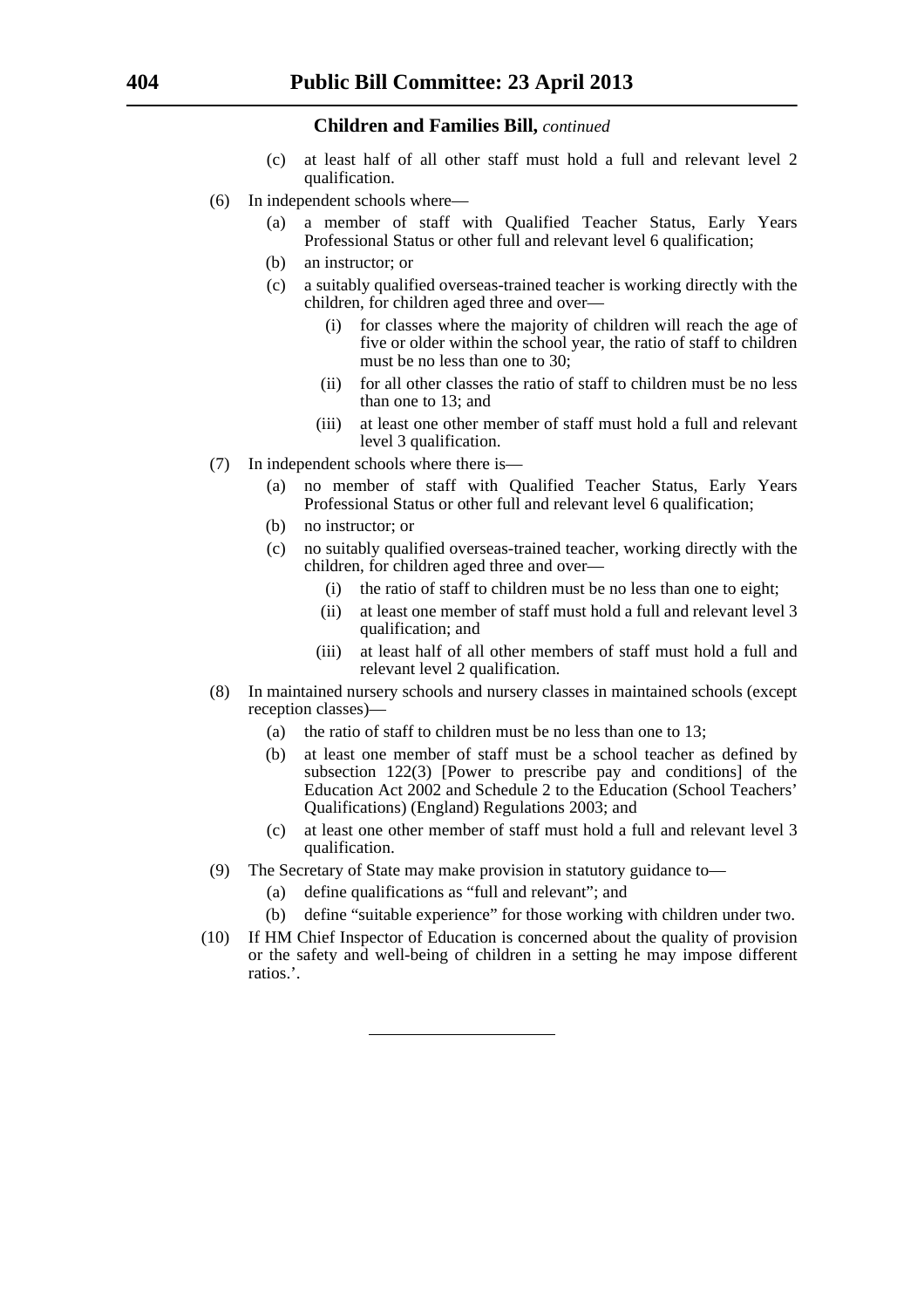*Information on children's centres*

Mrs Sharon Hodgson Lisa Nandy

To move the following Clause:—

- '(1) The Secretary of State must compile and publish information on children's centres in England every three months, including—
	- (a) the number of registered children's centres in each local authority area;
	- (b) the annual budget of each children's centre in each local authority area;
	- (c) the total weekly opening hours of each centre in each local authority area;
	- (d) any changes in the figures for (a), (b) or (c) since the same period in the preceding year; and
	- (e) any other information he deems useful to compile and publish.
- (2) Local authorities are obliged to provide information requested by the Secretary of State in pursuance of his duties under subsection (1), in a format specified by him.
- (3) The Secretary of State must publish information in an accessible format, not later than three months after the information has been provided by the local authorities.
- (4) The Secretary of State may charge a prescribed fee for providing information compiled under this section in paper form.
- (5) The level of fee charged under subsection (5) must not exceed the cost of production and supply.
- (6) In this section "Children's Centre" has the meaning given by section 5A(4) [Arrangements for provision of children's centres] of the Childcare Act 2006.'.

*Duty to ensure sufficient support*

Mrs Sharon Hodgson Lisa Nandy

To move the following Clause:—

- '(1) It shall be the general duty of every local authority to take steps to ensure that, so far as reasonably practicable, a range and level of services are provided sufficient to improve the wellbeing of young carers who are ordinarily resident in their area.
- (2) The reference in subsection (1) to services may include those provided by institutions referred to elsewhere in this Act, as well as to those provided on a regular basis by charitable and voluntary organisations.
- (3) In discharging its duty under subsection (1), a local authority must have regard to—
	- (a) data gathered by other agencies in exercising their duties under sections [*Health bodies: duties with respect to young carers*], [*Schools: duties with respect to young carers*] and [*Further and higher education institutions: duties with respect to student carers*];
	- (b) any guidance given from time to time by the Secretary of State.'.

**NC40**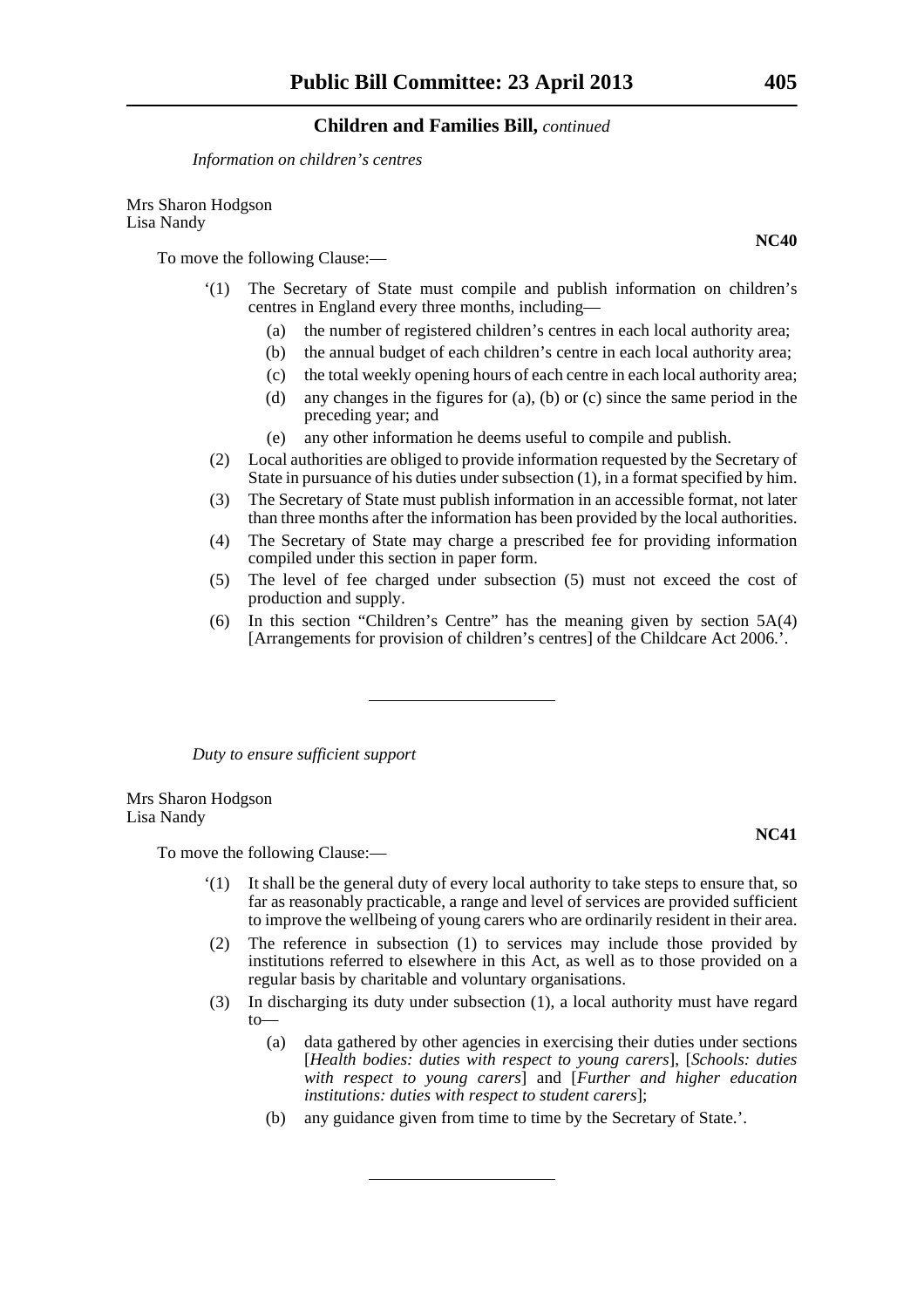*Duty to assess social care provision for young carers*

#### Mrs Sharon Hodgson Lisa Nandy

To move the following Clause:—

- '(1) In determining for the purposes of section [*Duty to ensure sufficient support*] whether the provision of social care support is sufficient to meet the needs of young carers, a local authority must—
	- (a) undertake an assessment of social care needs of disabled people and young carers in their area;
	- (b) undertake an assessment of the sufficiency of the supply of social care services for disabled people and young carers in their area;
	- (c) publish a strategy setting out the steps to ensuring sufficiency of supply of social care services for disabled people and young carers in their area; and
	- (d) have regard to any guidance given from time to time by the Secretary of State.
- (2) In relation to paragraphs (1)(a) and (b), the Secretary of State may by regulations define the assessments of social care needs and sufficiency of supply of social care services.'.

*Health bodies: duties with respect to young carers*

Mrs Sharon Hodgson Lisa Nandy

To move the following Clause:—

- '(1) In exercising their general functions health bodies must—
	- (a) promote and safeguard the well-being of young carers;
	- (b) ensure that effective procedures exist to identify patients who are or are about to become carers;
	- (c) ensure that effective procedures exist to identify patients who it may be reasonably assumed may be receiving care from a child or young person for whom they are responsible;
	- (d) ensure that appropriate systems exist to ensure that carers receive appropriate information and advice; and
	- (e) ensure that systems are in place to ensure that the relevant general medical services are rendered to their patients who are young carers, or to the young carers of their patients.
- (2) In relation to paragraphs  $(1)(b)$ , (c) and (d), the Secretary of State may by regulations further provide for the strategies to be developed.'.

**NC42**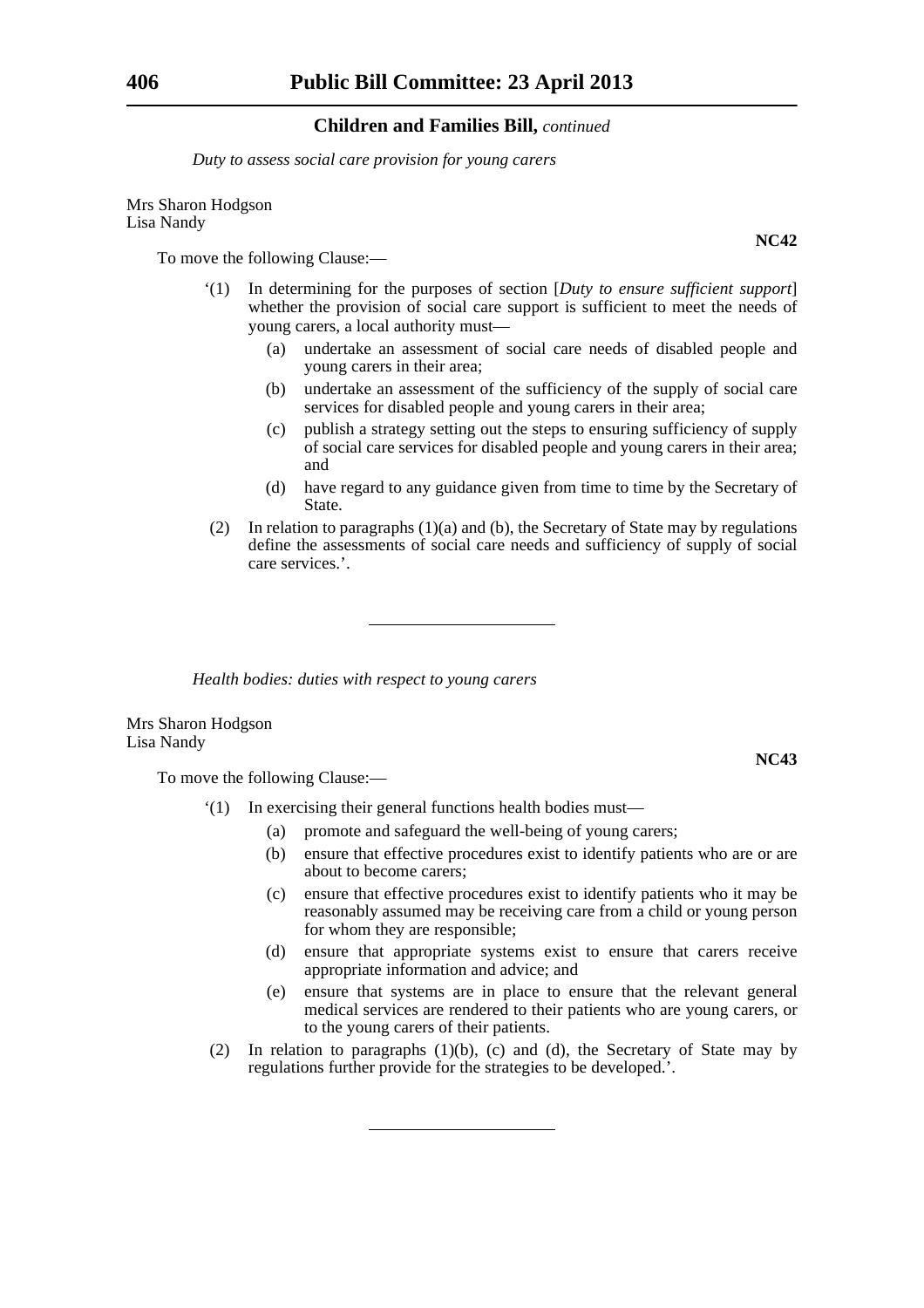*Schools: duties with respect to young carers*

#### Mrs Sharon Hodgson Lisa Nandy

To move the following Clause:—

- '(1) The appropriate authorities of schools must ensure that, within 12 months of the passing of this Act, they take all reasonable steps to ensure that there is in place a policy which—
	- (a) identifies young carers within the school; and
	- (b) makes arrangements for the provision within school of appropriate support to promote the well-being and improve the educational attainment of pupils who are young carers.
- (2) In discharging its duty under subsection (1), where appropriate the authority must—
	- (a) consult with the family of the child or young person identified, or the young person themselves;
	- (b) involve the local authority in which the identified pupil is ordinarily resident;
	- (c) refer the identified pupil to additional services outside the school;
	- (d) have regard to any guidance given from time to time by the Secretary of State.
- (3) The "appropriate authority" for a school is—
	- (a) in the case of a maintained school, the governing body;
	- (b) in the case of an Academy, the proprietor;
	- (c) in the case of a pupil referral unit, the management committee.'.

*Further and higher educational institutions: duties with respect to student carers*

Mrs Sharon Hodgson Lisa Nandy

To move the following Clause:—

- '(1) The responsible body of an institution to which this section applies must, within 12 months of the passing of this Act, identify or make arrangements to identify student carers and have a policy in place on promoting the well-being of student carers.
- (2) This section applies to—
	- (a) a university;
	- (b) any other institution within the higher education sector;
	- (c) an institution within the further education sector.
- (3) A responsible body is—
	- (a) in the case of an institution in paragraphs  $(2)(a)$  or (b), the governing body;
	- (b) in the case of a college of further education under the management of a board of management, the board of management;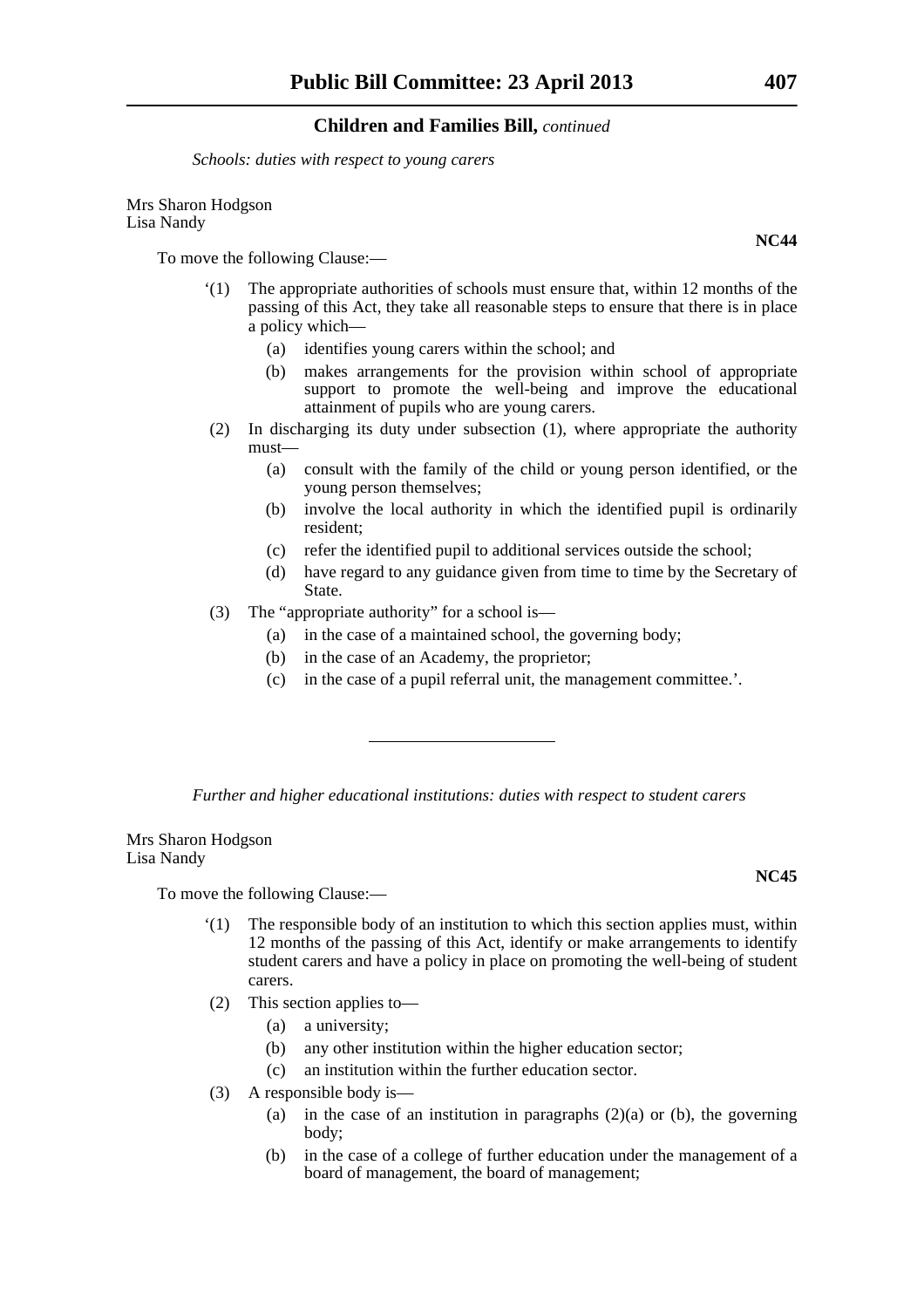- (c) in the case of any other college of further education, any board of governors of the college or any person responsible for the management of the college, whether or not formally constituted as a governing body or board of governors.
- (4) In discharging its duty under subsection (1), where appropriate the authority must—
	- (a) consult with the family of the child or young person identified, or the young person themselves;
	- (b) involve the local authority in which the identified pupil is ordinarily resident;
	- (c) refer the identified student to additional services outside of the institution; and
	- (d) have regard to any guidance given from time to time by the Secretary of State.'.

*Interpretation*

Mrs Sharon Hodgson Lisa Nandy

**NC46**

To move the following Clause:—

'In this Part—

- "carer" has the same meaning as in section 1 of the Carers (Recognition and Services) Act 1995;
- "young carer" means a person under 18 years of age who carries out caring tasks and assumes a level of responsibility for another person which would normally be carried out by an adult;
- "student carer" means a person enrolled with an institution in the further or higher education sector who carries out caring tasks and assumes a level of responsibility for another person with a disability;
- "well-being" means the state of young carers so far as relating to—
	- (a) physical and mental health and emotional well-being;
		- (b) control by them over their day-to-day lives;
		- (c) participation in education, training or recreation;
		- (d) social and economic well-being;
		- (e) domestic, family and personal relationships;
		- (f) the contribution made by them to society.
- "children's services" means services that could be provided under section 17(1) of the Children Act 1989;

"community care services" has the same meaning as in section 46(3) of the National Health Service and Community Care Act 1990;

- "disability" has the same meaning as in section 6 of the Equality Act 2010;
- "general medical services" has the same meaning as in the National Health Service Act 2006;
- "health bodies" includes—
	- (a) "Clinical Commissioning Groups", which has the same meaning as in section 1I of the National Health Service Act 2006;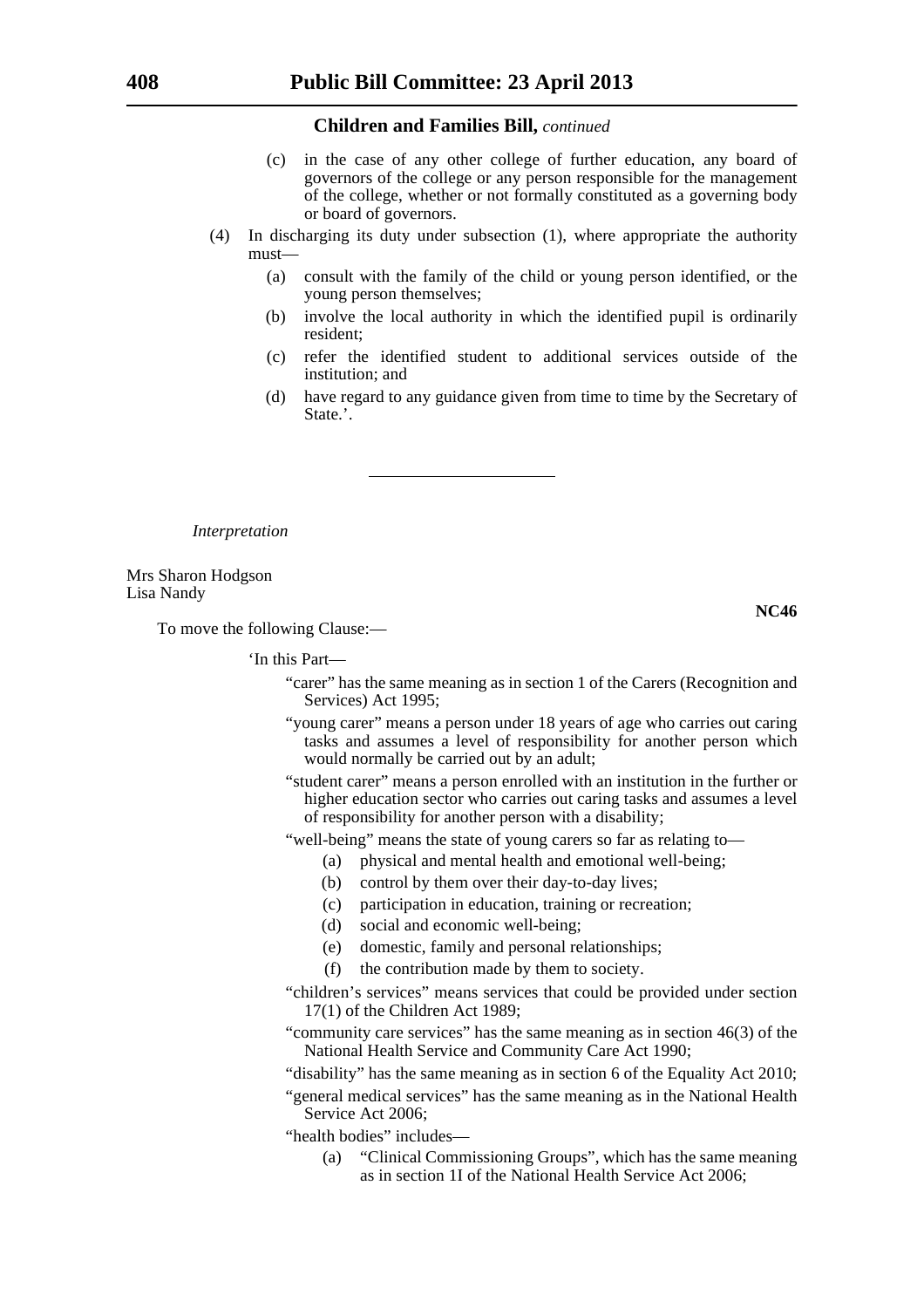- (b) "Foundation Trusts", which has the same meaning as in section 30 of the National Health Service Act 2006;
- (c) "NHS Trusts", which have the same meaning as in section 25 of the National Health Service Act 2006; and
- (d) "the NHS Commissioning Board", which has the same meaning as in section 1H of the National Health Service Act 2006;
- "higher education" and "further education" have the same meanings as in section 94 of the Equality Act 2010;
- "local authority" means a county council, district council, London borough council, the Greater London Authority or the Common Council of the City of London;
- "social care services" means any support that could be provided by a local authority in discharge of its functions under the Local Authority Social Services Act 1970 or pursuant to its powers under section 2 of the Local Government Act 2000.'.

*Teachers*

Mr Graham Allen Bill Esterson

To move the following Clause:—

- '(1) This section imposes duties on the appropriate authorities of the following schools in England—
	- (a) mainstream schools;
	- (b) maintained nursery schools.
- (2) The appropriate authority must ensure all new teachers have undertaken in their initial teacher training a mandatory module on special educational needs, including dyslexia.
- (3) The "appropriate authority" for a school is—
	- (a) in the case of a maintained school or maintained nursery school, the governing body;
	- (b) in the case of an Academy, the proprietor.'.

*Remit of the Children's Commissioner for Wales*

Lisa Nandy Mrs Sharon Hodgson

To move the following Clause:—

'In section 72B of the Care Standards Act 2000, after subsection (1)(b), add—

**NC47**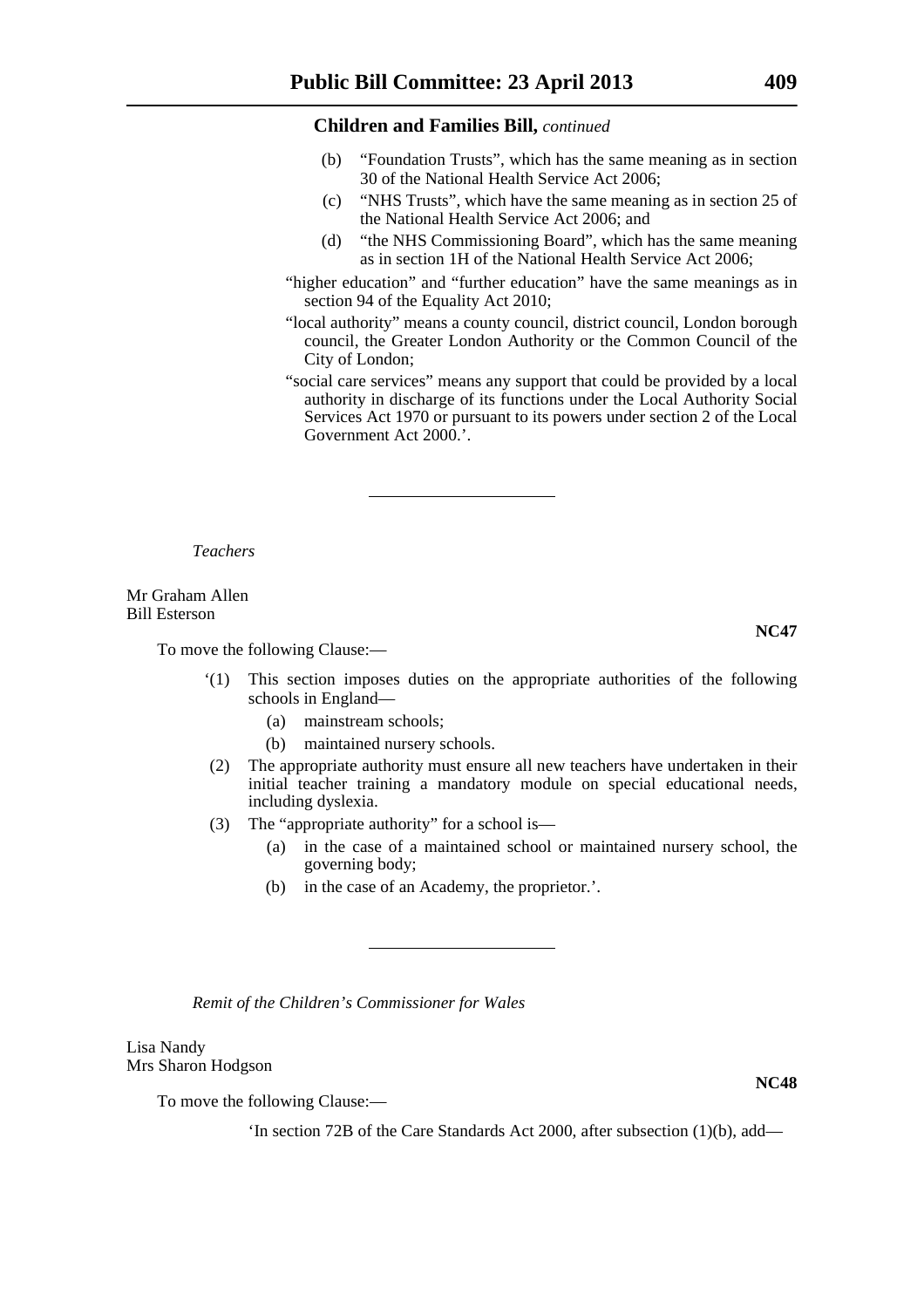"(c) the exercise or proposed exercise in relation to Wales of any function of a UK Government Minister.".'.

*Inclusion of children in equality impact assessments*

#### Lisa Nandy Mrs Sharon Hodgson

To move the following Clause:—

'Section 149 of the Equality Act 2010 (Public sector equality duty) is amended as follows—

- "(1) In subsection (7) after "age" add ",with particular regard to children under the age of 18."
- (2) After subsection (9) add—
	- "(10) The public sector equality duty set out in this section as it relates to children shall apply in the formulation and implementation of policy and in the formulation, promotion and implementation of legislation.".'.

*Right to return to the same job after shared parental leave* 

#### Lisa Nandy Mrs Sharon Hodgson

To move the following Clause:—

- '(1) An employee who returns to work after any period of—
	- (a) ordinary maternity leave;
	- (b) ordinary adoption leave;
	- (c) paternity leave;
	- (d) shared parental leave of 26 weeks or less; or
	- (e) parental leave of four weeks or less, which was a period of isolated leave, or a consecutive period of any statutory leave of 26 weeks or less is entitled to return from leave to the job in which the employee was employed before the employee's absence.
- (2) An employee who returns to work after any period of—
	- (a) additional maternity leave;
	- (b) additional adoption leave;
	- (c) parental leave of more than four weeks; or
	- (d) a consecutive period of any statutory leave of more than 26 weeks

is entitled to return from leave to the job in which the employee was employed before the employee's absence, or, if it is not reasonably practicable for the employer to permit the employee to return to that job, to another job which is both

**NC49**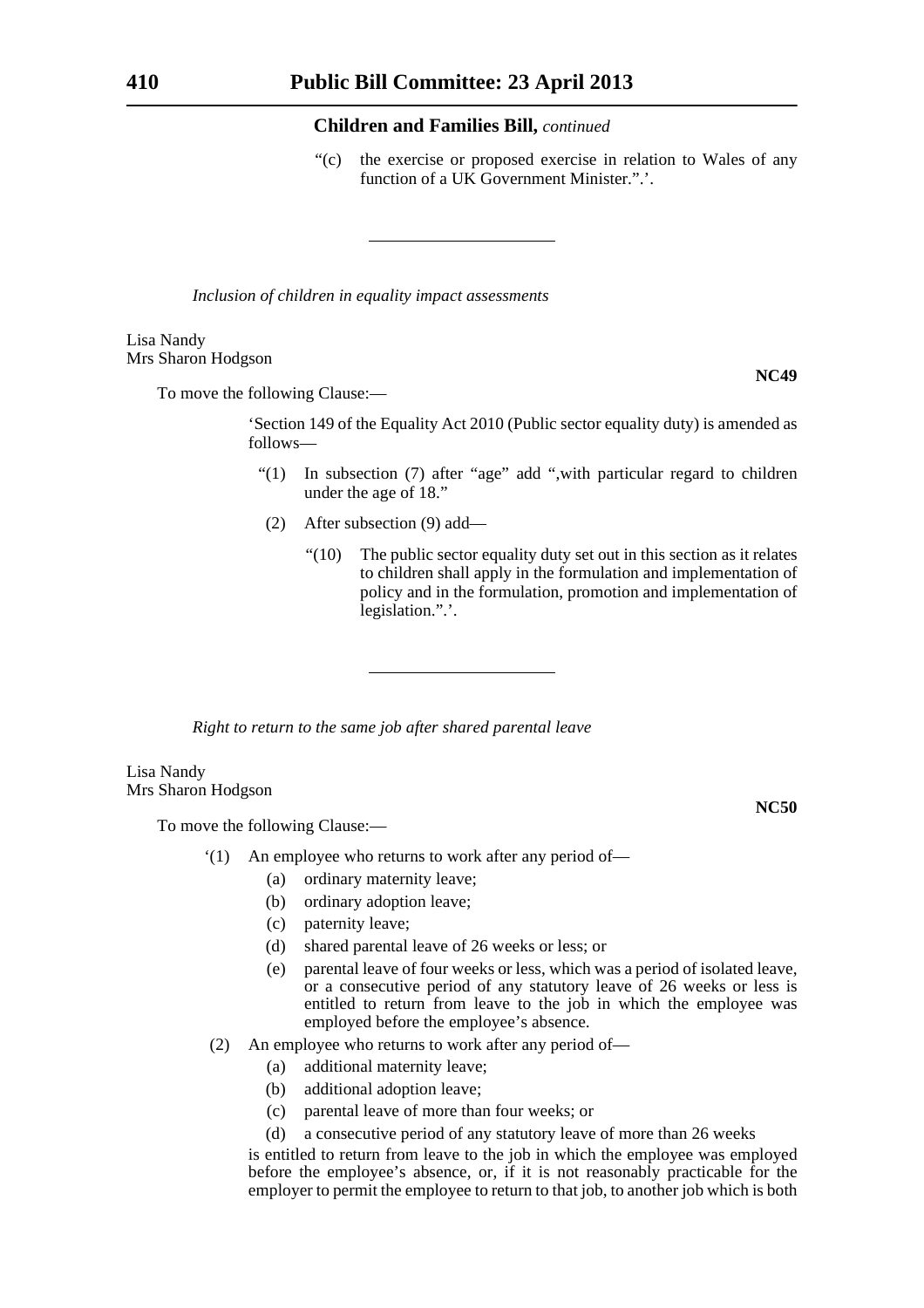suitable for the employee and appropriate for the employee to do in the circumstances.

- (3) The reference in subsections (1) and (2) to the job in which an employee was employed before the employee's absence is a reference to the job in which the employee was employed—
	- (a) if the employee's return is from an isolated period of statutory leave, immediately before that period began,
	- (b) if the employee's return is from consecutive periods of statutory leave, immediately before the first such period.'.

*Extension of other statutory rights to leave and pay*

#### Lucy Powell

To move the following Clause:—

- '(1) In section 80A of the Employment Rights Act 1996 (Entitlement to ordinary paternity leave: birth) subsection (1)(b) is repealed.
- (2) Section 171ZA of the Social Security Contributions and Benefits Act 1992 (Entitlement: birth) subsection (2)(b) is repealed.'.

*Father quota entitlement*

#### Lucy Powell

To move the following Clause:—

'(1) In Part 8 of the Employment Rights Act 1996 after section 80E there is inserted—

#### **"80F Entitlement to father quota**

- (1) The Secretary of State may make regulations entitling an employee who satisfies specified conditions as to the relationship with a child or expected child or with the child's mother to be absent from work on leave under this section for the purpose of caring for the child.
- (2) Regulations under subsection (1) shall provide that such leave shall be taken before the end of the period of 56 weeks beginning with the date of the child's birth.
- (3) Provision under subsection (1) shall secure that where an employee is entitled to leave under this section in respect of a child he is entitled to at least four weeks' leave."
- (2) In the Social Security Contributions and Benefits Act 1992 after section 171ZT there is inserted—

#### **NC52**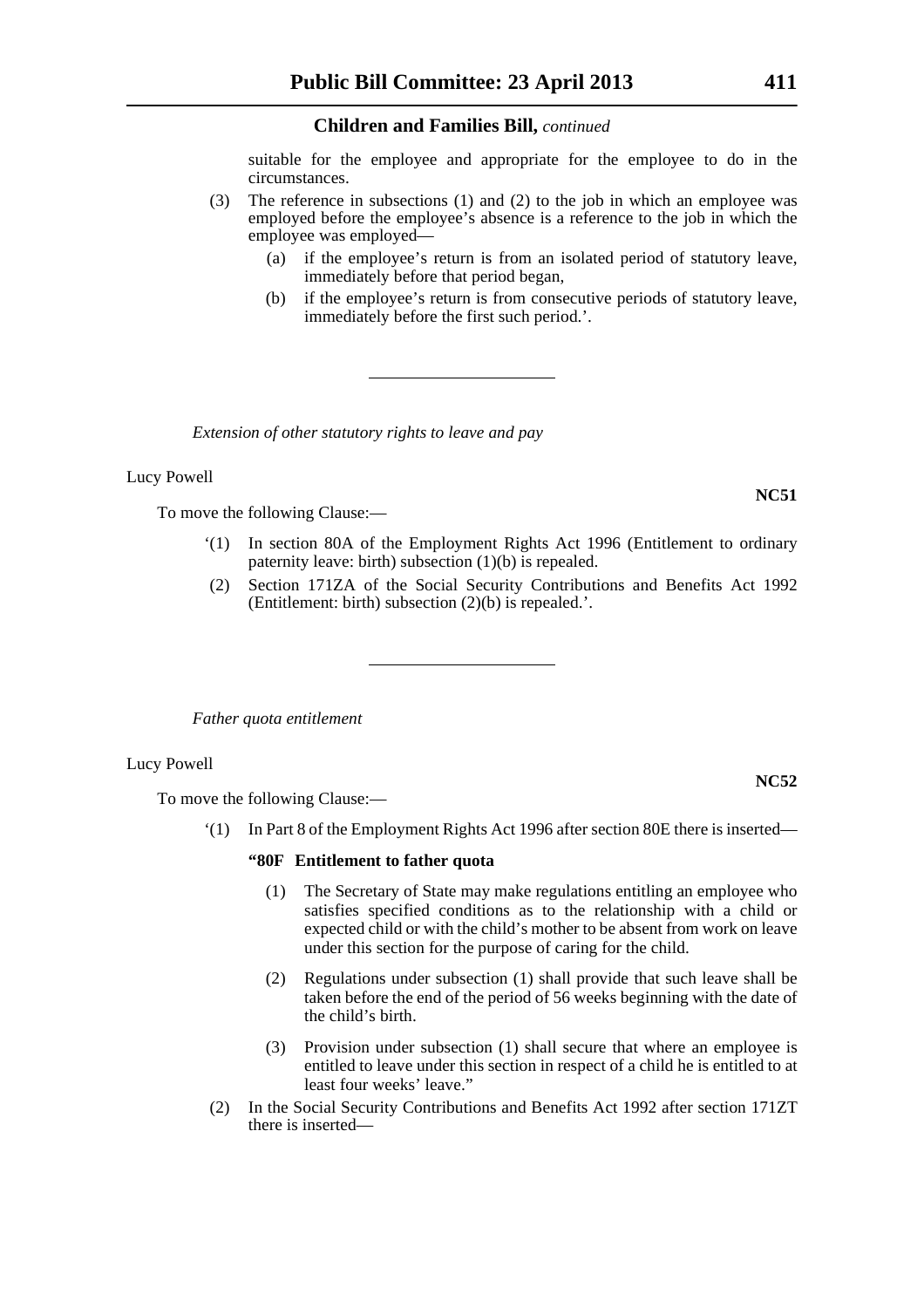#### **"171ZTT father quota entitlement**

- (1) Regulations shall provide that where an employee is entitled to a father quota of leave under Section 80F of the Employment Rights Act 1996, the employee is to be entitled to payments known as "father quota pay".
- (2) Father quota pay under subsection (1) shall be at the earnings-related weekly rate of 90 per cent of the employee's average earnings for the first six weeks in respect of which it is payable, followed by a fixed weekly rate thereafter which shall not be less than the weekly rate of the full time national minimum wage in respect of the remaining portion of the father quota pay period".'.

*Statutory maternity pay for multiple births*

Lucy Powell

To move the following Clause:—

- '(1) The Social Security Contributions and Benefits Act 1992 is amended as follows.
- (2) In section 164 (Statutory Maternity Pay—entitlement and liability to pay) in subsection (9) (power to make regulations) there is inserted—
	- "(b) specify circumstances in which there is a liability to make additional statutory maternity payments to a woman who has given birth to more than one child as a result of a single pregnancy.'.

*Extension of emergency leave entitlement to grandparents*

Lisa Nandy Mrs Sharon Hodgson

To move the following Clause:—

'In section 57A(3) of the Employment Rights Act 1996 insert after (d)— "(e) a grandchild.".'.

**NC54**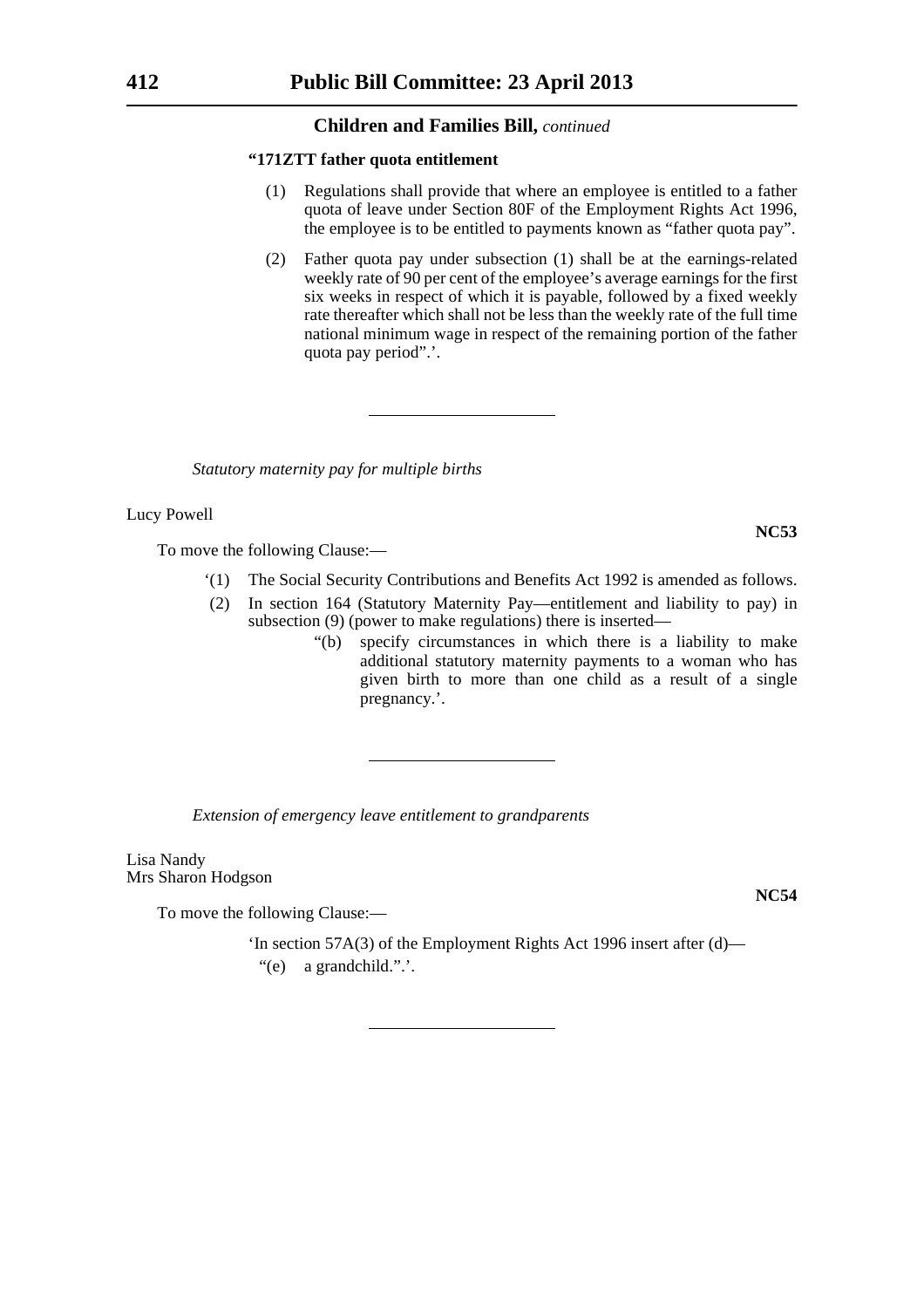*Adjustment leave*

Lisa Nandy Mrs Sharon Hodgson

To move the following Clause:—

- '(1) A qualifying employee who satisfies prescribed conditions may be absent from work at any time during an adjustment leave period.
- (2) An adjustment leave period is a period calculated with regulations made by the Secretary of State.
- (3) The regulations under subsection (2) shall include provision for determining the extent of an employee's entitlement to leave under this section but shall secure that where an employee is entitled to leave under this section he is entitled to at least six weeks' leave.
- (4) An employee who exercises his rights under subsection (1)—
	- (a) is entitled, for such purposes and to such extent as may be prescribed, to the benefit of the terms and conditions of employment which would have applied if he had not been absent,
	- (b) is bound, for such purposes and to such extent as may be prescribed, by any obligations arising under those terms and conditions (except in so far as they are inconsistent with subsection (1)), and
	- (c) is entitled to return from leave to a job of a prescribed kind;.
- (5) For the purposes of this section, an employee is a qualifying employee if—
	- (a) he is the parent or carer of a disabled child or adult and his purpose for applying for adjustment leave is to secure a temporary period of absence to deal with a period of illness or diagnosis of disability of the cared-for child or adult; or
	- (b) he is the bereaved parent of a child under the age of 18 and his purpose in applying for adjustment leave is to secure a temporary period of absence to deal with funeral and other arrangements due to the death of his child.'.

*Independent study: registration of births at children's centres*

Andrea Leadsom Mrs Sharon Hodgson

To move the following Clause:—

- '(1) The Secretary of State shall commission an independent study of the likely impact on the welfare of children of requiring births to be registered at children's centres.
- (2) The Secretary of State may, by regulations, establish pilot schemes to trial the registration of births within children's centres, to inform the independent study under sub-section (1).

**NC56**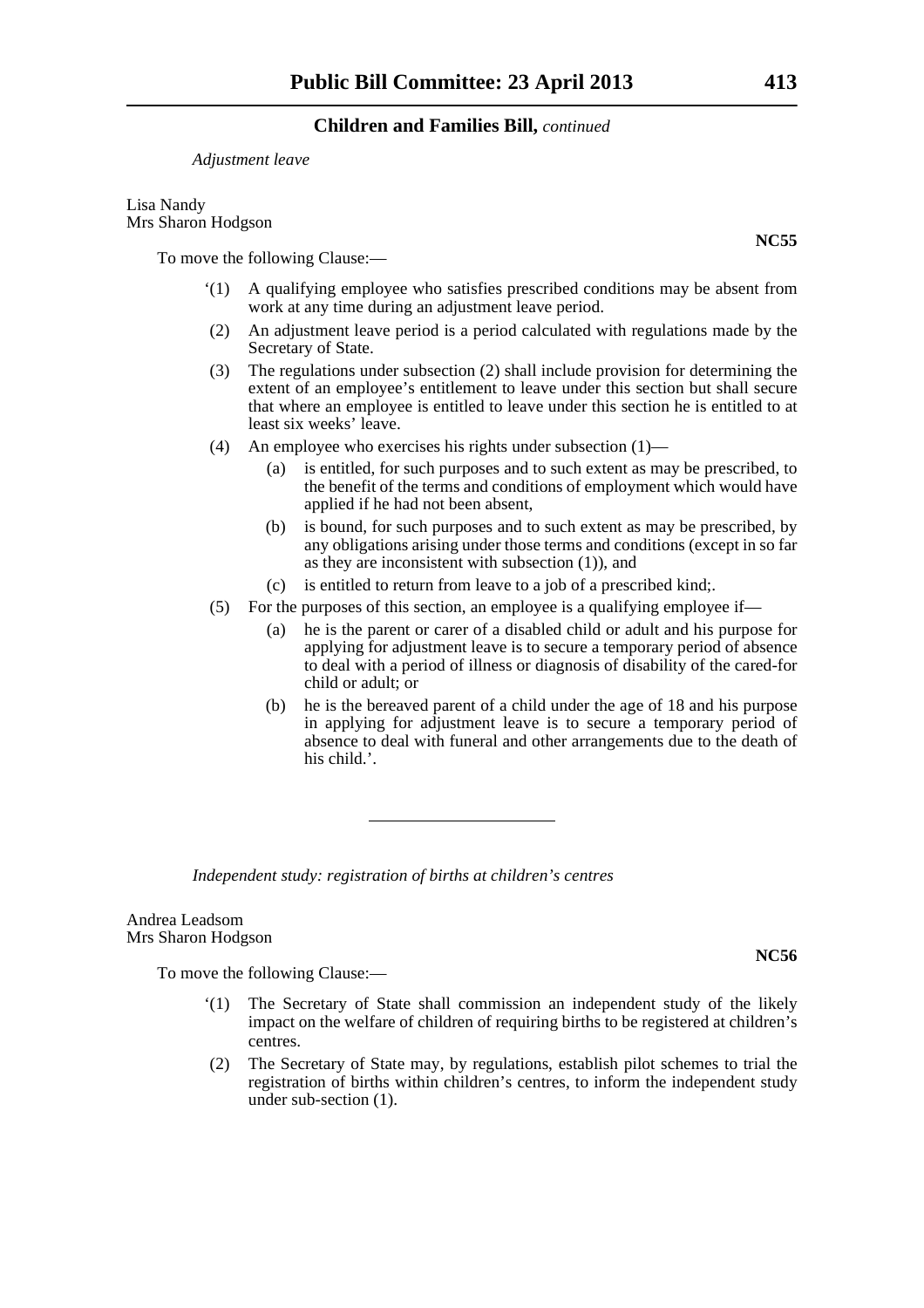(3) In this section "children's centre" has the meaning given by section 5A(4) (Arrangements for provision of children's centres) of the Childcare Act 2006.'.

*Breastfeeding at work*

#### Lucy Powell

To move the following Clause:—

- '(1) ACAS shall produce guidance that provides employers with information on the role of women who wish to breastfeed their babies at work.
- (2) The guidance shall include—
	- (a) the amount of time it would be reasonable to allow mothers to breastfeed at work;
	- (b) information on the provision of facilities to do so;
	- (c) information on dealing with requests to do so in the workplace; and
	- (d) information on how to make it easier for women to return to the workplace should they wish to breastfeed at work.'.

*Child protection concerns and protected disclosures under the Employment Rights Act 1996*

Lisa Nandy Mrs Sharon Hodgson

To move the following Clause:—

'In section 43B of the Employment Rights Act 1996 (disclosures qualifying for protection), insert the following—

"(1A) In this part where a disclosure of information raises child protection concerns a "qualifying disclosure" means any disclosure of information which, in the reasonable suspicion or concern of the worker making the disclosure tends to show that a child has been abused or harmed, is being abused or harmed or is likely to be abused or harmed.".'.

**NC57**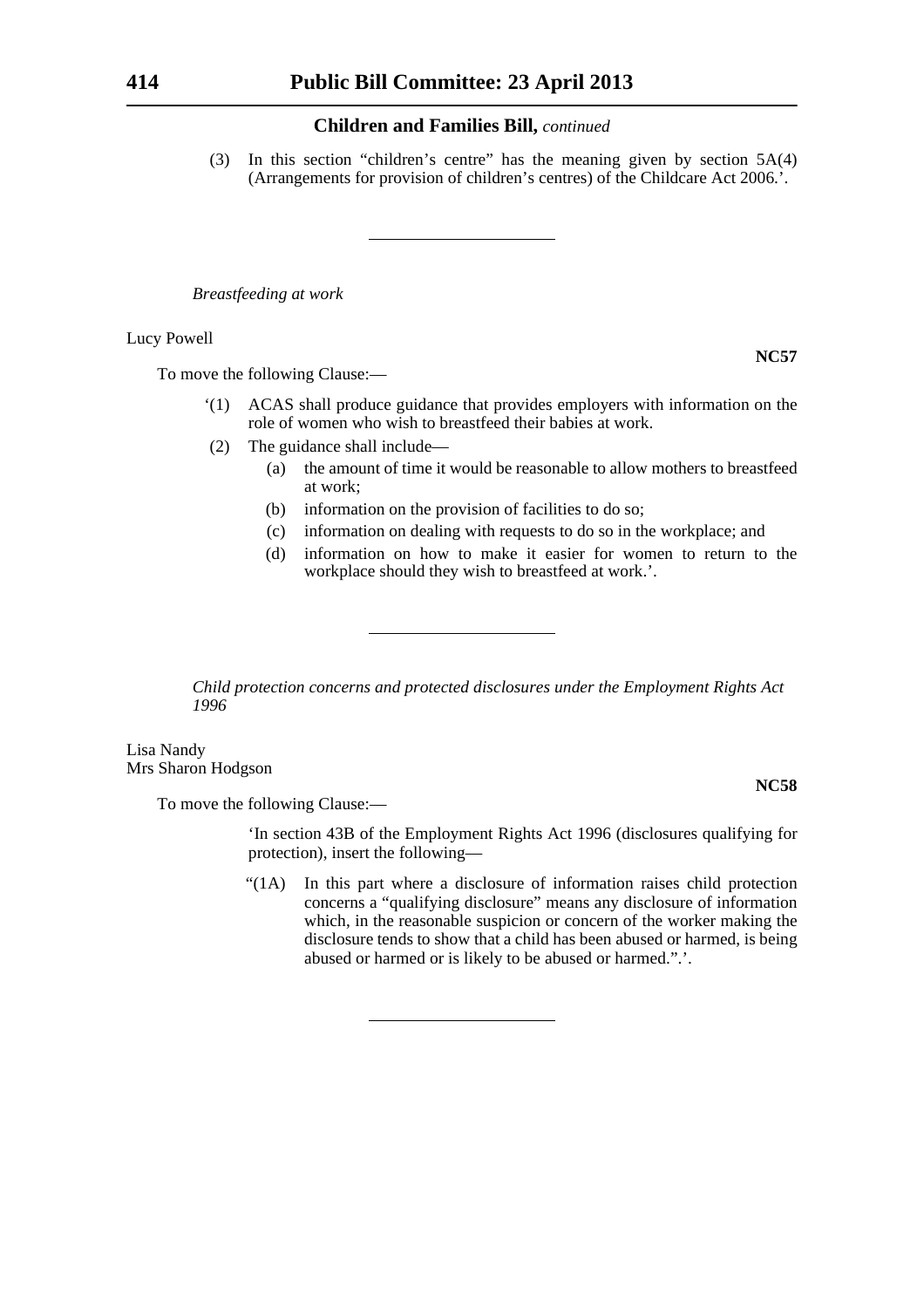*Arrangements to support child witnesses*

Lisa Nandy Mrs Sharon Hodgson

To move the following Clause:—

- '(1) The Secretary of State shall by order introduce arrangements to establish specialist courts in cases where a child has been sexually abused or harmed, and where the child will be required to give evidence to the court, and to be examined by the court.
- (2) Arrangements made by order under subsection (1) above shall include arrangements to appoint intermediaries to support child witnesses in all court cases, and other measures to support child witnesses.
- (3) Orders under this section—
	- (a) shall be exercisable by statutory instrument; and
	- (b) may not be made unless a draft of it has been laid before and approved by a resolution of each House of Parliament.'.

Jo Swinson

Clause **110**, page **112**, line **37**, at end insert—

'( ) Section 96(3) and (4), so far as relating to paragraphs 3, 53 to 59 and 61 of Schedule 7, extends to Northern Ireland.<sup>7</sup>.

### ORDER OF THE HOUSE [25 FEBRUARY 2013]

That the following provisions shall apply to the Children and Families Bill:

#### *Committal*

1. The Bill shall be committed to a Public Bill Committee.

#### *Proceedings in Public Bill Committee*

- 2. Proceedings in the Public Bill Committee shall (so far as not previously concluded) be brought to a conclusion on Tuesday 23 April 2013.
- 3. The Public Bill Committee shall have leave to sit twice on the first day on which it meets.

#### *Consideration and Third Reading*

- 4. Proceedings on Consideration shall (so far as not previously concluded) be brought to a conclusion one hour before the moment of interruption on the day on which those proceedings are commenced.
- 5. Proceedings on Third Reading shall (so far as not previously concluded) be brought to a conclusion at the moment of interruption on that day.
- 6. Standing Order No. 83B (Programming committees) shall not apply to proceedings on Consideration and Third Reading.

**NC59**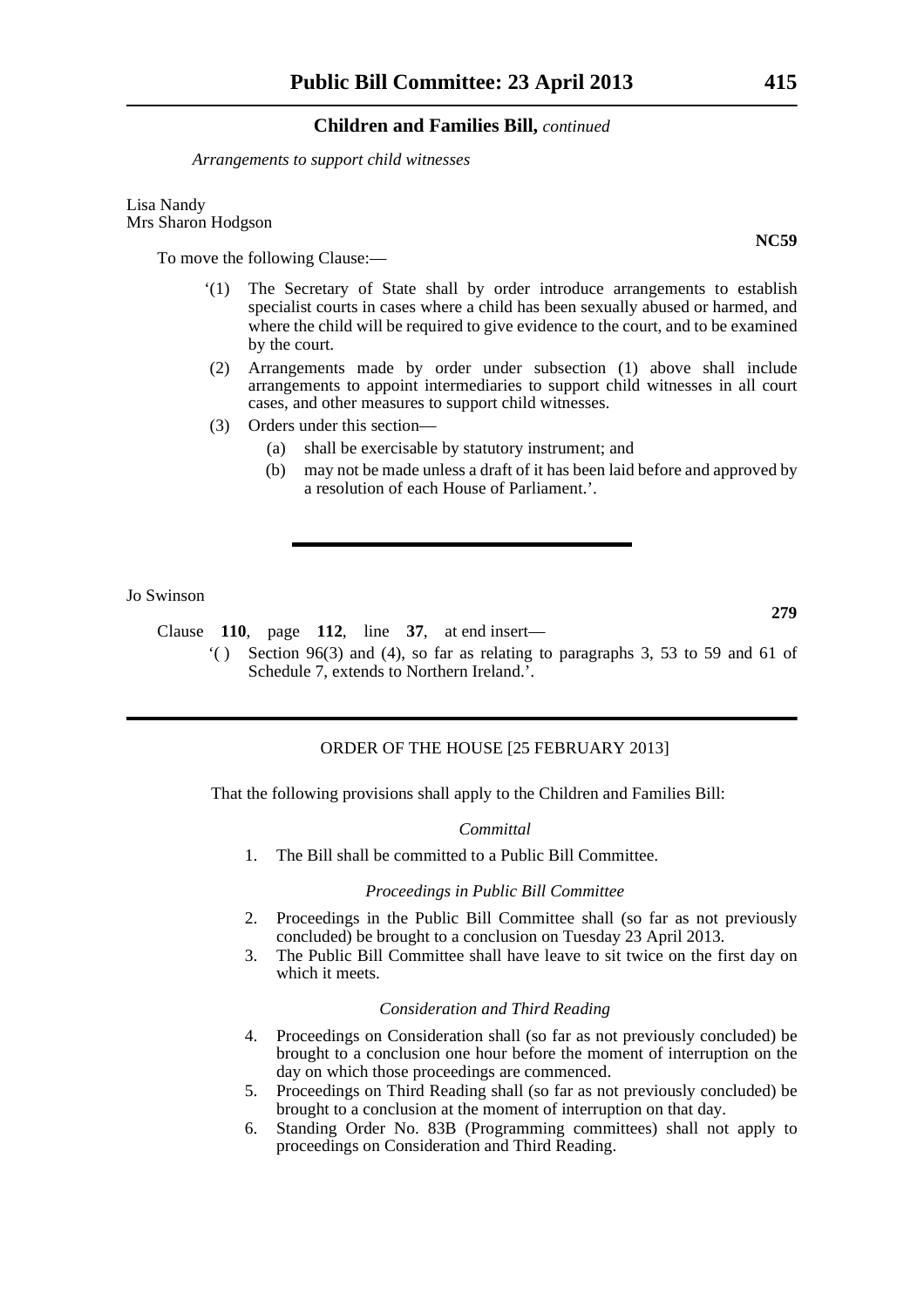#### *Other proceedings*

7. Any other proceedings on the Bill (including any proceedings on consideration of Lords Amendments or on any further messages from the Lords) may be programmed.

### ORDER OF THE HOUSE [15 APRIL 2013]

That the Order of 25 February 2013 (Children and Families Bill (Programme)) be varied as follows:

In paragraph 2 of the Order (conclusion of proceedings in Public Bill Committee), for 'Tuesday 23 April 2013', substitute 'Thursday 25 April 2013'.

### ORDER OF THE COMMITTEE [5 MARCH 2013] [AS AMENDED ON 18 APRIL 2013]

#### That—

- (1) the Committee shall (in addition to its first meeting at 8.55 am on Tuesday 5 March) meet—
	- (a) at 2.00 pm on Tuesday 5 March;
	- (b) at 11.30 am and 2.00 pm on Thursday 7 March;
	- (c) at 9.25 am and 2.00 pm on Tuesday 12 March;
	- (d) at 11.30 am and 2.00 pm on Thursday 14 March;
	- (e) at 9.25 am and 2.00 pm on Tuesday 19 March;
	- (f) at 11.30 am and 2.00 pm on Thursday 21 March;
	- (g) at 9.25 am and 2.00 pm on Tuesday 16 April;
	- (h) at 11.30 am and 2.00 pm on Thursday 18 April;
	- (i) at 9.25 am and 2.00 pm on Tuesday 23 April; and
	- (j) at 11.30 am and 2.00 pm on Thursday 25 April;
- (2) the Committee shall hear oral evidence in accordance with the following Table:

### **TABLE**

| Date            | Time                                      | Witness                                                                                                                                                      |
|-----------------|-------------------------------------------|--------------------------------------------------------------------------------------------------------------------------------------------------------------|
| Tuesday 5 March | Until no later<br>than $10.00 \text{ am}$ | Department for Education;<br>Department for Business,<br><b>Innovation</b> and Skills                                                                        |
| Tuesday 5 March | Until no later<br>than $10.45$ am         | The Thomas Coram Foundation<br>for Children (Coram); Professor<br>Julie Selwyn, Professor of Child<br>and Family Social Work,<br>University of Bristol; TACT |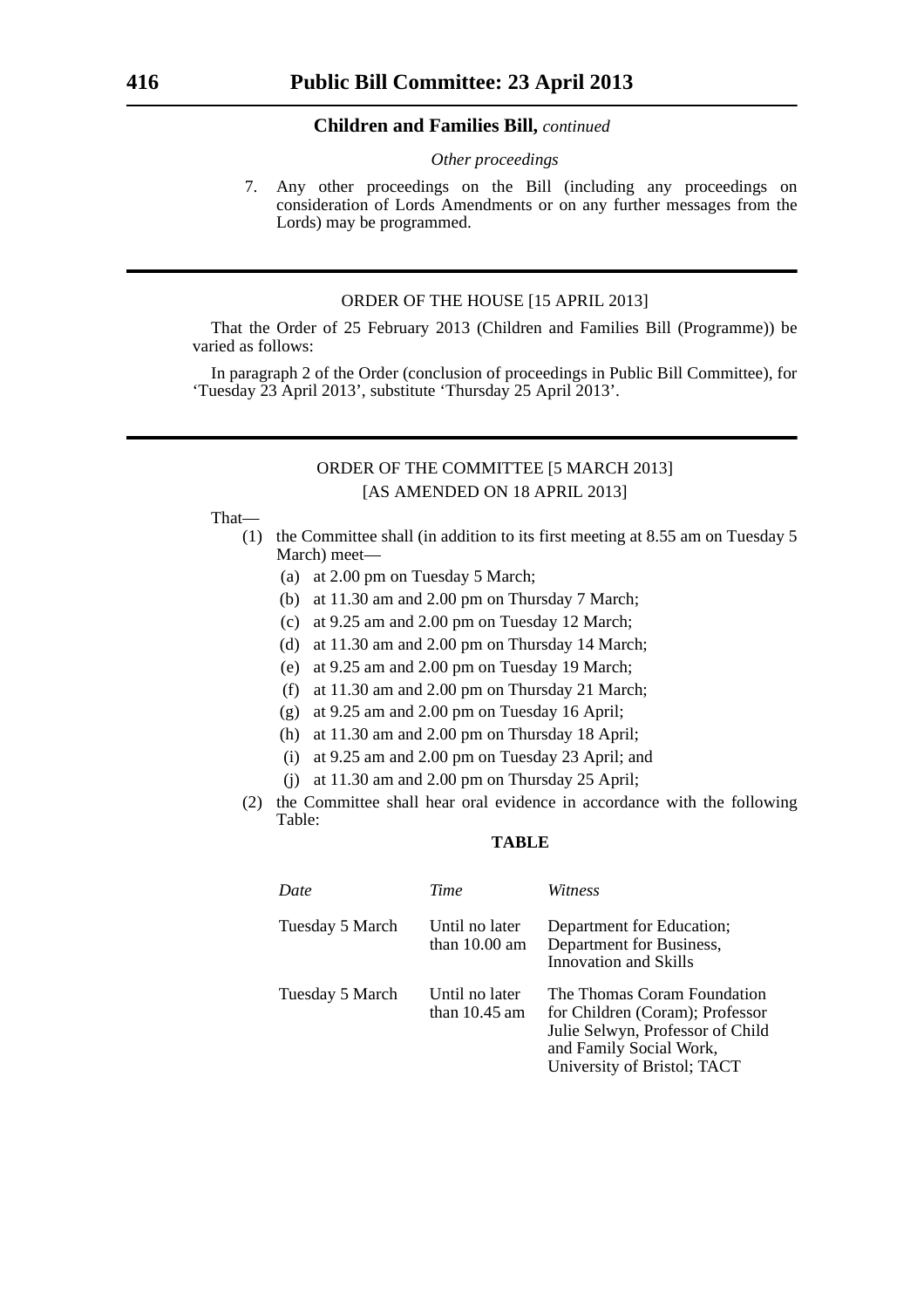| Date             | Time                                     | Witness                                                                                                                                                                              |
|------------------|------------------------------------------|--------------------------------------------------------------------------------------------------------------------------------------------------------------------------------------|
| Tuesday 5 March  | Until no later<br>than 11.25 am          | David Norgrove, Chair of Family<br>Justice Review and Chair of<br>Family Justice Board; Lord Justice<br>Munby, President of the Family<br>Division; Coram Children's Legal<br>Centre |
| Tuesday 5 March  | Until no later<br>than $2.45$ pm         | Council for Disabled Children;<br>Every Disabled Child Matters;<br><b>Special Education Consortium</b>                                                                               |
| Tuesday 5 March  | Until no later<br>than $3.30 \text{ pm}$ | Achievement for All; Independent<br><b>Parental Special Education</b><br>Advice; Institute of Education                                                                              |
| Tuesday 5 March  | Until no later<br>than $4.15$ pm         | National Association for Special<br><b>Educational Needs; The</b><br><b>Communication Trust; Association</b><br>of Educational Psychologists                                         |
| Tuesday 5 March  | Until no later<br>than $5.15$ pm         | <b>Association of Colleges; National</b><br><b>Association of Head Teachers;</b><br>David Bartram, Assistant Head,<br>Lampton School, Hounslow                                       |
| Tuesday 5 March  | Until no later<br>than $5.45$ pm         | Office of the Children's<br>Commissioner                                                                                                                                             |
| Thursday 7 March | Until no later<br>than $12.15$ pm        | Ofsted; Daycare Trust and the<br>Family and Parenting Institute;<br><b>National Childminding</b><br>Association                                                                      |
| Thursday 7 March | Until no later<br>than $1.00 \text{ pm}$ | Dr Roger Morgan, Children's<br>Rights Director of England;<br>Children England                                                                                                       |
| Thursday 7 March | Until no later<br>than $2.45$ pm         | <b>Working Families; Fawcett Society</b>                                                                                                                                             |
| Thursday 7 March | Until no later<br>than $3.30 \text{ pm}$ | Fatherhood Institute; Federation of<br><b>Small Businesses</b>                                                                                                                       |
| Thursday 7 March | Until no later<br>than $4.15$ pm         | Association of Directors of<br>Children's Services; Barnardo's                                                                                                                       |

(3) proceedings on consideration of the Bill in Committee shall be taken in the following order: Clauses 1 to 6; Schedule 1; Clauses 7 to 12; Schedule 2; Clauses 13 to 71; Schedule 3; Clauses 72 and 73; Schedule 4; Clauses 74 to 85; Schedule 5; Clause 86; Schedule 6; Clauses 87 to 96; Schedule 7; Clauses 97 to 104; new Clauses; new Schedules; Clauses 105 to 110; and remaining proceedings on the Bill; and